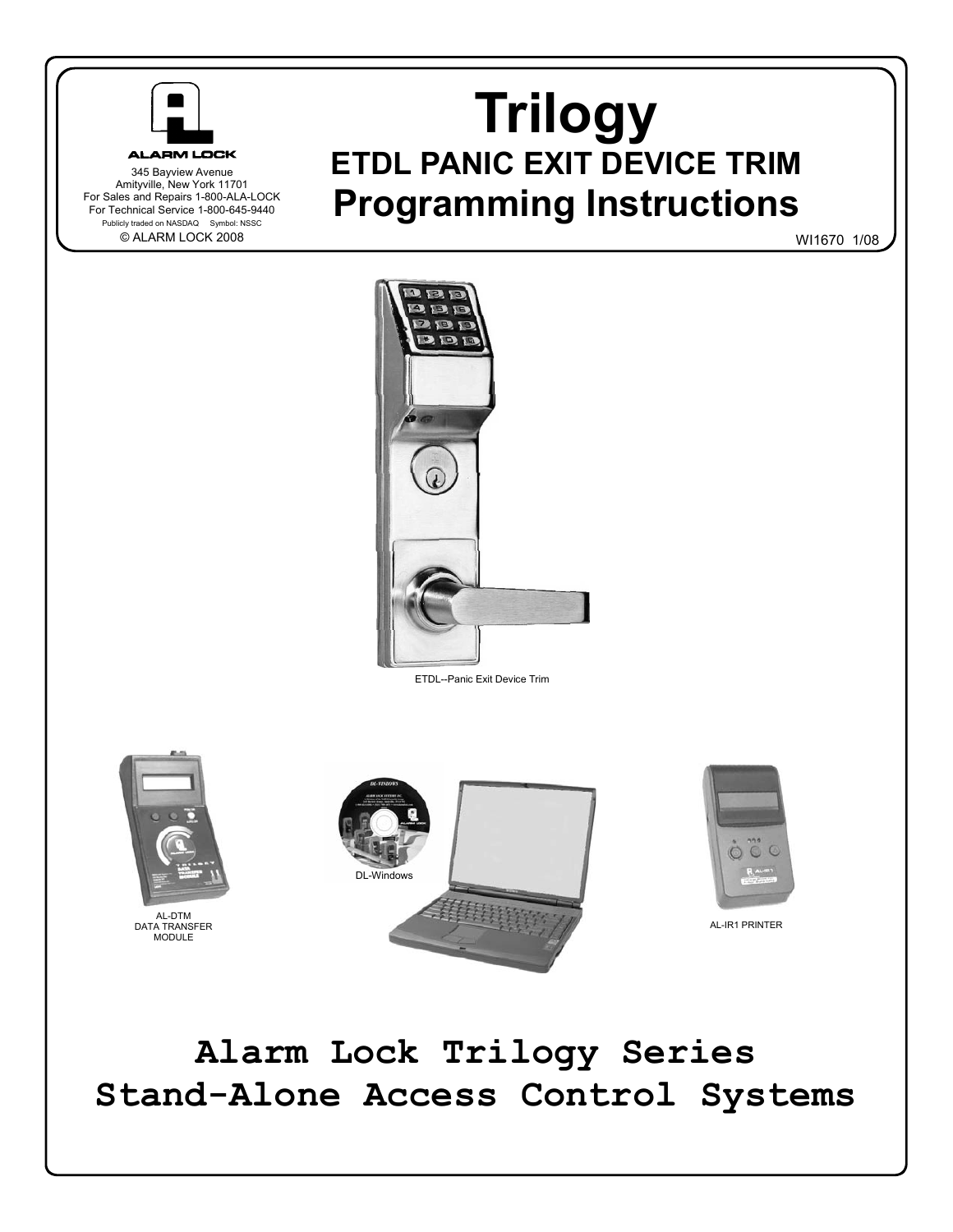# **DL SERIES LOCKS**

THE **ALARM LOCK** TRILOGY DL-SERIES STAND-ALONE ACCESS CONTROL SYSTEM IS A SERIES OF STATE-OF-THE-ART MICROPROCESSOR-BASED PROGRAMMABLE KEYPAD-ENTRY SECURITY LOCKS.



## **ETDL**

The ETDL Series lock is a mortise-based lock for use with push bar applications. Features a real-time clock/calendar that automatically adjusts for Daylight Saving Time and allows for automated programming of events. Features three methods of programming: (1) all features can be programmed manually through the keypad; (2) you can transfer programming instructions directly from your laptop or desktop PC using DL Windows software and a special *AL-PCI* cable; and (3) data can be transferred from your PC to your DL lock via the AL DTM handheld *Data Transfer Module*. In addition, data can be retrieved from the lock in one of three ways (1) through an infrared printer; (2) directly from the lock to the PC; or (3) through an AL-DTM to your PC.

## **Table of Contents**

| Terminology Used in this Manual 6 |
|-----------------------------------|
|                                   |
| Conventions Used in this Manual 9 |
|                                   |
| Product Communication Examples 10 |
|                                   |
|                                   |
|                                   |

| Programming Functions Overview14         |  |
|------------------------------------------|--|
|                                          |  |
| Groups and Scheduled Group 1 Examples 29 |  |
| Programming Record Sheet31               |  |
|                                          |  |
|                                          |  |
|                                          |  |
|                                          |  |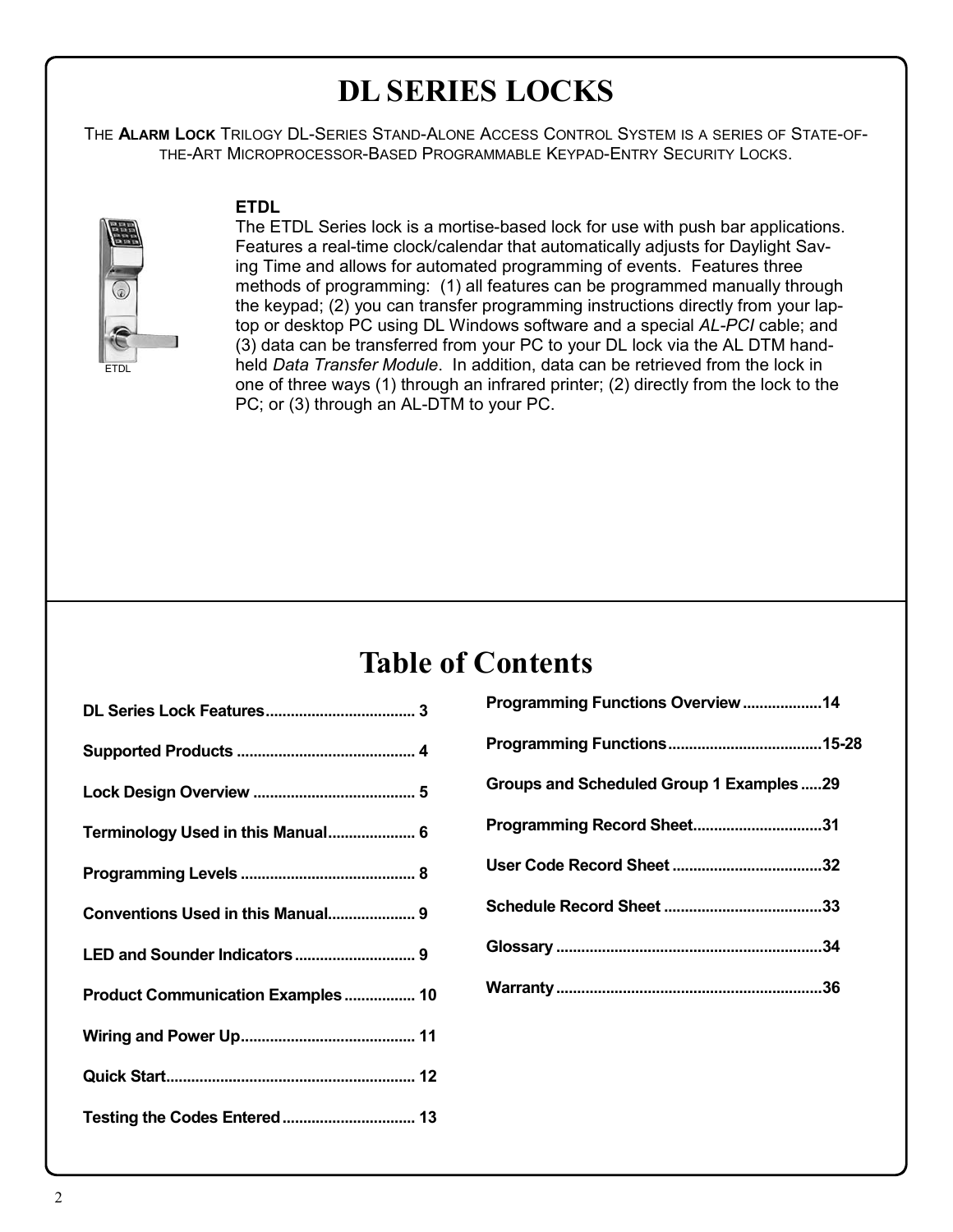# **DL Series Lock Features**

## **Audit Trail**

- 40,000 Event Capacity\*
- Entries Logged with Time and Date
- Critical Programming Events Logged
- Printable using the AL-IR1 Hand-Held Printer (see page 22, Function 55)
- Uploadable using Alarm Lock's DL-Windows software (see page 22, Function 58)
- Transferable to AL-DTMs\*

## **Lock Features**

- Metal Key Override for all cylindrical locks
- Keypad Lockout (see page 23, Functions 60-61)
- Non-Volatile (Fixed) Memory
- Real-Time Clock (within one second accuracy) (see page 20, Functions 43-44)
- Programmable Relay (see page 27)
- Visual and Audible Keypad Feedback (see page 9)
- Battery Status Monitor (see page 9)

## **Scheduling**

- 500 Scheduled Events (see pages 25-30)
- Automated Unlock/Lock
- Enable/Disable Users (see page 16, Function 3)
- Enable/Disable Groups (see page 17)
- Four "Quick Schedules" (contains 4 most common schedules) (see page 26)
- Real-time clock and calendar (see page 19)
- Programmable Timeout Functions (see page 18)

## **User Access Methods**

- Keypad Entered User Codes (see page 15)
- Metal Key Override

## **User Features**

- 2000 Users
- 6 Pre-defined Administration User Levels including *Master*, *Installer*, *Manager*, *Supervisor*, *Print-Only* and *Basic* User Codes (see page 8)
- User Code Lengths from 3-6 digits
- Service Code ("One-Time-Only" Code) (see page 7)
- User Lockout Mode (see page 16, Function 6)
- Users Assignable to 4 Groups (see page 18)
- *Ambush* Function (see page 23, Function 66)

## **Keypad and Computer Programming**

• All programming may be performed manually from the keypad, or from a PC using Alarm Lock's DL-Windows Software (see page 4)



\* Only 5000 of the most recent events are transferred using the AL-DTM.



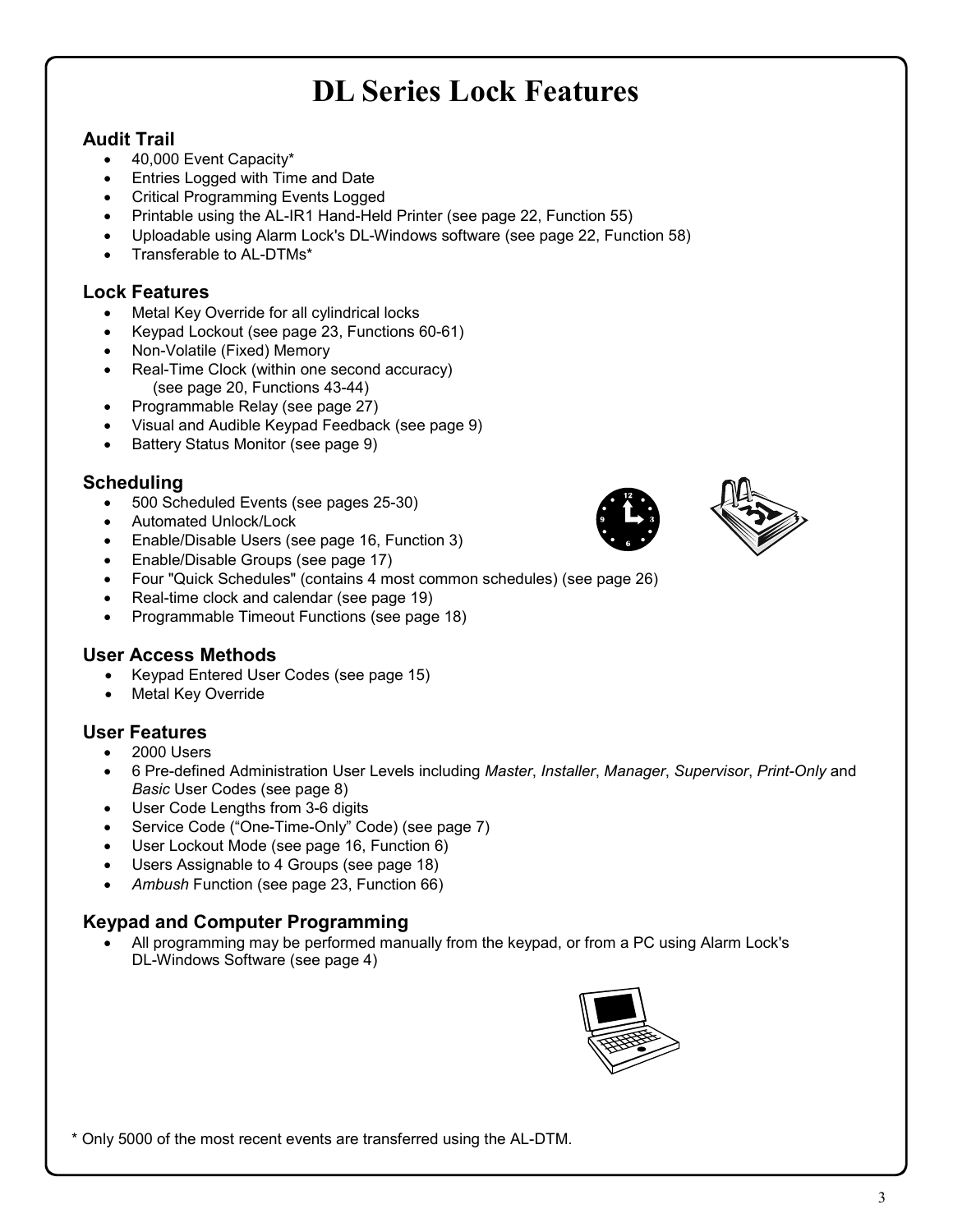# **Supported Products**



### **Data Transfer Module** (**AL-DTM**)

An **AL-DTM** can be used to transfer Lock Programs (and other data) between DL-Windows and locks. When computers cannot be transported or when electrical power is not available, the hand-held **AL-DTM** device acts as a go-between--it allows the transfer of lock data from the computer (through the **AL-DTM**) and to the lock, or in reverse (from the lock through the **AL-DTM** back to the computer). **Note:** Only 5000 events are transferred using the AL-DTM.



### **Infrared Printer (AL-IR1)**

An **AL-IR1** printer is used to print Audit Trails and User Code lists without the need for a PC. Its infrared reader means no cable connection to the lock is needed.



### **AL-PCI Cable**

An ALARM LOCK **AL-PCI** cable is required to communicate between your computer's RS-232 serial communications port (COM 1-4) and the **AL-DTM** or lock. One end of the **AL-PCI** cable is designed to be used on a 9-pin serial Com Port. If your computer has a 25-pin Com Port only, a 25-pin to 9-pin adapter must be used. The other end of the **AL-PCI** cable features a 2-pin banana plug connector which is polarity sensitive- -the TAB (marked "GND") side must be plugged into the lock's **black** (left) terminal.



#### **Double-ended Mini Banana Plug Connector**

After you create the program in DL-Windows and transfer the program from your computer to an **AL-DTM**, transfer the program from the **AL-DTM** to the lock(s) via a double-ended mini banana plug.



#### **DB9 to DB9 Serial Cable**

Enroll User Codes into DL-Windows, then transfer this new User Code data from the computer to the **AL-PRE** via this 9-pin DB9 to DB9 serial cable. Once the data is in the **AL-PRE**, you can transfer the data to the lock via the double-ended mini banana plug (see above), thus avoiding the need to use an **AL-PCI**  cable for this process.



### **USB to RS-232 Cable**

If your computer does not have a serial COM port (DB-9 male) available, you can plug your AL-PCI2 cable into a special USB to RS-232 cable. Order part **MX1130** for the USB to RS-232 cable only, or **ALPCI2-U** for both the USB to RS-232 cable and an AL-PCI2 cable.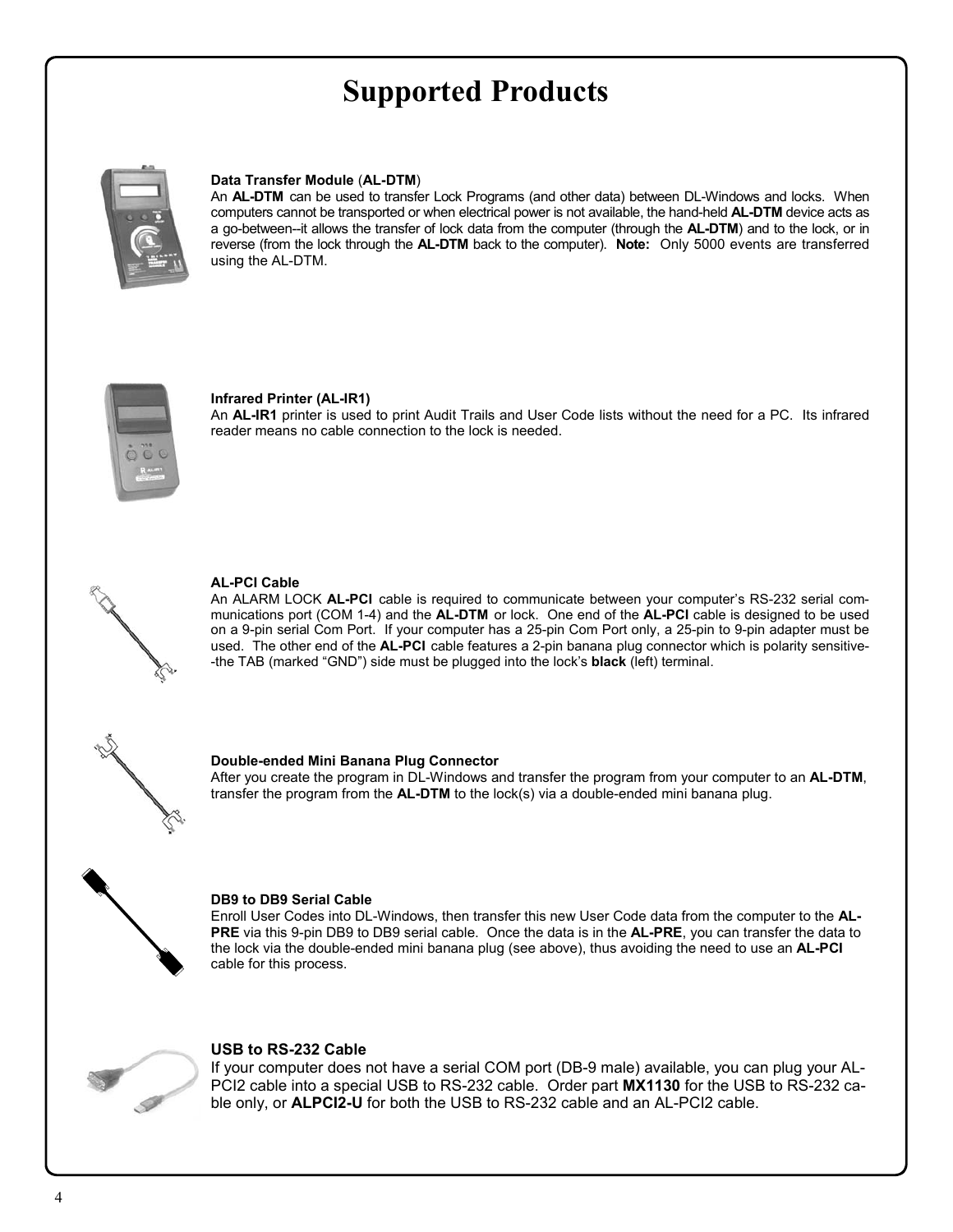# **Lock Design Overview**

## **Why Use Software inside a Lock?**

With ordinary door locks, the need to make physical copies of metal keys and distributing them can be a huge organizational and financial task -- and what will you do if someone causes a security breach by losing their key?

The answer lies in the advantage of software. Software (also called "firmware") is not "hard" or "fixed" like hardware is. Software is "soft" -- flexible and changeable to your needs. Software exists inside your Alarm Lock™ series lock, and can be programmed (and reprogrammed again and again) to suit your changing requirements. No more metal keys to distribute...instead, distribute *User Codes -*  and delete them from the software when needed. (A *User Code* is the software equivalent of a metal key--it is a series of numbers the User enters into the door lock keypad to unlock the lock).

## **Preparing to Program your Lock**

The keypad contains 12 buttons, numbers 1 through 9 plus zero, a star button ( $\mathbb{R}$ ) and a special "AL" button ( $\mathbb{R}$ ). These 12

buttons are all you need to program your lock. In addition to manually programming your lock (using only the keypad), you can also program your lock using a computer program called DL-Windows. DL-Windows is not needed--but it makes programming faster and easier. This guide will show you how to program your lock manually, without DL-Windows. (For more information about DL-Windows, see User Guide OI237).

Programming your lock begins after you unpack it from the box -- there is a specific procedure outlined in "Quick Start" (page 12) in which you "wake up" the lock to prepare it for programming. This "Quick Start" procedure shows you all the steps required to get your lock to start working. To begin programming, you must first enter something called "Program Mode".

## **What is Program Mode?**

With software, changes are made using the keypad. The software has only two "modes"--"Normal Mode" and "Program Mode". When you want to make changes to the lock programming, you enter "Program Mode". When you finish programming and wish to put the lock into use, you exit Program Mode to enter "Normal Mode".

Program Mode is entered using the keypad, by pressing the *Master Code* of the lock. The Master Code is basically a secret passcode that allows you to enter Program Mode. But since all locks are manufactured identically and leave the factory with the same Master Code, the "factory Master Code" is therefore not very secret--and should be changed to your own personal Master Code. This way, only YOU can enter Program Mode and make changes to the lock programming.

Once the new Master Code is set , then you can continue with the *Quick Start* procedure and set the weekday, date and time. After this, you can start entering User Codes for people to use. All changes to the lock are organized by their Function Number. Want to change the date? Use Function Number 38. Want to add a User Code? Use Function Number 2. There are 99 Functions in total, some that you will use often, and others that you may never need.

```
Notice that when you program your lock, programming tends to follow a consistent 5-step pattern: (1) Enter Program Mode 
(2) Press <b>ightarrow by the Function # (3) Press ightarrow and enter data (4) Press 3 to end (5) Exit Program Mode.
```
Turn the page and learn about the special terminology used with your lock. Once that is clear, use the Quick Start procedure (on page 12) to help you get up and running.

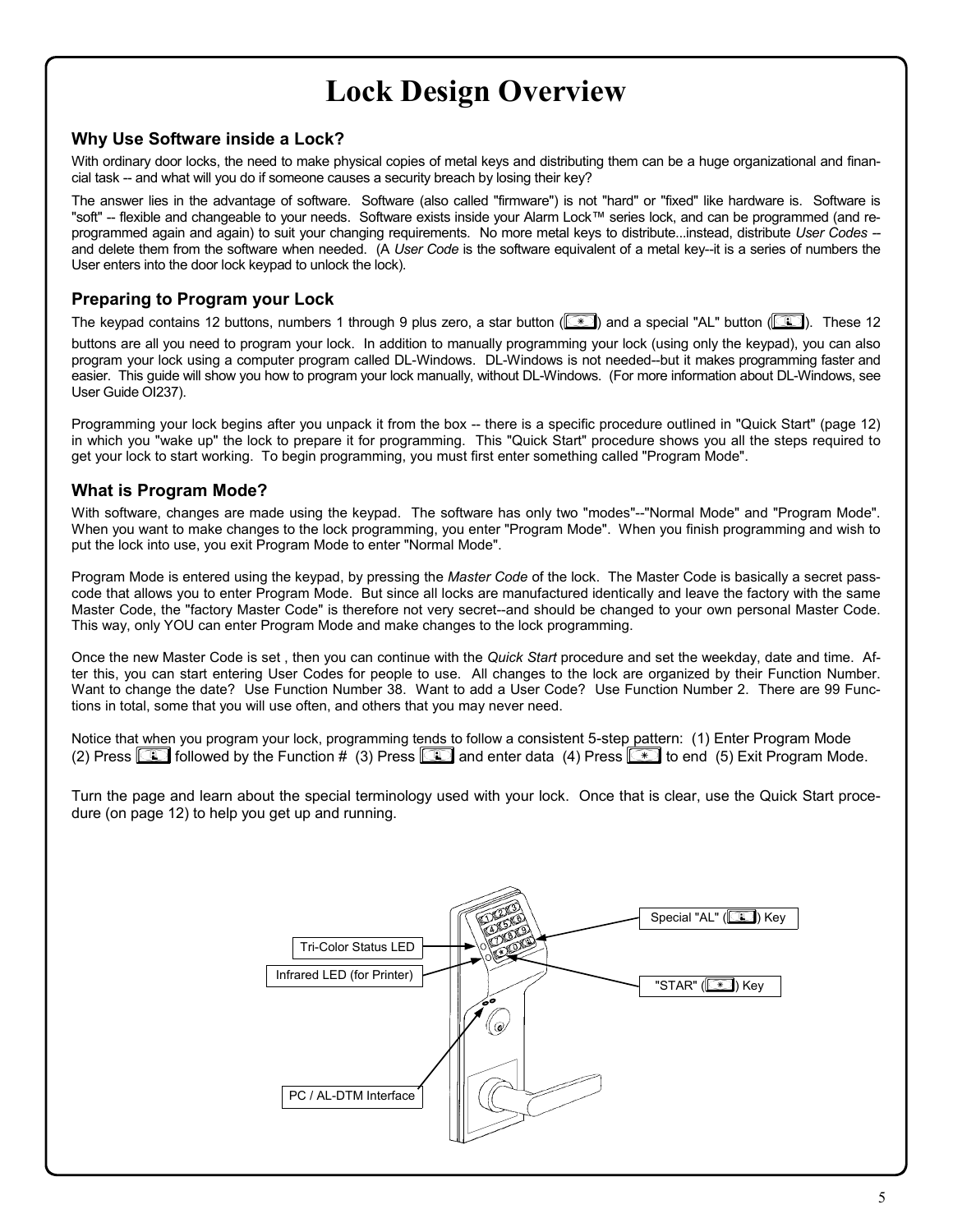# **Terminology Used in this Manual**

## **What is a** *Lock Program***?**

A Lock Program contains the instructions that a lock uses to perform its various functions. You can use the keypad to create a Lock Program stored within the lock. You can also use DL-Windows (defined below) to create a Lock Program on your computer, and then transfer and store the Program in the circuitry contained inside the lock itself. The Lock Program is essentially a computer database file that maintains feature settings, schedules, audit trails, etc. Using DL-Windows, Lock Programs can be created with default information, edited on your PC, and then sent to (and even received from) locks.

The **Lock Program** consists of 4 areas: **User Codes**, **Features**, **Time Zones**, and **Schedules**, all defined below:

### **What are** *User Codes***?**

Also called *User Access Codes* or *PIN No. Codes*, User Codes are numbers the User presses into the lock keypad to unlock the lock. The User Codes are part of the Lock Program, and the Lock Program is stored in the lock circuitry awaiting the Users to key in their User Codes.

### **What are** *Features***?**

Your lock is designed to support several options and functions. Using the keypad or DL-Windows software (the **Programmable Features** window), you can select the features you wish to activate, such as if the lock will automatically adjust for Daylight Saving Time in the spring and autumn, or if the lock sounder should be disabled or enabled.

### **What is a** *TimeZone***?**

Events (recorded lock activities) can be programmed to occur at certain times. It is these times (for example, "every Tuesday at 5PM") that are referred to as *TimeZones*. TimeZones can be created manually through the keypad. In DL-Windows, you can create TimeZones, and link TimeZones to events.

## **What is a** *Schedule***?**

Your lock can be programmed to maintain a schedule in which certain events can occur automatically. For example, you can program the lock to allow Groups of Users (with their User Codes) access ONLY during specific business hours. With another example, you can program another lock to UNLOCK at 9am, LOCK at noon for lunch, UNLOCK at 1pm, and LOCK again at 5pm--every weekday. As you can see, many different combinations of Schedules can be created to suit the needs of the Users. First you create *TimeZones* (see above), then create events and link them to your TimeZones. When finished, you can view your complete schedule in DL-Windows.

### **What is a** *User***?**

A User is a person who is authorized to simply use or make certain programming changes to the lock. This User can be anyone--from a one-time visitor (who will almost certainly have no authority to make changes) to the owner of the building in which the lock is installed (who will probably wish to have total authority to make changes). The ETDL Series lock can hold hundreds of Users in its programming memory, and each User possesses a pre-defined level of authority--a **Programming Level**--as to their ability to use or make changes to the lock.

### **What is a** *Programming Level***?**

The Programming Level defines the range of programming

tasks a User is allowed to perform. The higher the Level, the more programming tasks the User is allowed (with Master allowing ALL tasks).

**Note:** Since the Programming Level is closely associated with the type of User and their abilities, a User who holds a certain Programming Level is sometimes referred to by their "**User Type**".

For example, the ETDL Series lock can hold up to 2000 Users in its programming memory, and each User is associated with a User Number (see definition of "User Number" below) and therefore a specific Programming Level, as follows:

- **Master:** Always associated with User Number 1. Is always enabled and can program all functions. (Abbreviated as Programming Level = M).
- **Installer:** Always associated with User Numbers 2 and 3. Can program all functions except changing the Master Code. (Abbreviated as Programming Level = 4).
- **Manager:** Always associated with User Numbers 4, 5, and 6. Can program all functions except functions relating to lock configuration. (Abbreviated as Programming Level = 3).
- **Supervisor:** Always associated with User Numbers 7, 8 and 9. Can only program functions relating to day to day operation. (Abbreviated as Programming Level = 2).
- **Print Only Users:** Always associated with User Numbers 10 & 11. Restricted to print event logs only. No other programming ability allowed. (Abbreviated as Programming Level =  $1$ ).
- **Basic Users:** Always associated with User Number 12 and higher (except 297-300). No programming ability allowed. Most Users are *Basic Users*, who are given their own personal User Codes and are only allowed to simply unlock the lock when desired.

Programming Levels are hierarchical--higher levels are allowed to do anything the levels below them can do. For example, if you are a *Manager*, you are allowed to do anything that *Supervisors*, *Print-Only Users* and *Basic Users* can do in addition to those tasks allowed for Managers (Level 3). **See page 8 for more information.** 

### **What is the** *Minimum Required Program Level***?**

This Programming Level abbreviation is the *minimum* programming level required to access the particular Function. (The higher the level number, the more programming tasks the User is allowed, with Master allowing all tasks).

In this manual, Programming Levels for the DL series locks are abbreviated as follows: **M** = Master, **4** = Installer, **3** = Manager, **2** = Supervisor, **1** = Print Only Users. See page 8 for more information.

### **What is a** *User Number***?**

(*User Number* = *Location Number* = *User Location = Slot in Lock*)

User Numbers are used and are significant within each individual lock only. The User Number determines the Programming Level for each User. For example, the ETDL Series lock can hold up to 2000 Users in its programming memory. This memory can be thought of as simply a numbered list from 1 through 2000. Each entry in the list is represented by a User Number. Therefore, *where* a User is located in this list--their *User Location*--is a commonly used description of their User Number. Because of their similarities, a *User Number*, *User Location*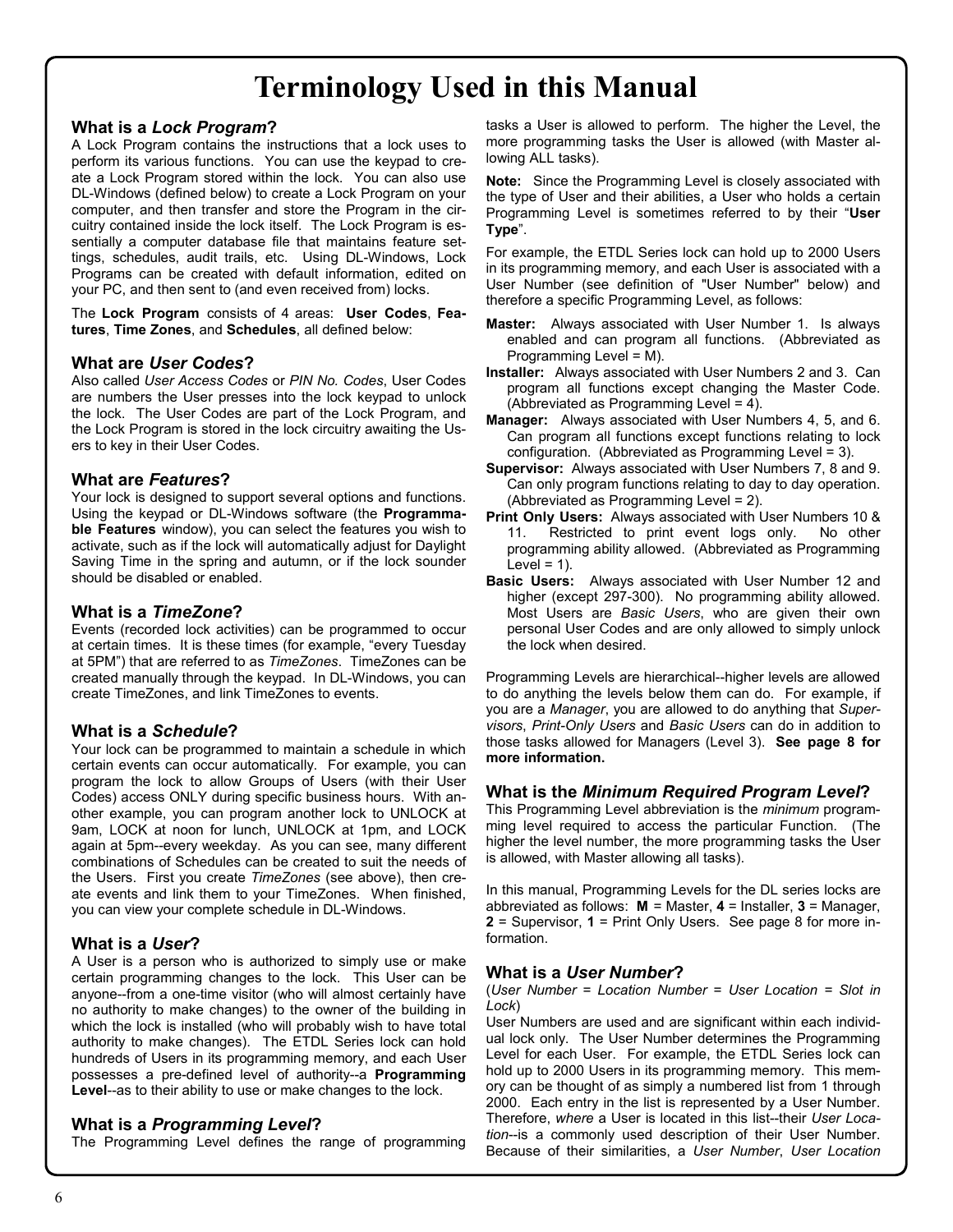# **Terminology Used in this Manual (cont'd)**

and *Location Number* can be used interchangeably. In some DL-Windows screens, the word "Slot" is also used. They all mean the same thing.

Since User Numbers are fixed, knowing a User Number will specify the associated Programming Level, and will in turn indicate a User's programming abilities. For example, User Number 1 is always the Master, who can perform all programming tasks.

Programming Levels are hierarchical--higher levels are allowed to do anything the levels below them can do. For example, if you are User 2, you are allowed to do anything that Users 3 through 11 can do.

### **What is a** *Group***?**

With many lock applications, it is convenient for large numbers of similar Users to be grouped together. Placing Users into Groups (by assigning them specific User Numbers) allows large numbers of Users to be controlled all at once rather than individually--saving time and effort. Groups are controlled via schedules, and a typical example involves enabling or disabling a Group at a certain time. Default Group associations are specified in the tables on page 8. For example, if you wish to add a User to Group 1, assign this User a User Number between 51 and 100. These default Group associations can be changed if needed to allow Groups larger than the default number of 50 (by using keypad Function 35). (See page 18 for some Group function examples).

### **Who are** *Users 297-300***?**

Users assigned to User Numbers 297, 298, 299 and 300 have special abilities, as follows:

### **User 297:** *Quick Enable User 300*

User 297 possesses the unique ability to enable the User Code associated with User 300. User 297 does this by first entering their own *User 297 User Code* into the lock keypad. When User 300 subsequently enters their *User 300 User Code*, the lock allows access (for one time) and then the *User 300 User Code* becomes disabled.

For example, you wish to allow one-time access to a temporary worker. Simply enter the *User 297 User Code* into the lock keypad. Later, when the temporary worker enters the *User 300 User Code* into the lock keypad, the *User 300 User Code* allows access (for one time only) and then becomes

disabled. Later, if you wish to grant the temporary worker reaccess, simply re-enter the *User 297 User Code* and the *User 300 User Code* will be re-enabled (again for one time only).

### **User 298:** *Quick PC Access Code*

Entering the User Code for User 298 enables that User to send data to or from the lock. Therefore, User 298 can activate what is the equivalent of Function 58 in Program Mode (see page 22), without the need to enter Program Mode nor the need to know the Master Code of the lock. An AL-PCI cable with a PC is required.

### **User 299:** *AL-DTM Code*

This is the only User Code that will initiate data transfer with the AL-DTM--and without allowing the User to pass through the door (the User Code for User 299 is not an Access Code). An AL-PCI cable and an AL-DTM (first programmed by the computer via DL-Windows) is required.

### **User 300:** *One-Time Only Service Code*

This is a *One-Time Only Service User Code* enabled by User 297. For example, User Code 300 is sometimes used for guard tour duties. See *User 297: Quick Enable User 300*  above.

### **What is** *DL-Windows***?**

DL-Windows is a computer program that allows you to program your ALARM LOCK T3 Security Lock. You do not need DL-Windows to program your lock, but it makes programming much faster and easier. With DL-Windows, you can quickly create Lock Programs (programs that make the lock perform its many functions) add multiple Users (who have access), retrieve event logs, and create Schedules. The benefit of DL-Windows is that it allows you to set up all lock programming in advance (on your computer), and then later send the information to the locks at your convenience.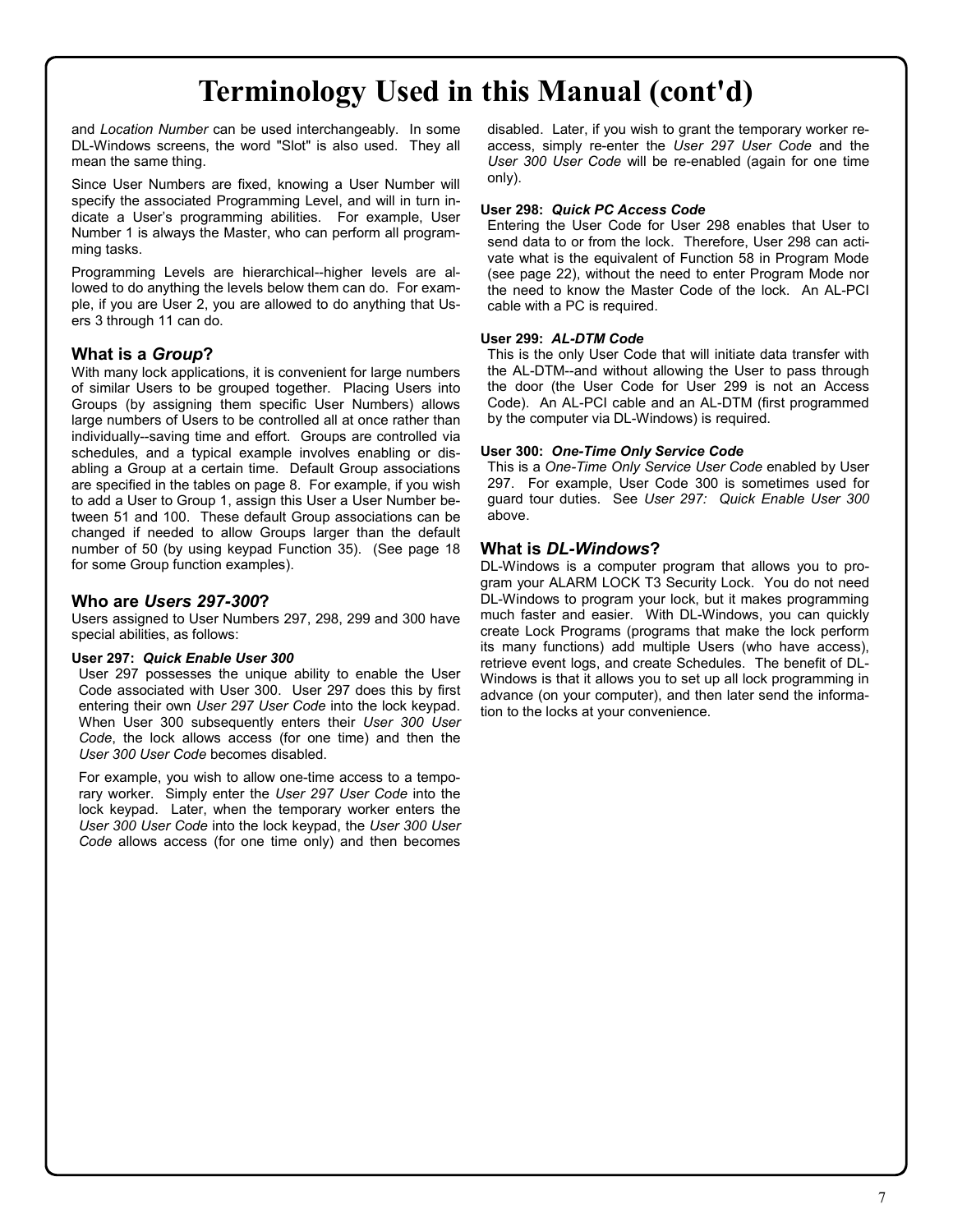# **Programming Levels**

The Programming Level defines the range of programming tasks a User is allowed to perform. The higher the Level, the more programming tasks the User is allowed (with Master allowing ALL tasks).

**Note:** Since the Programming Level is closely associated with the type of User and their abilities, a User who holds a certain Programming Level is sometimes referred to by their "**User Type**".

For example, the ETDL Series lock can hold hundreds of Users in its programming memory, and each User is associated with a User Number (see definition of "User Number" in the previous "Terminology" section) and therefore a specific Programming Level, as follows:

- **Master:** Always associated with User number 1. Is always enabled and can program all functions. (Abbreviated as Programming Level = M).
- **Installer:** Always associated with Users 2 and 3. Can program all functions except changing the Master Code. (Abbreviated

as Programming Level = 4).

- **Manager:** Always associated with Users 4, 5, and 6. Can program all functions except functions relating to lock configuration. (Abbreviated as Programming Level = 3).
- **Supervisor:** Always associated with Users 7, 8 and 9. Can only program functions relating to day to day operation. (Abbreviated as Programming Level = 2).

**Print Only Users:** Always associated with Users 10 & 11. Restricted to print audit trails only. No other programming ability allowed. (Abbreviated as Programming Level = 1).

Programming Levels are hierarchical--higher levels are allowed to do anything the levels below them can do. For example, if you are a *Manager*, you are allowed to do anything that *Supervisors*, *Print-Only Users* and *Basic Users* can do in addition to those tasks allowed for Managers (Level 3).

|                                                                                     |                    | <b>Lock Defaults for ETDL</b>              |                                              |  |  |  |  |
|-------------------------------------------------------------------------------------|--------------------|--------------------------------------------|----------------------------------------------|--|--|--|--|
| Users added will default to a Group Association and a Programming Level as follows: |                    |                                            |                                              |  |  |  |  |
| <b>USER TYPE</b>                                                                    | <b>USER NUMBER</b> | <b>GROUP DEFAULT</b><br><b>ASSOCIATION</b> | <b>MINIMUM PROGRAM</b><br>LEVEL (See page 6) |  |  |  |  |
| Master Code                                                                         | $\mathbf{1}$       | $\overline{a}$                             | M                                            |  |  |  |  |
| <b>Installer Codes</b>                                                              | 2 & 3              | none                                       | 4                                            |  |  |  |  |
| Manager Codes                                                                       | $4 - 6$            | none                                       | 3                                            |  |  |  |  |
| <b>Supervisor Codes</b>                                                             | $7 - 9$            | none                                       | 2                                            |  |  |  |  |
| Print Only Codes                                                                    | $10 - 11$          | none                                       | $\mathbf{1}$                                 |  |  |  |  |
| <b>Basic User Codes</b>                                                             | $12 - 50$          | none                                       | none                                         |  |  |  |  |
| Basic User Codes Group 1                                                            | $51 - 100$         | 1                                          | none                                         |  |  |  |  |
| Basic User Codes Group 2                                                            | $101 - 150$        | $\overline{2}$                             | none                                         |  |  |  |  |
| Basic User Codes Group 3                                                            | $151 - 200$        | 3                                          | none                                         |  |  |  |  |
| Basic User Codes Group 4                                                            | $201 - 250$        | 4                                          | none                                         |  |  |  |  |
| <b>Basic User Codes</b>                                                             | $251 - 296$        | none                                       | none                                         |  |  |  |  |
| Quick Enable User 300 Code                                                          | 297                | none                                       | none                                         |  |  |  |  |
| Quick PC Access Code                                                                | 298                | none                                       | none                                         |  |  |  |  |
| AL-DTM Code                                                                         | 299                | none                                       | none                                         |  |  |  |  |
| Service Code                                                                        | 300                | none                                       | none                                         |  |  |  |  |
| <b>Basic User Codes</b>                                                             | 301-2000           | none                                       | none                                         |  |  |  |  |

**NOTES:**

User 299 is a Non-Pass Code. This is the only code that will initiate data transfer with the AL-DTM.

**Basic Users:** Always associated with User number 12 and higher (except 297-300). No programming ability allowed.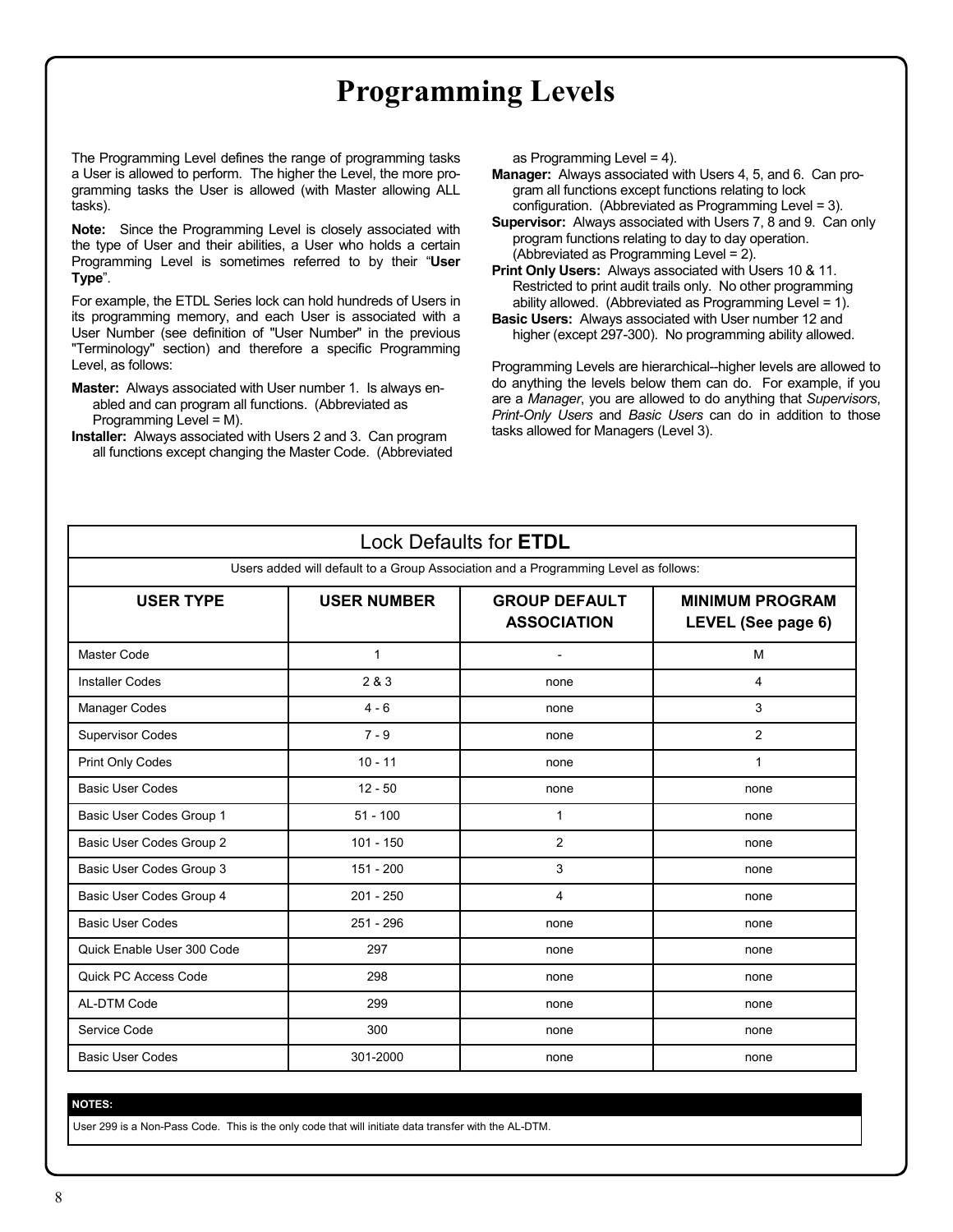

If a wrong key is pressed during code entry, hold any key continuously until the error sound is heard (7 short beeps), this will clear the entry. Re-enter the key sequence again.

All program sequences are followed by the : key; 2 short beeps indicate a successful program sequence.

# **LED and Sounder Indicators**

The DL Series locks provide visual and audible keypad feedback. With a fully charged battery, the LED and sounder feedback is as follows:

| <b>ACTIVITY</b>                  | LED                                | <b>SOUNDER</b>                          | <b>COMMENTS</b>                                                                                                                                 |
|----------------------------------|------------------------------------|-----------------------------------------|-------------------------------------------------------------------------------------------------------------------------------------------------|
| Keypress                         | 1 RED Flash                        | 1 Beep                                  | Normal Operation                                                                                                                                |
| Access Granted or Remote Release | 3 GREEN Flashes                    | 3 Beeps                                 | Remote release enabled through activa-<br>tion of relay                                                                                         |
| <b>Invalid Code</b>              | 6 RED Flashes                      | 6 Beeps                                 | Re-enter User Code                                                                                                                              |
| Successful Program Entry         | 2 GREEN Flashes                    | 2 Beeps                                 | When in Program Mode                                                                                                                            |
| Unsuccessful Program Entry       | 7 RED Flashes                      | 7 Beeps                                 | When in Program Mode                                                                                                                            |
| Exit Program Mode                | 1 RED, 2 GREEN Flashes             | 10 Beeps                                |                                                                                                                                                 |
| Valid but Disabled Code          | 1 GREEN, 4 RED Flashes             | 1 long, 5 short beeps                   | Code exists in memory, but disabled                                                                                                             |
| Low Battery                      | YELLOW Flash during key<br>presses | Long Beep                               | See page 11 before changing batteries                                                                                                           |
| User Code Entered                | YELLOW Flash                       | Sequence of 7 Beeps<br>Repeated 4 Times | Non-fatal memory or clock error has been<br>detected. Under this condition,<br>unexpected operation is possible. Re-<br>move power and restart. |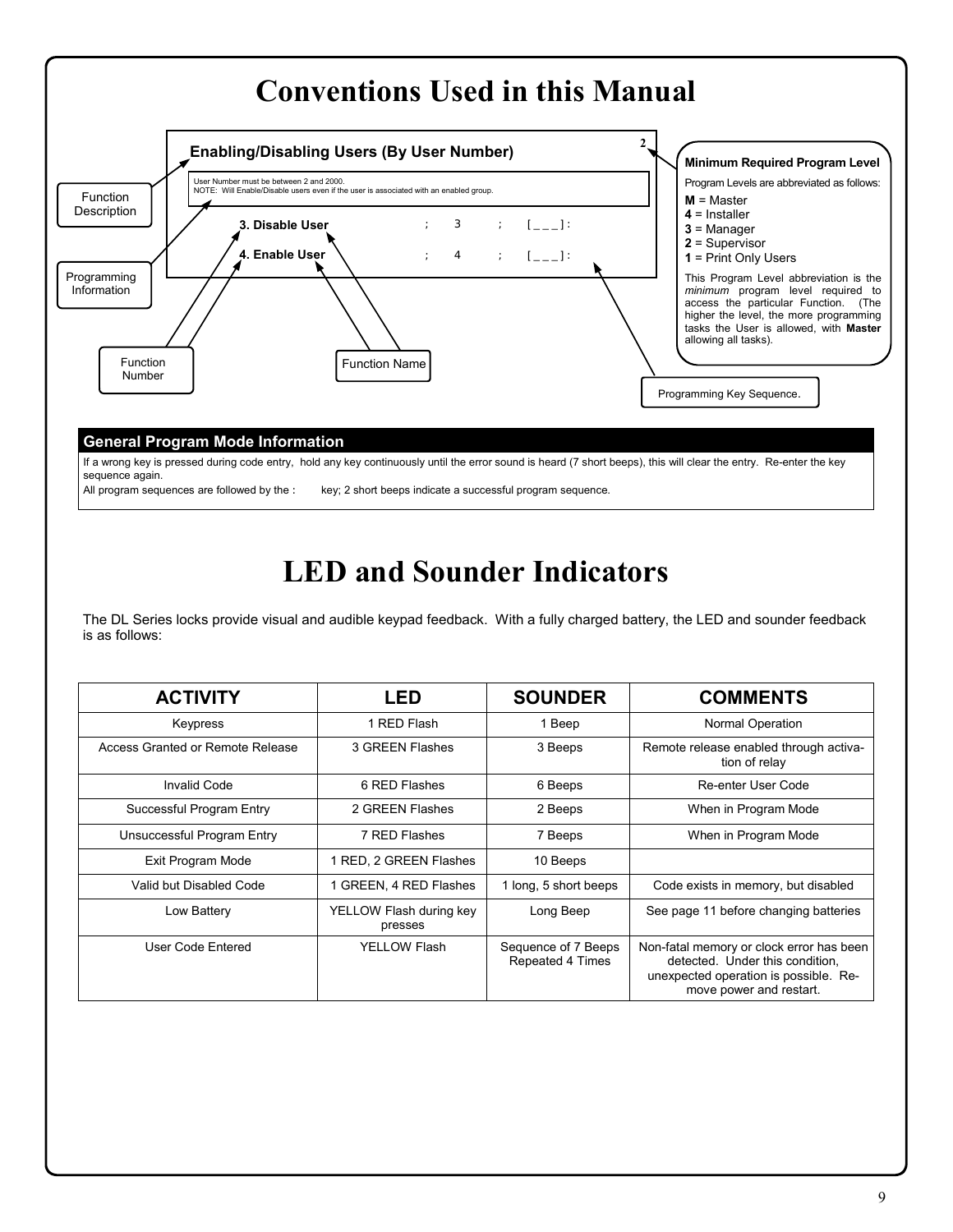

**Warning:** Polarity MUST be observed when connecting cables to the lock. The tab (-) must plug into the negative (black) hole.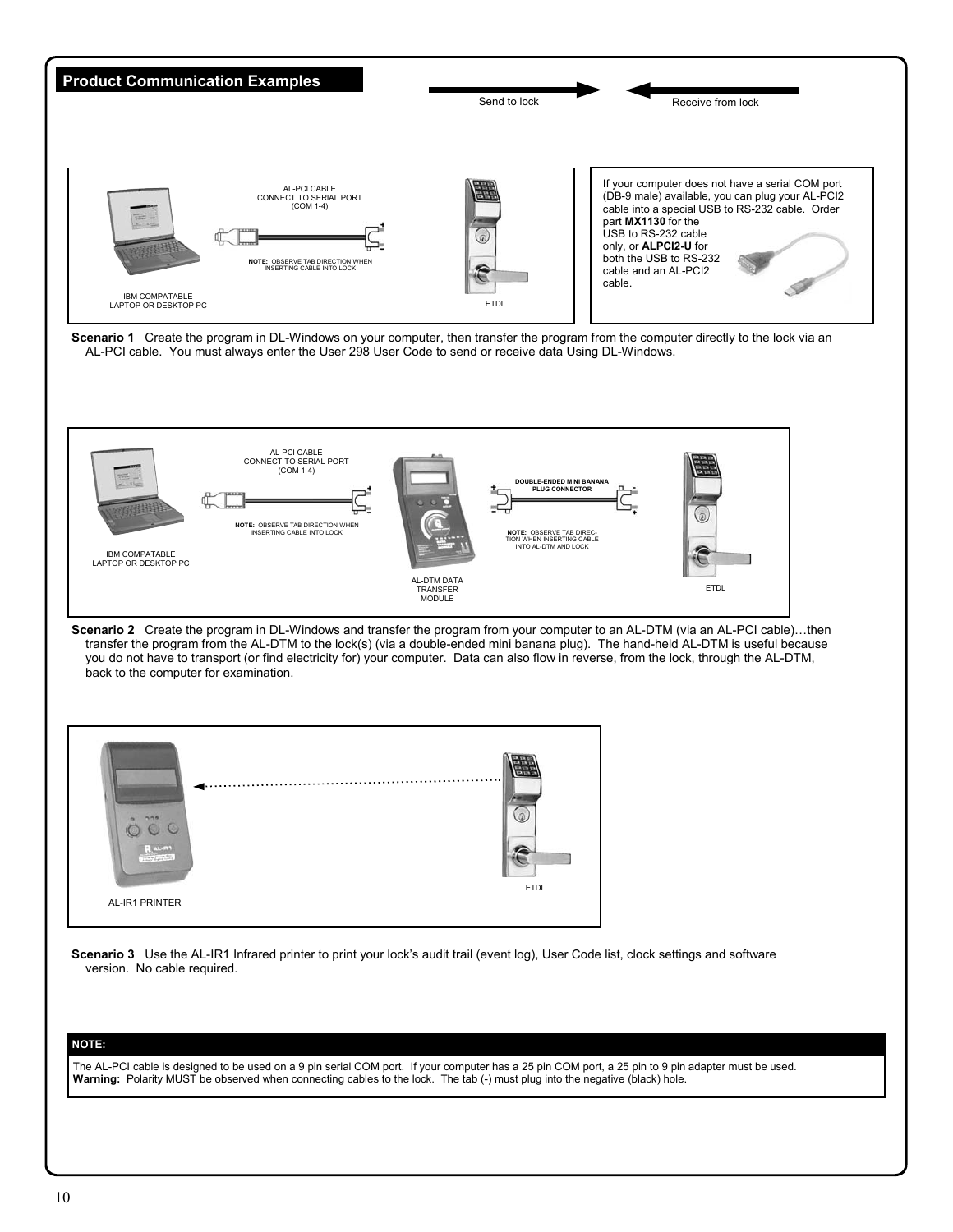# **Wiring and Power Up**

## **WIRING**

See the Installation Manual for more information.

### **Batteries:**

Use only 1.5 volt Alkaline size-AA batteries.

### **External Power:**

Red / Black wires - External 7.5 VDC Power Source must be used for operation without batteries.

### **Remote Input:**

White / White wires - Wire a Normally Open Contact to wires (white and white). Momentarily close to allow person to pass through door. **NOTE: Remote Input is enabled from the factory.** (See page 23)

### **Relay:**

COM-Blue / NO-Yellow / NC-Green - See page 24 (Function 67) for programming options for the Relay.

## **Wiring to Disarm a Burglary Control Panel**

Burglary Control Panel wiring. See page 27.

## **POWER UP**

- **When applying power to the lock for the first time**, stop and follow the procedure outlined in "Quick Start, First time Power Up" further in this manual.
- **When power is re-applied to a lock that was already operational**, proceed as follows:
- 1. Disconnect battery pack connector.
- 2. With battery power disconnected, press **and hold down <b>i**g for 10 seconds to insure discharge of all capacitors.
- 3. Re-connect battery pack (lock will sound 3 short beeps). If beeps are not heard, then restart at step 1.
- 4. **Do not press any keys for 15 seconds**.
- 5. After 15 seconds, the LED will flash red 6 times and 6 beeps will sound.

The lock is now ready for use. The pre-existing program is loaded from fixed memory. Set the clock using functions 38, 39 and 40.

## **ERASE ALL PROGRAMMING**

(The "out of box" factory default will be loaded)

- 1. Remove the battery pack.
- 2. With battery power disconnected, press **and hold down** *w* for 10 seconds to ensure discharge of all capacitors.
- 3. Re-install the battery pack (lock will sound 3 short beeps). If beeps are not heard, then restart at step 1.
- 4. Within 5 seconds after hearing the 3 short beeps, press and hold **<b>intellace** until the lock begins to beep, then release.

5. A series of 5 RED LED and 5 beeps will be heard followed by 10 seconds of silence, then 3 GREEN LEDs and 3 fast beeps.

All settings and programming have been erased and the lock is now ready for use. **Note:** All lock programming can also be erased (without need to disconnect the batteries) by entering Function 99.

## **BATTERY REPLACEMENT**

When a valid code is entered and the batteries are weak, the yellow LED will light and the sounder will sound for 4 seconds. DL Series locks use five (5) AA-size 1.5 volt alkaline batteries. Always replace weak batteries as soon as possible.

### **CAUTION: Do not press any keys while batteries are disconnected or you may erase the real-time clock settings.**

- 1. At the back of the lock, remove the screw at the bottom of the lock housing and remove the cover.
- 2. Pull out the battery pack and quickly replace all 5 batteries within 1 minute.
- 3. If you **do not** hear the 3 beeps when power is re-applied, all programming and settings have been retained, and the lock is ready for use. Go to step 5.
- 4. If you **do** hear 3 beeps when power is re-applied, **do not press any keys for 15 seconds**. After the 15 second period, the LED will flash red 6 times and 6 beeps will sound. Reset the clock using functions 38, 39 and 40.
- 5. Replace the cover and tighten the screw.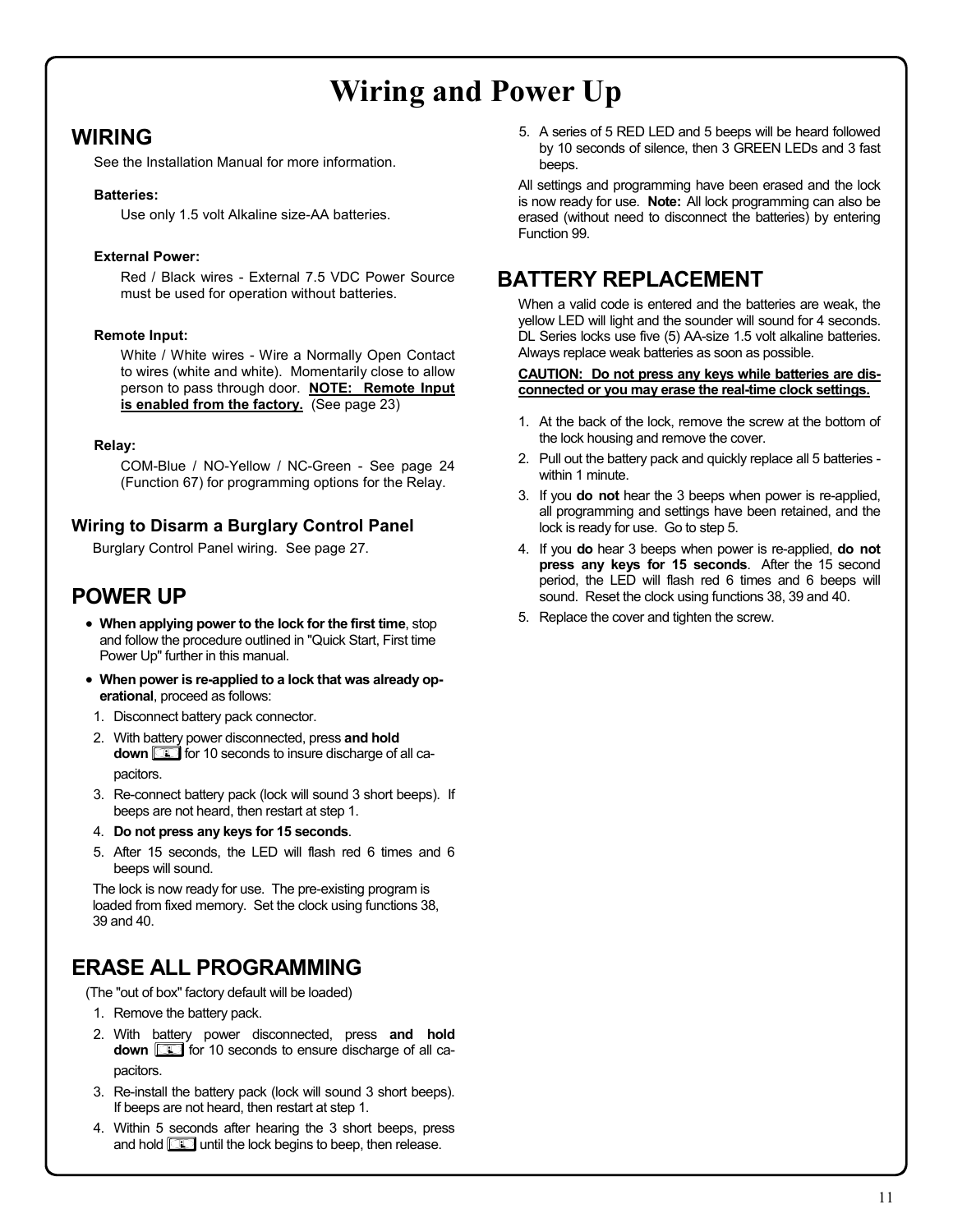# **Quick Start**

## **First Time Start Up**

- 1. Unpack the lock.
- 2. With the batteries disconnected, hold down the *i***image** key for 10 seconds and release.
- 3. Connect the batteries and listen for 3 beeps. Within 5 seconds of hearing the 3 beeps, press and hold *;* until beeping starts. This will clear the lock of all programmed data. Important: If you do not hear these 3 beeps, you must start over at step 2.
- 4. Listen for another series of beeps and LED flashes *followed by 10 seconds of silence*. The lock is now ready to program. Failure to follow this exact procedure can result in erratic lock behavior. **Important Note:** When entering any key sequence below, *do not pause more than 25 seconds between any key presses--otherwise you must start again*.

## **Enter Program Mode and Change Factory Master Code**

- 1. Press the default Master Code: **1234666**.
- 2. Wait for the green light and press **<b>in** until multiple beeps are heard. You are now in Program Mode.

**Note:** The lock will beep every 6 seconds as a reminder that you are in Program Mode.

3. Enter a new personal 6-digit Master Code number by pressing the following keys:

**[1]** [1] **[1]** [1] **[1]** [new Master Code] **[1]** [new Master Code]  $*$  (the second set of digits must be exactly the same).

(For example, if you want your new Master Code to be "664433". Press:

*;1 ;664433 ;664433 :*).

Now that the Master Code has been changed, there is no need to change it again (unless you want to). Since you are still in Program Mode, you can now proceed directly below and program various functions. **Note:** Programming any Function, such as setting the clock, follows a consistent 5-step pattern: (1) Enter Program Mode (2) Press <sup>[1</sup> **[Function #] (3) Press <b>i** and enter data (4) Press  $*$  to end (5) Exit Program Mode.

**Note:** There is a 3 minute Program Mode timeout if no keys are pressed when in Program Mode. A steady tone will sound for the final 15 seconds of the 3 minute timeout period as a warning. To remain in Program Mode, press any key.

## **Set the Weekday**

- 1. Enter Program Mode (if not in already).
- 2. Press  $\boxed{4}$   $\boxed{4}$   $\boxed{0}$   $\boxed{4}$  [number of weekday]  $\boxed{4}$ . (Use 1= Sunday, 7 = Saturday). (For example - Friday - press  $\boxed{10}$   $\boxed{30}$   $\boxed{10}$   $\boxed{30}$   $\boxed{6}$

## **Set the Date**

- 1. Enter Program Mode (if not in already).
- 2. Press  $\circled{3}$   $\circled{3}$   $\circled{4}$   $\circled{4}$   $\circled{5}$   $\circled{4}$ .

(For example - May 10, 2002 - press *;38 ;051002 :*).

## **Set the Time**

- 1. Enter Program Mode (if not in already. If you just finished the above procedure, you are still in Program Mode).
- 2. Press *;39;* [HHMM]*:*. (Use 24-hour military format, where PM adds 12 hours).

(For example - 2:30pm - press **in a strong and a strong in a strong in A**).

## **Enter User Codes**

- 1. Enter Program Mode (if not in already).
- 2. Press  $\circled{2}$   $\circled{2}$  [User Number]  $\circled{3}$  [new User Code]  $\circled{3}$ . (For example, John Smith is designated as User 21. You want him to use the code of "232323" to unlock the door. Program the lock by pressing: *;2 ;21 ;232323 :*).
- 3. Repeat step 2 for each new user.

## **Delete a User Code**

- 1. Enter Program Mode (if not in already).
- 2. Press  $\circled{2}$   $\circled{2}$   $\circled{1}$  [User Number]  $\circled{3}$ .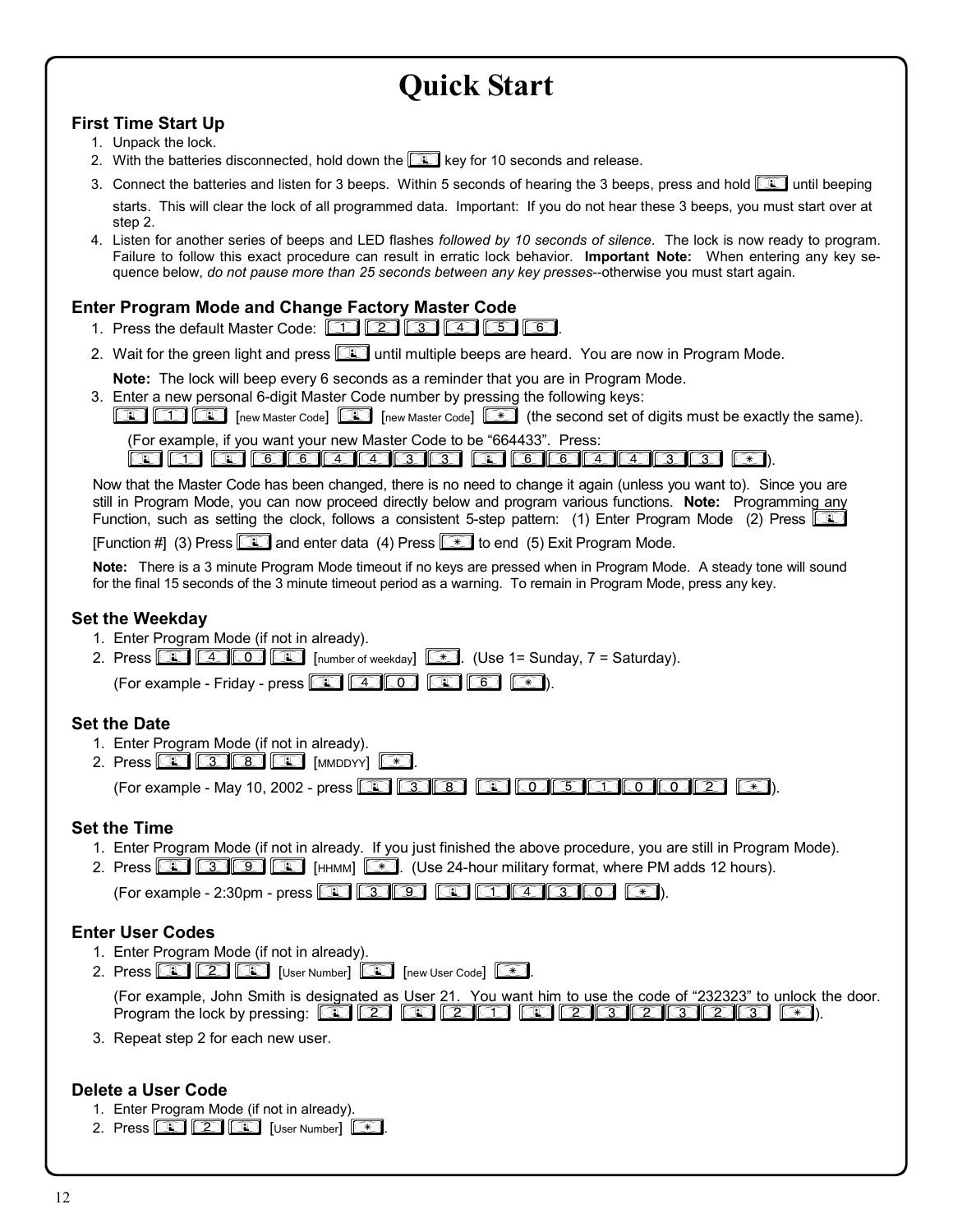# **Quick Start (cont'd)**

 The lock will flash a green LED and beep continuously for 6 seconds. When the red LED flashes, the User Code is deleted. 3. Repeat step 2 for each new User.

## **User Code Conflicts**

Care should be taken not to program a new User Code which matches the first digits of any other User Code (only the User Code with the least number of digits will be recognized). **Example:** If User Codes 123 and 123456 are both entered in the system, only code 123 would be recognized, unless the ENTER Key has been enabled (see Function 69, see page 25). In addition, an error will sound if you try to program a new User Code that matches the first digits of the Master Code. **WARNING: When attempting to change an existing Master Code, it is HIGHLY recommended that you enable all Groups (see Function 23 on page 17), exit Program Mode, and enter the new anticipated Master Code to verify that the anticipated sequence does not currently open the lock. If the lock does not open, the anticipated Master Code can be used as the new Master Code; if the lock opens, the anticipated Master Code already exists in the lock (as a User Code), and the anticipated Mater Code should NOT be used. Always repeat this procedure with any new anticipated Master Codes.**

## **Exit Program Mode**

Hold Down any key for 3 seconds. Program Mode exit is confirmed by several beeps. You are now in normal operation.

## **Re-enter Program Mode**

If you wish to re-enter Program Mode, key-in your new 6-digit Master Code, and press **in**.

You are now ready to mount and install your DL series lock and give out your User Codes. Before installation, it is suggested you test and verify that all User Codes entered are active (see below).

# **Testing the Codes Entered**

## **Verifying Basic Keypad User Codes**

Test a valid User Code:

**VALID CODE -** The Green LED will flash momentarily and the sounder will beep a few times after a valid code is entered. **INVALID CODE -** The RED LED will flash several times and the sounder will beep several times after an invalid code is entered. Use Function 2 to re-program the code.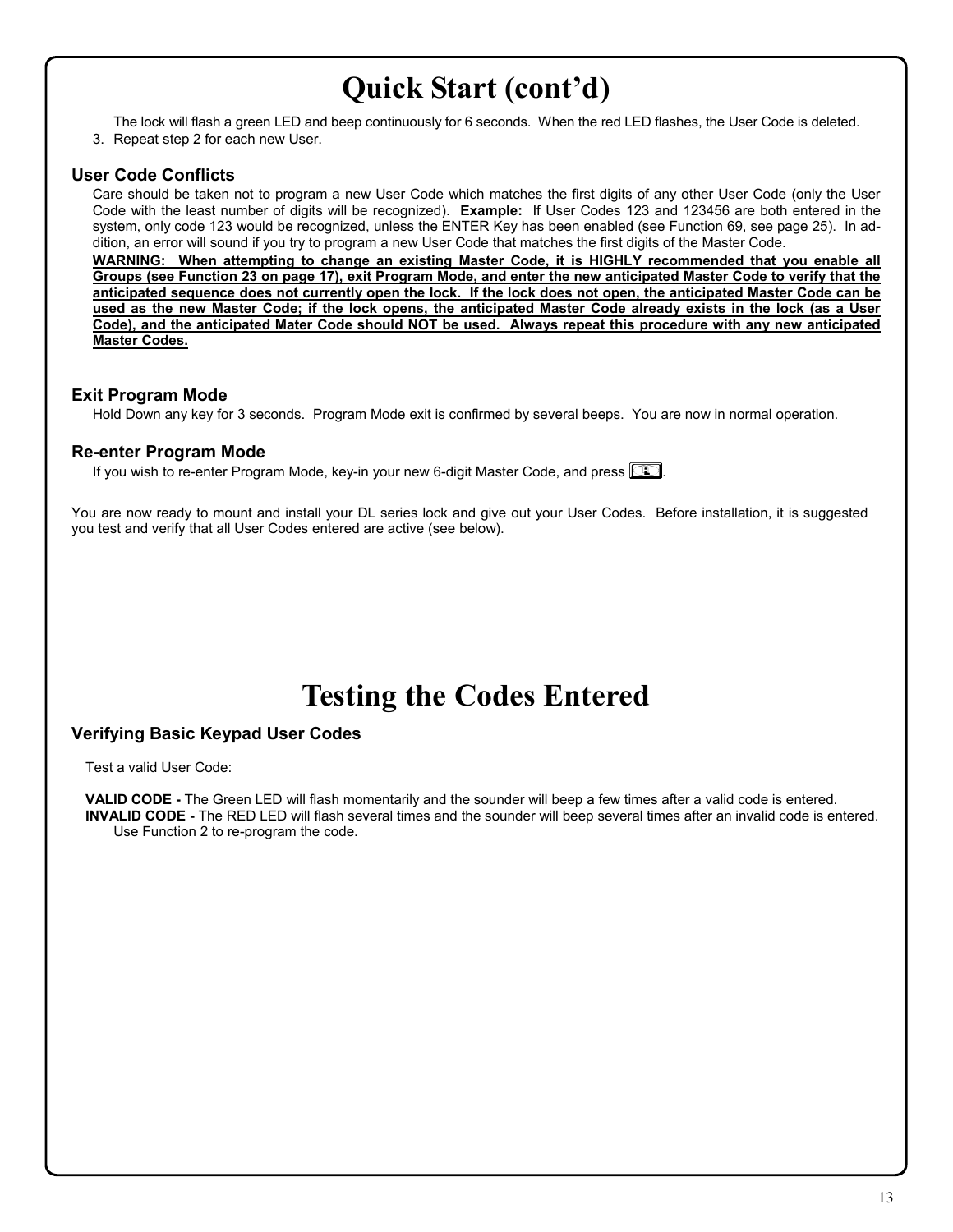# **Programming Functions--Overview**

| <b>Function 1</b>       | <b>Change Master Code</b>                                  | See page 15 |
|-------------------------|------------------------------------------------------------|-------------|
| <b>Function 2</b>       | <b>Add/Delete/Change User Codes</b>                        | See page 15 |
| <b>Function 3</b>       | User Disable (By User Number)                              | See page 16 |
| <b>Function 4</b>       | User Enable (By User Number)                               | See page 16 |
| <b>Function 5</b>       | <b>User Enable with Timeout</b>                            | See page 16 |
| <b>Function 6</b>       | <b>Enable Total User Lockout</b>                           | See page 16 |
| <b>Function 7</b>       | <b>Disable Total User Lockout</b>                          | See page 16 |
| <b>Function 8</b>       | Reserved                                                   |             |
| <b>Function 9</b>       | Enable User 300 (Service Code)                             | See page 16 |
| <b>Function 10</b>      | <b>Erase All Users Except the</b><br><b>Master Code</b>    | See page 16 |
| <b>Function 11</b>      | <b>Reserved</b>                                            |             |
| <b>Function 12</b>      | <b>Clear All Schedules and Timeout</b><br><b>Functions</b> | See page 17 |
| <b>Function 13</b>      | <b>Clear All Timeout Functions</b>                         | See page 17 |
| Function 14 - 17        | Group 1-4 Disable                                          | See page 17 |
| <b>Function 18</b>      | <b>Disable All Groups</b>                                  | See page 17 |
| Function 19 - 22        | Group 1-4 Enable                                           | See page 17 |
| <b>Function 23</b>      | <b>Enable All Groups</b>                                   | See page 17 |
| <b>Function 24</b>      | Reserved                                                   |             |
| Function 25 - 28        | <b>Group Disable with Timeout</b>                          | See page 18 |
| <b>Function 29</b>      | <b>Disable All Groups with Timeout</b>                     | See page 18 |
| <b>Function 30 - 33</b> | <b>Group Enable with Timeout</b>                           | See page 18 |
| <b>Function 34</b>      | <b>Disable All Groups with Timeout</b>                     | See page 18 |
| <b>Function 35</b>      | <b>Group Add/Delete Association</b>                        | See page 18 |
| <b>Function 36 - 37</b> | Reserved                                                   |             |
| <b>Function 38</b>      | Set Date                                                   | See page 19 |
| <b>Function 39</b>      | Set Time                                                   | See page 19 |
| <b>Function 40</b>      | <b>Set Weekday</b>                                         | See page 19 |
| <b>Function 41</b>      | Daylight Saving Time Start Date                            | See page 19 |
| <b>Function 42</b>      | Daylight Saving Time End Date                              | See page 19 |
| <b>Function 43</b>      | <b>Speed Up Clock</b>                                      | See page 20 |
| <b>Function 44</b>      | <b>Slow Down Clock</b>                                     | See page 20 |
| Function 45 - 46        | Passage Mode Enable/Disable                                | See page 20 |
| <b>Function 47</b>      | <b>Timed Passage Mode</b>                                  | See page 20 |

| <b>Function 48</b> | Enable Passage Mode                                                                    | See page 21 |
|--------------------|----------------------------------------------------------------------------------------|-------------|
| <b>Function 49</b> | Disable Passage Mode                                                                   | See page 21 |
| <b>Function 50</b> | <b>Return Lock to Normal Passage</b><br><b>Mode Schedule</b>                           | See page 21 |
| <b>Function 51</b> | <b>Passage Mode Configuration</b>                                                      | See page 21 |
| Function 52 - 54   | <b>Pass Time</b>                                                                       | See page 21 |
| <b>Function 55</b> | <b>Print Audit Trail</b>                                                               | See page 22 |
| <b>Function 56</b> | <b>Print User Code List</b>                                                            | See page 22 |
| <b>Function 57</b> | <b>Print Clock Settings and Software</b><br>Version                                    | See page 22 |
| <b>Function 58</b> | <b>Upload/Download PC Data</b>                                                         | See page 22 |
| <b>Function 59</b> | <b>Reserved</b>                                                                        |             |
| <b>Function 60</b> | <b>Number of Attempt Before</b><br>Lockout                                             | See page 23 |
| <b>Function 61</b> | <b>Set the Attempts Lockout Time</b>                                                   | See page 23 |
| Function 62 - 63   | Reserved                                                                               |             |
| Function 64 - 65   | Disable/Enable Remote Input                                                            | See page 23 |
| <b>Function 66</b> | <b>Ambush Code</b>                                                                     | See page 23 |
| <b>Function 67</b> | <b>Add Relay/System Features</b>                                                       | See page 24 |
| <b>Function 68</b> | Delete All Relay Functions and<br><b>System Options added by</b><br><b>Function 67</b> | See page 24 |
| Function 69 - 70   | <b>Enable/Disable Enter Key</b>                                                        | See page 25 |
| <b>Function 71</b> | <b>Reserved</b>                                                                        |             |
| Function 72 - 73   | <b>Scheduled Enable/Disable</b><br>Passage Mode                                        | See page 25 |
| Function 74 - 77   | Schedule Enable Group 1 - 4                                                            | See page 25 |
| <b>Function 78</b> | <b>Schedule Enable All Groups</b>                                                      | See page 25 |
| Function 79 - 82   | Schedule Disable Group 1 - 4                                                           | See page 25 |
| <b>Function 83</b> | <b>Schedule Disable All Groups</b>                                                     | See page 25 |
| Function 84 - 87   | Quick Schedules - Enable Group                                                         | See page 26 |
| <b>Function 88</b> | Passage Mode<br>(Open Time Window)                                                     | See page 26 |
| <b>Function 89</b> | Passage Mode<br>(Close Time Window)                                                    | See page 26 |
| <b>Function 90</b> | <b>Relay Activation</b><br>(Open Time Window)                                          | See page 27 |
| <b>Function 91</b> | <b>Relay Activation</b><br>(Close Time Window)                                         | See page 27 |
| <b>Function 92</b> | <b>Enable Group 4</b><br>(Open Time Window)                                            | See page 28 |
| <b>Function 93</b> | <b>Enable Group 4</b><br>(Close Time Window)                                           | See page 28 |
| Function 94 - 98   | Reserved                                                                               |             |
| <b>Function 99</b> | <b>Clear All Lock Programming</b>                                                      | See page 28 |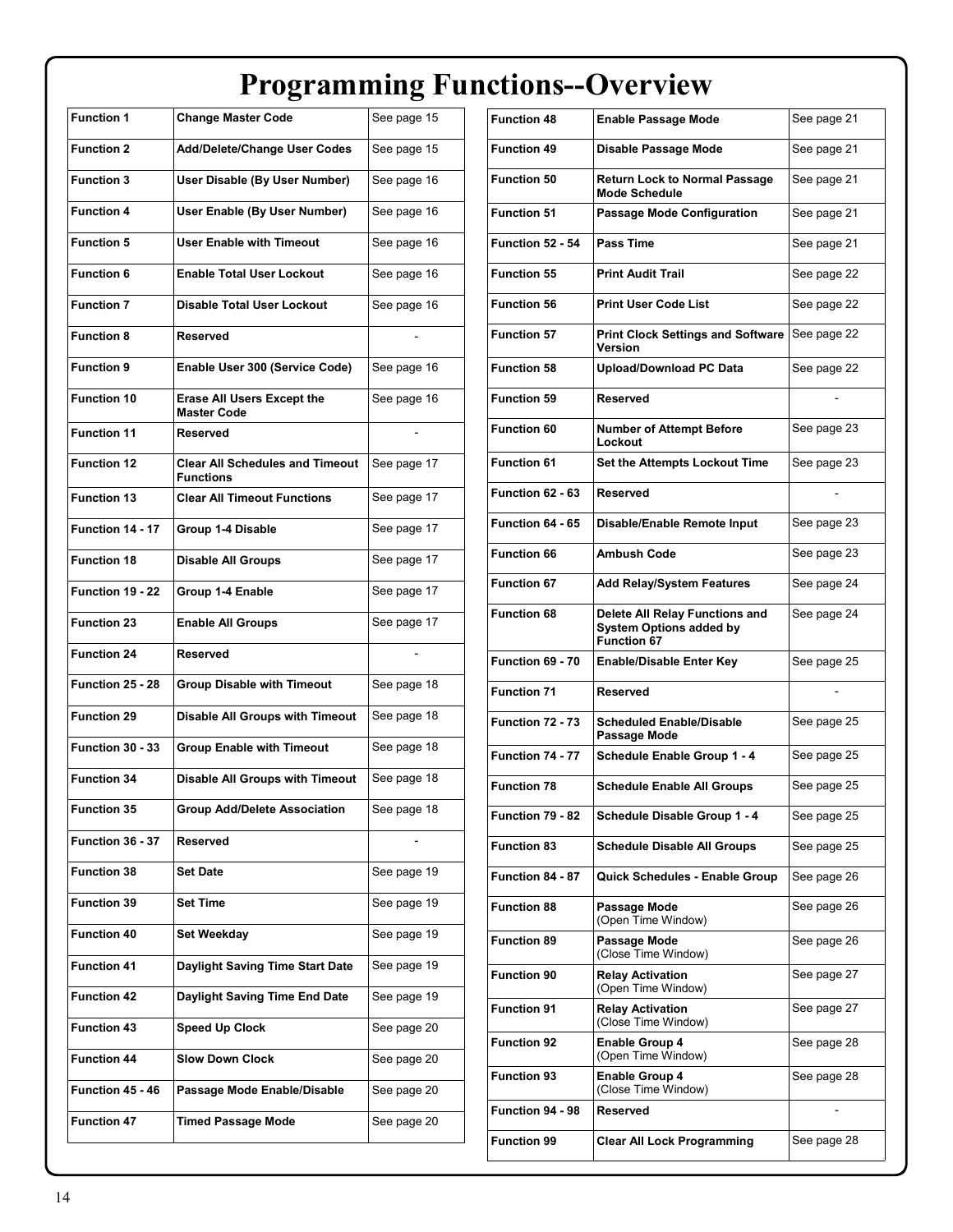# **Programming Functions**

### **USERS**



## Lock Defaults for **ETDL**

See page 8. Users added will default to a Group Association and a Program Level Ability as follows:

| <b>USER TYPE</b>        | <b>USER NUMBER</b> | <b>GROUP DEFAULT</b><br><b>ASSOCIATION</b> | <b>MINIMUM PROGRAM</b><br>LEVEL (see page 6) |
|-------------------------|--------------------|--------------------------------------------|----------------------------------------------|
| Master                  | 1                  |                                            | M (All Programming Abilities)                |
| <b>Installers</b>       | 2 & 3              | none                                       | 4 (Also 3, 2, 1)                             |
| Managers                | $4 - 6$            | none                                       | 3 (Also 2, 1)                                |
| Supervisors             | $7 - 9$            | none                                       | 2 (Also 1)                                   |
| <b>Print Only Users</b> | $10 - 11$          | none                                       | 1                                            |
| <b>Basic Users</b>      | $12 - 50$          | none                                       | none                                         |
| Basic Users in Group 1  | $51 - 100$         | 1                                          | none                                         |
| Basic Users in Group 2  | $101 - 150$        | $\overline{2}$                             | none                                         |
| Basic Users in Group 3  | 151 - 200          | 3                                          | none                                         |
| Basic Users in Group 4  | $201 - 250$        | 4                                          | none                                         |
| <b>Basic Users</b>      | 251 - 296          | none                                       | none                                         |
| Quick Enable User 300   | 297                | none                                       | none                                         |
| <b>Quick PC Access</b>  | 298                | none                                       | none                                         |
| AL-DTM Code*            | 299                | none                                       | none                                         |
| Service User            | 300                | none                                       | none                                         |
| <b>Basic Users</b>      | 301-2000           | none                                       | none                                         |

\* User 299 is a Non-Pass Code. This is the only code that will initiate data transfer with the AL-DTM.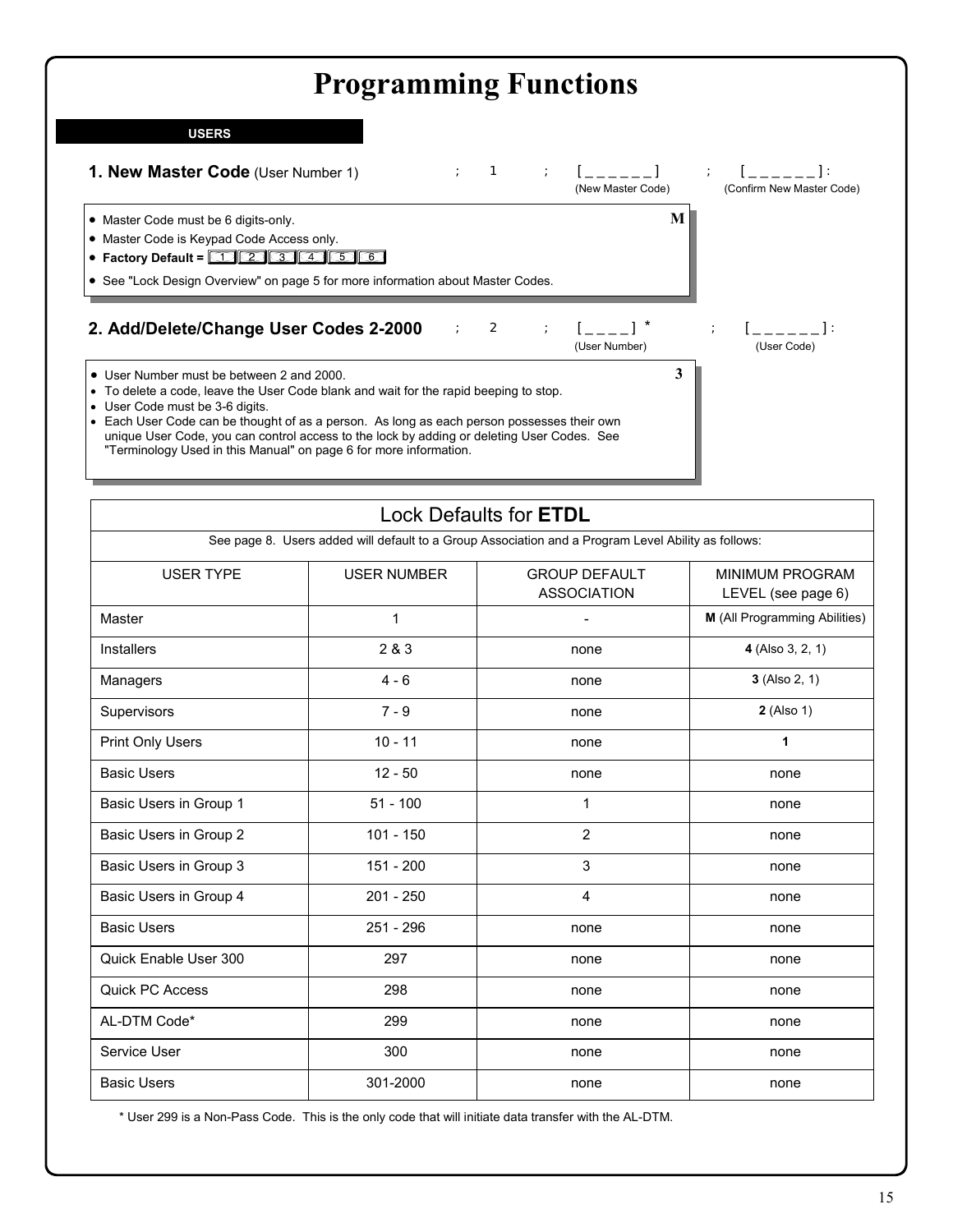**USERS (Continued)**

| • User Number must be between 2 and 2000.<br>NOTE: Will Enable/Disable Users even if the User is associated with an enabled Group. Use Feature 3 to disable a specific User<br>Number and their associated User Code. If the disabled User Code is entered, the lock will flash 1 Green and 4 Red Flashes<br>(with 1 long and 5 short beeps) indicating that the User Code exists in memory, but is disabled. Function 4 will "undo" Function 3.                                                                                                                                                                                        |            |               |   |                                 |              |                                                         | $\mathbf{2}$ |
|-----------------------------------------------------------------------------------------------------------------------------------------------------------------------------------------------------------------------------------------------------------------------------------------------------------------------------------------------------------------------------------------------------------------------------------------------------------------------------------------------------------------------------------------------------------------------------------------------------------------------------------------|------------|---------------|---|---------------------------------|--------------|---------------------------------------------------------|--------------|
| 3. Disable User                                                                                                                                                                                                                                                                                                                                                                                                                                                                                                                                                                                                                         |            | 3             |   | $1 - - - 1$<br>(User Number)    |              |                                                         |              |
| 4. Enable User                                                                                                                                                                                                                                                                                                                                                                                                                                                                                                                                                                                                                          |            | 4             |   | (User Number)                   |              |                                                         |              |
| 5. User Enable with Timeout<br>(Enter Timeout, XXX Hours)<br>(This Function enabled through keypad only)                                                                                                                                                                                                                                                                                                                                                                                                                                                                                                                                |            | 5             |   | (User Number)                   |              | $\mathbf{1}$ $\mathbf{1}$ $\mathbf{1}$ :<br>(XXX Hours) |              |
| • With Function 5, User Numbers must be between 2-2000, hours must be between 1-999.<br>• Function 5 can temporarily override a disabled User (disabled using Function 3 above).<br>• Since this is a temporary feature, Function 5 can only be enabled using the keypad.<br>• Example: Brian, User Number 1157, rarely works at the office, but when he does, enable him for his 8 hour work day by entering<br>$\circ$ alas as $\circ$<br>Program Mode and pressing: CD CD<br>• NOTE: Up to 4 Timeout Functions may be pending at any one time. An error beep will sound when attempting to program more<br>than 4 Timeout Functions. |            |               | Ð | $\boxed{\circ}$ $\circ$ $\circ$ |              |                                                         |              |
|                                                                                                                                                                                                                                                                                                                                                                                                                                                                                                                                                                                                                                         |            |               |   |                                 | M            |                                                         |              |
| 6. Enable Total User Lockout Mode<br>(This Function enabled through keypad only)                                                                                                                                                                                                                                                                                                                                                                                                                                                                                                                                                        |            | 6<br>$\sim$ 1 |   |                                 |              |                                                         |              |
| 7. Disable Total User Lockout Mode<br>(This Function enabled through keypad only)                                                                                                                                                                                                                                                                                                                                                                                                                                                                                                                                                       | $\ddot{ }$ | 7<br>$\sim$ 1 |   |                                 |              |                                                         |              |
|                                                                                                                                                                                                                                                                                                                                                                                                                                                                                                                                                                                                                                         |            |               |   |                                 |              |                                                         |              |
| <b>User Lockout Mode</b><br>Prevents all User Codes (Except User 1 Code) from operating the lock. Note: No other programming<br>functions or schedules will re-enable Users. Users must be re-enabled with Function 7.<br>Note: Does not change the User enable/disable status. Note: If the lock is currently in Passage Mode<br>(door "unlocked") and Function 6 is programmed, the lock will remain in Passage Mode.<br>8. Reserved<br>9. Enable User 300 (Service Code)                                                                                                                                                             |            | 9             |   |                                 |              |                                                         |              |
| Service Code is a One-Time-Only Code. Once it is used, it is disabled until enabled again.<br>NOTE: User Number 297 is used to reset Service Code Use. See "Terminology Used in<br>this Manual" on page 6 for more information and examples regarding special Users 297-300.                                                                                                                                                                                                                                                                                                                                                            |            |               |   |                                 | 2            |                                                         |              |
| 10. Erase All Users Except the Master Code (User 1)<br>(This Function enabled through keypad only)                                                                                                                                                                                                                                                                                                                                                                                                                                                                                                                                      |            |               |   | 1<br>$\circ$                    | ÷<br>$\circ$ | O<br>O                                                  | $\cdot$ :    |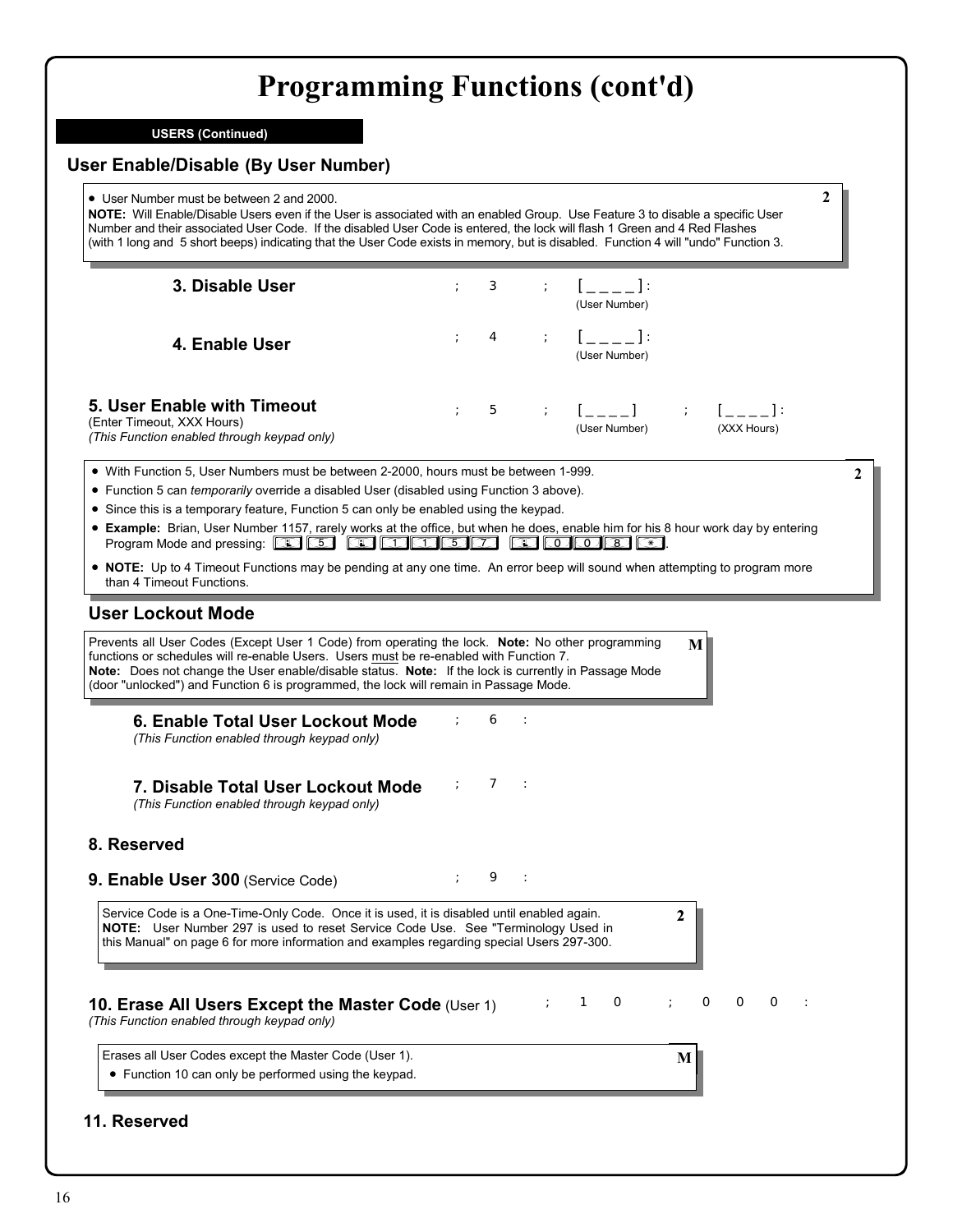; 1 3 ; 0 0 0:

### **CLEAR FUNCTIONS**

### **12. Clear All Schedules and Timeout Functions**  $\begin{array}{cccc} \cdot & 1 & 2 & \cdot & \circ & \circ & \circ \end{array}$

Function 12 clears all programmed *Schedules* and all *Timeout Functions*. (To clear All Timeout Functions only, see Function 13 below). Function 12 will clear all of the following: All Schedule Functions 72 through 93, Timeout Functions 5, 25 through 34 and Function 47. **Note:** Function 12 also resets Passage Mode and any disabled Groups. After using Function 12, your Scheduled/Timeout features must be manually re-programmed.

**NOTE:** Up to 4 Timeout Functions may be pending at any one time. An error beep will sound when attempting to program more than 4 Timeout Functions. This Function only disables the timeout; the event associated with the timeout will remain.

## **13. Clear All Timeout Functions**

*(This Function enabled through keypad only)*

Function 13 clears all *Timeout Functions*. (To clear All Schedules and Timeout Functions, see Function 12 above). Function 13 will clear all of the following: All Timeout Functions 5, 25-34 and Function 47. After using Function 12, your Scheduled/Timeout features must be manually re-programmed.

**NOTE:** Up to 4 Timeout Functions may be pending at any one time. An error beep will sound when attempting to program more than 4 Timeout Functions. This Function only disables the timeout; the event associated with the timeout will remain.

**Important:** It is the responsibility of the lock programmer to verify the proper lock/unlock conditions and Group conditions after programming the lock with Function 12 and 13.

### **GROUPS**

## **Group Enable/Disable**

Enter the functions below to Enable/Disable Groups. Functions 14 - 23 will each override existing scheduled events. Therefore, Functions 14 - 23 are temporary, take effect immediately, and are always overridden by future scheduled events that already exist within the lock programming.

| 14. Disable Group 1           | $\ddot{i}$    |              | $1 \quad 4 \quad :$ |  |
|-------------------------------|---------------|--------------|---------------------|--|
| 15. Disable Group 2           | $\mathcal{L}$ | $1 \quad$    | 5:                  |  |
| <b>16.</b> Disable Group 3    |               |              | : 16:               |  |
| 17. Disable Group 4           | $\mathcal{L}$ | $1 \quad$    | 7:                  |  |
| <b>18. Disable All Groups</b> | $\mathcal{L}$ | $1 \quad$    | 8:                  |  |
| 19. Enable Group 1            |               |              | : 19:               |  |
| 20. Enable Group 2            | $\mathcal{L}$ |              | $2$ O :             |  |
| 21. Enable Group 3            |               |              | $: 2 \quad 1 :$     |  |
| 22. Enable Group 4            |               |              | : 22 :              |  |
| 23. Enable All Groups         | $\mathcal{L}$ | $\mathbf{2}$ | 3:                  |  |

## **PRIORITY ORDER**

**3**

**3**

**1. Disabled Users** 

**2**

- **2. Enabled Groups**
- **3. Disabled Groups**
- **4. Enabled Users**

The Priority Order details which Function will take effect before ("have priority over") others. For example, as per the list above, Enabled Users have the lowest priority, and other Functions can affect the status of these Users. Disabling a Group (Functions 14-18) will take priority over the enabled Users in that Group, disabling them. Enabling Groups (Functions 19-23) will take priority over those tasks lower in the list, and finally disabling a User (Function 3) takes priority over all other tasks listed.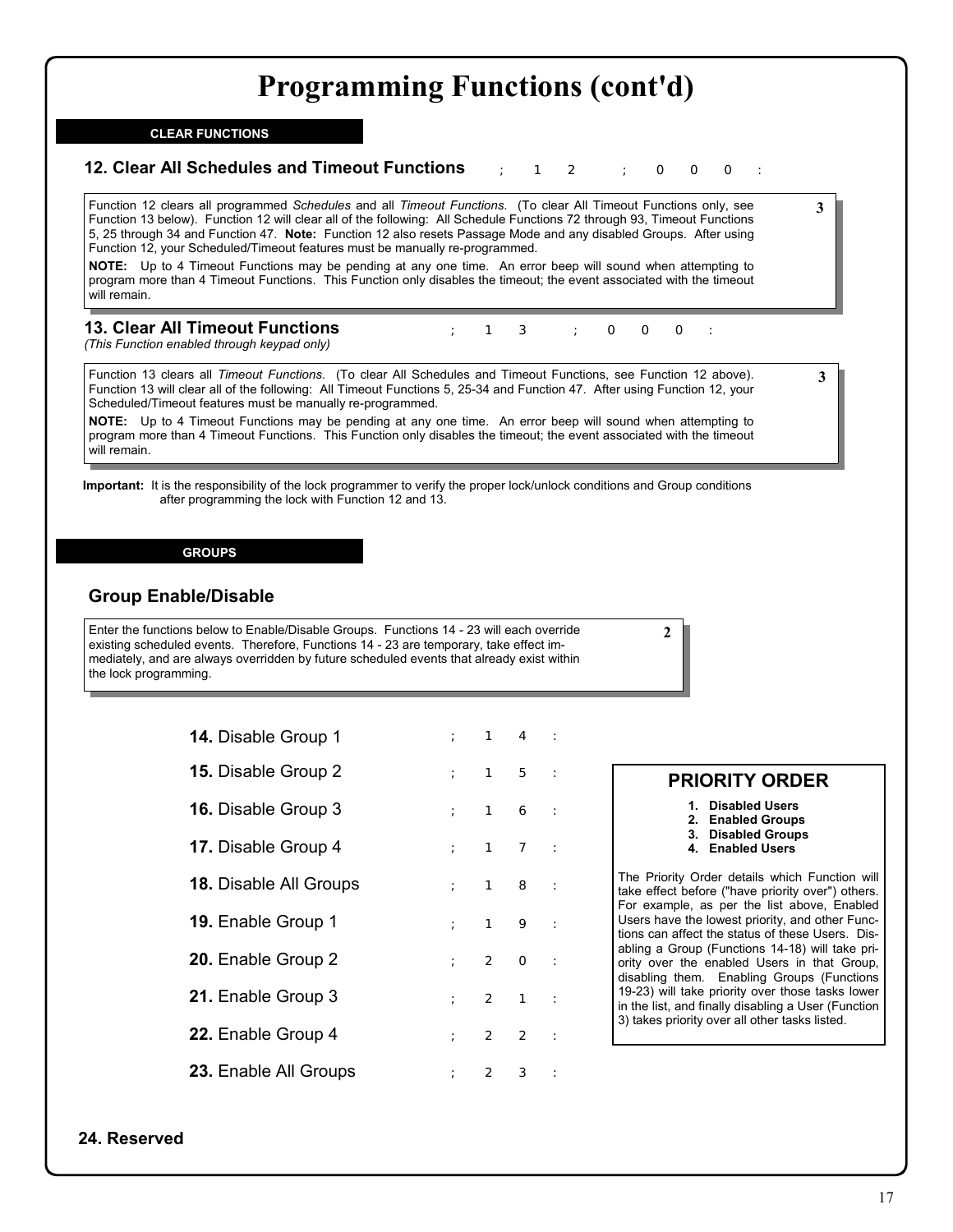**GROUPS**

**NOTE:** Clear All Timeout Functions by entering Function 13.

(User Number) (Groups)

**2**

**3**

**Group Enable/Disable with Timeout** (Enter Timeout, XXX Hours)

*(Functions 25-34 are enabled through the keypad only)*

- Hours must be between 1-999. Enter the functions below to Enable/Disable Groups for the amount of time entered in hours.  **NOTE:** Only 4 Timeout Functions are allowed at any one time. An error beep will sound when attempting to program more than 4 Timeout Functions. Functions 25 - 34 will each override existing scheduled events. Therefore, Functions 25 - 34 are temporary, take effect immediately, and are always overridden by future scheduled events that already exist within the lock programming. **NOTE:** Functions 25-34 are enabled through the keypad only.
- **Example:** All 15 members of the Accounting Department are members of Group 4, and a schedule programmed in the department's door lock reflects their normal working hours of 9 AM through 5 PM, Monday through Friday. But one day a special event occurs, and all Accounting Department members are requested to stay an extra hour until 6 PM. Therefore, at 5 PM, the manager (wishing to temporarily enable Group 4 users for an extra hour) enters Program Mode and presses: **[33] <b>601: [33] <b>[33] [33] [33] [30] [30] [36]** Likewise, if the manager wished to send his department home early at 3 PM, the manager could enter **in the set of the set of the set of the set of the set of the set of the set of the set of the set of the set of the set of the set of the set of the set of the set of the set of the**

| 25. Timed Disable Group 1          |               | $\mathbf{2}$ | 5              |                               | ; [___]:<br>(XXX Hours)                                                                                                                                                                                                                                                                                         |
|------------------------------------|---------------|--------------|----------------|-------------------------------|-----------------------------------------------------------------------------------------------------------------------------------------------------------------------------------------------------------------------------------------------------------------------------------------------------------------|
| 26. Timed Disable Group 2          | $\frac{1}{l}$ | 2            | 6              | $\ddot{ }$                    | $[--1]$<br>(XXX Hours)                                                                                                                                                                                                                                                                                          |
| 27. Timed Disable Group 3          | $\mathcal{L}$ | 2            | 7              | $\mathcal{T}$ .               | $[--1]$<br>(XXX Hours)                                                                                                                                                                                                                                                                                          |
| 28. Timed Disable Group 4          | $\mathcal{V}$ | 2            | 8              | $\mathbb{R}^n$                | $[--1]$<br>(XXX Hours)                                                                                                                                                                                                                                                                                          |
| 29. Timed Disable All Groups       |               | 2            | 9              | $\mathcal{V}^{\mathcal{A}}$ . | $[--1]$<br>(XXX Hours)                                                                                                                                                                                                                                                                                          |
| 30. Timed Enable Group 1           | ÷             | З            | $\circ$        | $\cdot$ .                     | $\mathbb{R}^n \times \mathbb{R}^n$<br>(XXX Hours)                                                                                                                                                                                                                                                               |
| 31. Timed Enable Group 2           | $\mathcal{L}$ | З            | $\overline{1}$ | $\ddot{r}$                    | $[--1]$<br>(XXX Hours)                                                                                                                                                                                                                                                                                          |
| 32. Timed Enable Group 3           |               | З            | $\overline{2}$ | $\mathbb{R}^+$                | $[--1]$<br>(XXX Hours)                                                                                                                                                                                                                                                                                          |
| 33. Timed Enable Group 4           |               | З            | З              | $\ddot{ }$                    | $\mathbb{R}^n \times \mathbb{R}^n$<br>(XXX Hours)                                                                                                                                                                                                                                                               |
| <b>34. Timed Enable All Groups</b> |               | З            | $\overline{4}$ | $\frac{1}{I}$                 | $\mathbf{1}$ and $\mathbf{1}$ and $\mathbf{1}$ and $\mathbf{1}$ and $\mathbf{1}$ and $\mathbf{1}$ and $\mathbf{1}$ and $\mathbf{1}$ and $\mathbf{1}$ and $\mathbf{1}$ and $\mathbf{1}$ and $\mathbf{1}$ and $\mathbf{1}$ and $\mathbf{1}$ and $\mathbf{1}$ and $\mathbf{1}$ and $\mathbf{1}$ and<br>(XXX Hours) |
| oun Add/Delete Association         |               | З            | 5              |                               | $\mathcal{L}$ is a set of $\mathcal{L}$ is a set of $\mathcal{L}$ is a set of $\mathcal{L}$                                                                                                                                                                                                                     |

## **35. Group Add/Delete Association**

As per the chart on page 8, the lock's default programming from the factory associates certain User Numbers with certain Groups. To override these default Group associations, Function 35 manually associates (or disassociates) a selected User with a selected Group. During programming, Groups not selected are then disassociated from the User. Function 35 is helpful when the number of Users you wish to add to a Group outgrows the number of User Numbers defaulted to a Group (50); or if an existing User joins a department and you wish to simply add them to a Group. • User Number must be between 2 and 2000; Groups 1-4 (to associate with User) may be selected.

**Add Example**: To associate User 67 with Groups 1, 2 and 4;

Enter:; 3 5 ; 6 7 ; 1 2 4 :

**Delete Example**: To remove all Group associations for User 67; Enter:; 3 5 ; 6 7 :

**NOTE:** If a User is associated with more than one Group, **all** associated Groups would have to be disabled before the User is disabled.

## **36 - 37. Reserved**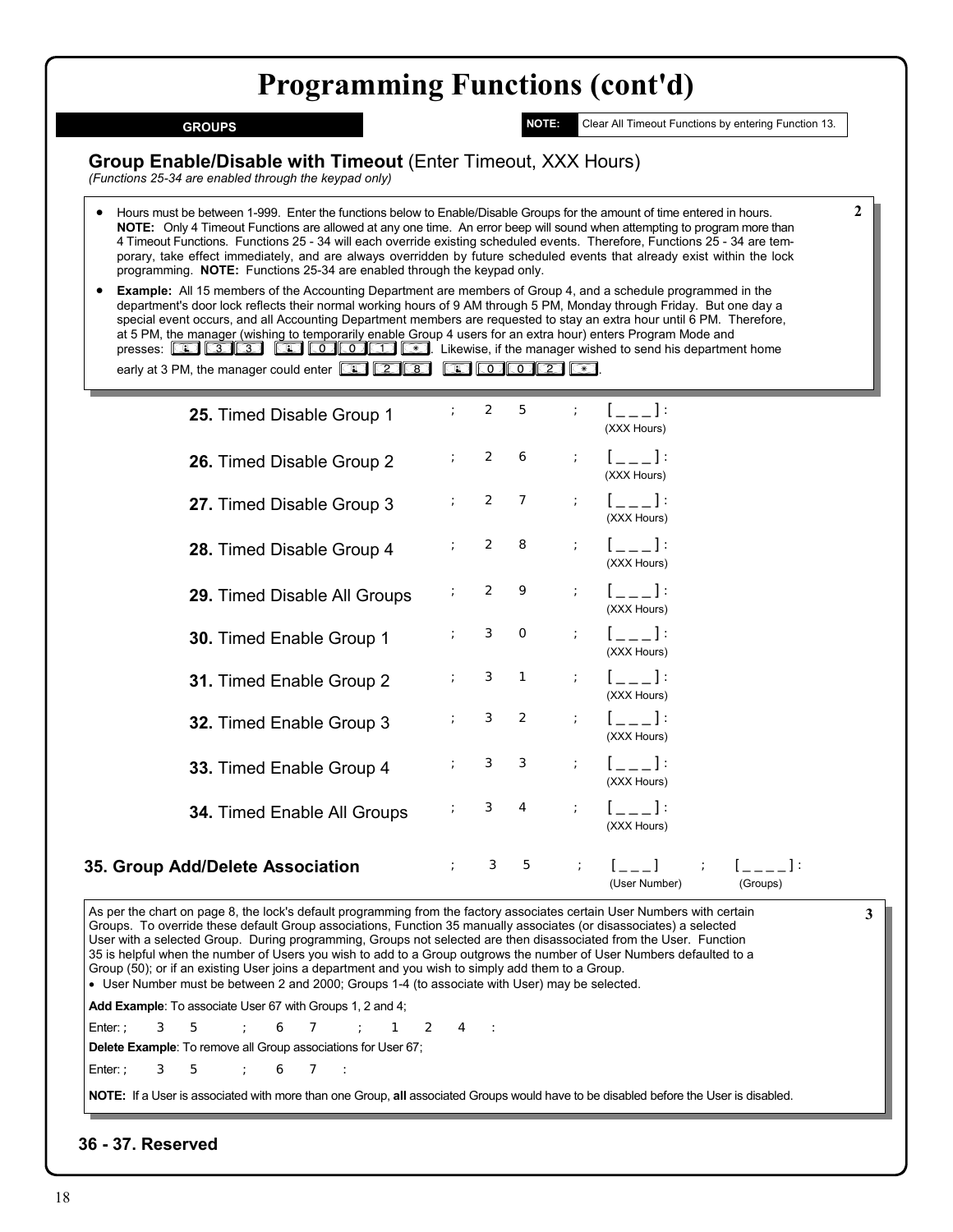| <b>CLOCK SETTINGS</b>                                                                                                                                                                                                                                                                                                         |                                                                                                                                                                                                                                                                                                                                                                                                                                                                                         |   |
|-------------------------------------------------------------------------------------------------------------------------------------------------------------------------------------------------------------------------------------------------------------------------------------------------------------------------------|-----------------------------------------------------------------------------------------------------------------------------------------------------------------------------------------------------------------------------------------------------------------------------------------------------------------------------------------------------------------------------------------------------------------------------------------------------------------------------------------|---|
| 38. Set Date                                                                                                                                                                                                                                                                                                                  | $\begin{bmatrix} 1 & 1 \\ 1 & 1 \end{bmatrix}$<br>З<br>8<br>(Date)                                                                                                                                                                                                                                                                                                                                                                                                                      |   |
| • Enter ONLY the last two digits of the year.                                                                                                                                                                                                                                                                                 | . Use Month Day Year format - MMDDYY - Single digit months and days are entered with a preceding zero.<br>3                                                                                                                                                                                                                                                                                                                                                                             |   |
| For Example: March 8, 2009; Enter:<br>8<br>$\sim 1000$ km s $^{-1}$<br>$\circ$<br>З<br>$\circ$<br>8<br>З                                                                                                                                                                                                                      | $\circ$<br>9<br>$\sim$ :                                                                                                                                                                                                                                                                                                                                                                                                                                                                |   |
| 39. Set Time                                                                                                                                                                                                                                                                                                                  | $\lbrack -,-,-]$ :<br>З<br>9<br>(Time)                                                                                                                                                                                                                                                                                                                                                                                                                                                  |   |
| • Time must be 4 digits<br>• Use 24 Hour Format (add 12 hours to program PM time)                                                                                                                                                                                                                                             | 3                                                                                                                                                                                                                                                                                                                                                                                                                                                                                       |   |
| For Example: To set time to 8:25PM;<br>Enter: $:$<br>З<br>9<br>$\mathcal{L} = \mathcal{L}$<br>$\overline{2}$<br>$\circ$<br>$\mathbf{2}$                                                                                                                                                                                       | 5<br>$\sim$ 1                                                                                                                                                                                                                                                                                                                                                                                                                                                                           |   |
| For Example: To set time to 8:25AM;<br>Enter: $:$<br>$\mathcal{L} = \mathcal{L} \mathcal{L} = \mathcal{L} \mathcal{L}$<br>$\circ$<br>8<br>$\mathbf{2}$<br>З<br>9.                                                                                                                                                             | 5<br>$\sim$ 1                                                                                                                                                                                                                                                                                                                                                                                                                                                                           |   |
| 40. Set Weekday                                                                                                                                                                                                                                                                                                               | $\mathcal{L} = \left\{ \begin{array}{c} 1 \\ -1 \end{array} \right\}$<br>4<br>$\circ$<br>(Day)                                                                                                                                                                                                                                                                                                                                                                                          |   |
| 4<br>$\circ$<br>$\sim$ $\sim$ 1<br>$\sim$ 1.                                                                                                                                                                                                                                                                                  | • For day enter: 1 for Sunday, 2 for Monday, 3 for Tuesday, 4 for Wednesday, 5 for Thursday, 6 for Friday and 7 for Saturday.                                                                                                                                                                                                                                                                                                                                                           | 3 |
|                                                                                                                                                                                                                                                                                                                               | [M M W D]<br>$1$ ;<br>$\overline{4}$<br>(DST Starting Month, Month, Week, Day)                                                                                                                                                                                                                                                                                                                                                                                                          |   |
| $O$ :<br>1<br>$\sim$ 1.<br>O<br>O                                                                                                                                                                                                                                                                                             | The manner in which Daylight Saving Time (DST) is observed varies with location, therefore the DST adjustment is fully flexible to<br>accommodate these regional differences. Function 41 allows the entry of a DST Start Date (month, day and week), and Function 42<br>allows the entry of a DST End Date (month, day and week). DST begins and ends at 2AM on the programmed date. Enter ;<br>to disable DST. All locks leave the factory with DST enabled and pre-programmed to the | 4 |
| • Default DST Start Date: March, Week 2, Sunday ("Second Sunday in March")<br>• Default DST End Date: November, Week 1, Sunday ("First Sunday in November")                                                                                                                                                                   |                                                                                                                                                                                                                                                                                                                                                                                                                                                                                         |   |
| 4                                                                                                                                                                                                                                                                                                                             | $[M M W D]$ :<br>where "M M W D" represents:<br>4<br>1                                                                                                                                                                                                                                                                                                                                                                                                                                  |   |
| preceding zero).                                                                                                                                                                                                                                                                                                              | • "M M" = Two digits of the month (01 through $12$ = January through December. Single digit months are entered with a                                                                                                                                                                                                                                                                                                                                                                   |   |
| third week, "4" is the fourth week and "5" is the last week of the month.                                                                                                                                                                                                                                                     | . "W" = Single digit for "week of the month" (valid entries are 1-5 where "1" is the first week, "2" is the second week, "3" is the                                                                                                                                                                                                                                                                                                                                                     |   |
| for Friday and 7 for Saturday).                                                                                                                                                                                                                                                                                               | • "D" = Day of the week (valid entries are 1-7: 1 for Sunday, 2 for Monday, 3 for Tuesday, 4 for Wednesday, 5 for Thursday, 6                                                                                                                                                                                                                                                                                                                                                           |   |
| For Example: To set day to Sunday;<br>Enter: $:$<br>41. Daylight Saving Time Start Date<br>following start and end dates (for the USA beginning 2007):<br>To program the DST start date using the keypad, press:<br>Example: To set the default start date of "second Sunday in March", press:<br>$-1.1$<br>4<br>$\mathbf{1}$ | $\begin{bmatrix} 0 & 3 & 2 & 1 \end{bmatrix}$ : $(03)$ = "March", $2 =$ "2 <sup>nd</sup> week", <u>1</u> = Sunday).                                                                                                                                                                                                                                                                                                                                                                     |   |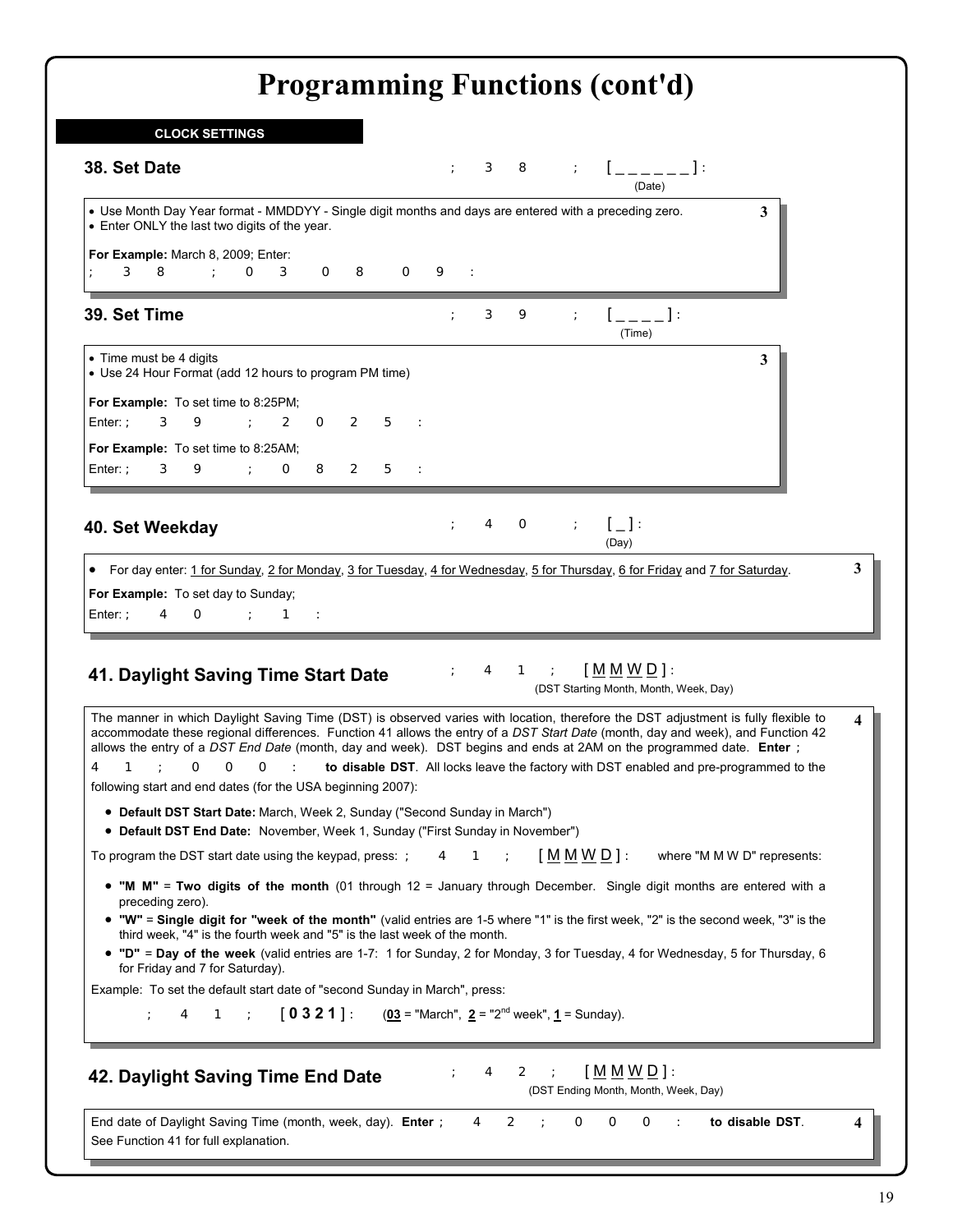### **CLOCK ADJUST**

## **Clock Adjust**

Number of seconds to adjust (speed up/slow down) the clock each day must be between 0-55 seconds. **Note:** Repeated use of these Functions are not "cumulative" (this means, for example, if the clock has *already* been set to speed up 10 seconds per day, and then is found to need an additional 10 seconds, then program 20 seconds using Function 43). **Example 1**: Clock is losing 13 seconds every day, enter:  $; 4 \ 3 \ 3 \ 1 \ 3 \ 1.$ This example assumes that the Clock Adjust setting was at the factory default of zero. Function 57 can be used to print the current Clock Adjust setting. **Example 2**: Clock is gaining 13 seconds every day, enter:  $; 4 \ 4 \ ; 1 \ 3 \ : .$ This example assumes that the Clock Adjust setting was at the factory default of zero. Function 57 can be used to print the current Clock Adjust setting. **Example 3**: To set the clock adjust setting back to the factory default of zero, enter: **Clock Accuracy**  the "Old Clock Time", a daily accuracy (in seconds) can be determined by taking the difference in seconds between the "Old" and "New" times divided by the number of days between the two Function 39 entries. **Note:** Because the minimum available adjustment is 1 second per day, the inaccuracy of the clock must exceed about 6 minutes per year before adjustment is necessary.

The internal oscillator is factory calibrated to an accuracy of ±5 minutes/year. Changes in ambient temperature may affect accuracy. If necessary, the accuracy of the internal clock may be adjusted by first updating the correct time via Function 39. After an interval of about 1 month, re-set the correct time via Function 39 and then print an Audit Log via Function 55. Because the Audit Log displays both the "New Clock Time" and

**4**

**2**

**2**

| 43. Speed Up Clock<br>(This Function enabled through keypad only)  | 4 3 |  | $\mathbb{R}^n$ , $\mathbb{R}^n$ , $\mathbb{R}^n$ , $\mathbb{R}^n$<br>(seconds)                   |
|--------------------------------------------------------------------|-----|--|--------------------------------------------------------------------------------------------------|
| 44. Slow Down Clock<br>(This Function enabled through keypad only) | 4 4 |  | $\rightarrow$ $\rightarrow$ $\rightarrow$ $\rightarrow$ $\rightarrow$ $\rightarrow$<br>(seconds) |

**PASSAGE MODE**

;  $4 \t3 \t{:} or; 4 \t4 \t{:}$ 

## **Passage Mode Enable/Disable - Schedule will Override**

• Function 45 allows passage through the door without the need for a User Code. Re-Lock using Function 46.

• Programmed Schedules will override the state of the lock when Functions 45 and 46 are used. If it is required that programmed schedules do not override Passage Mode, enable/disable Passage Mode using Functions 48/49. **Note:** Because of the temporary nature of these features, Functions 45-47 can only be enabled using the keypad.

| 45. Enable Passage Mode<br>(This Function enabled through keypad only)  |                                                 | $4\quad5\quad$ : |                                 |
|-------------------------------------------------------------------------|-------------------------------------------------|------------------|---------------------------------|
| 46. Disable Passage Mode<br>(This Function enabled through keypad only) | $\begin{array}{cccc} \cdot & 4 & 6 \end{array}$ |                  |                                 |
| 47. Timed Passage Mode<br>(This Function enabled through keypad only)   |                                                 |                  | ; 4 7 ; $[--]$ :<br>(XXX Hours) |

• Hours must be between 1 - 999.

Function 47 allows passage through the door without the need for a User Code for the programmed amount of time.

• For example, if you wish your office door lock to be unlocked (unlocked = "Passage Mode") for the next 3 hours, enter Program Mode and press: *;47;003:*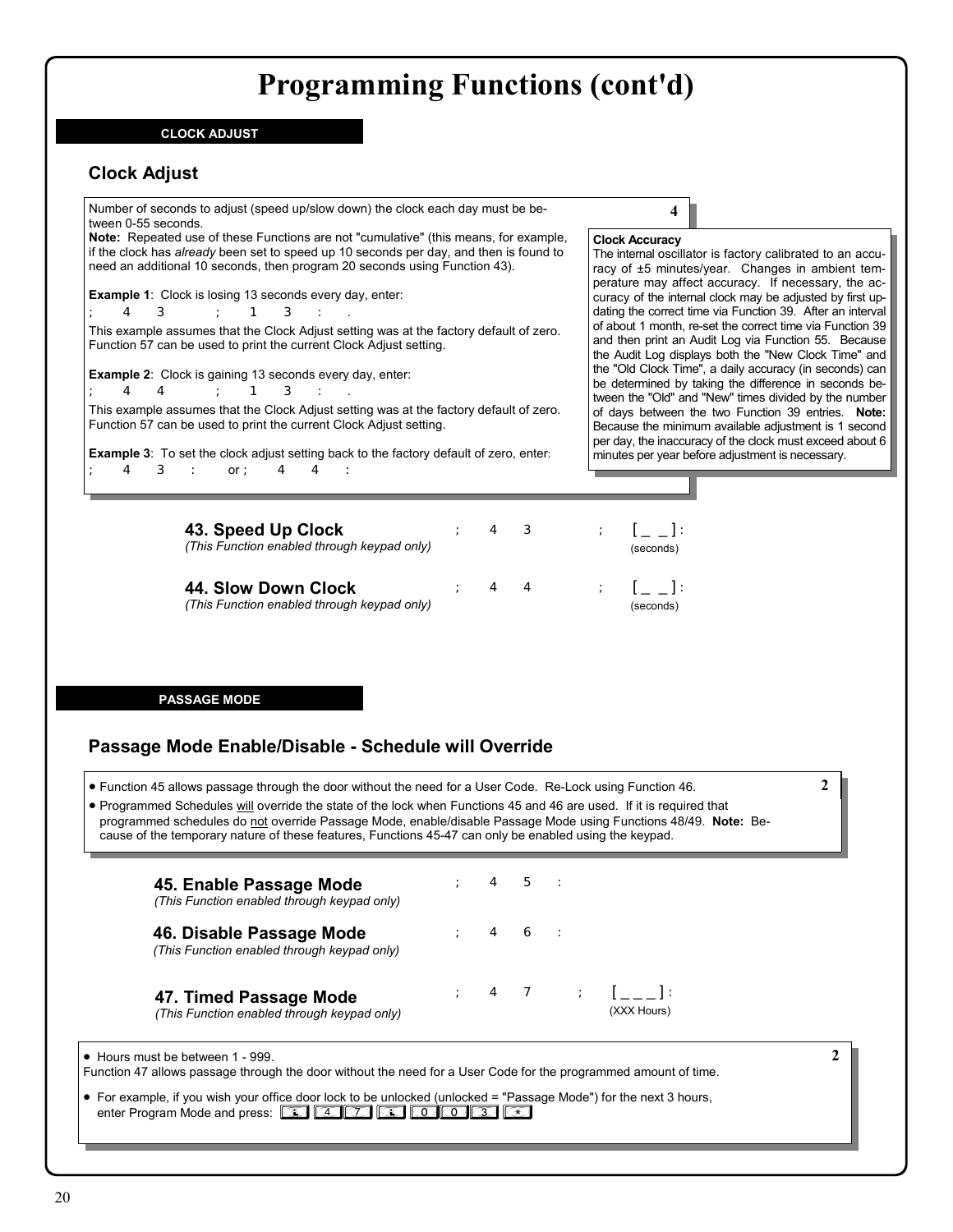### **PERMANENT PASSAGE MODE**

## **Passage Mode Enable/Disable - Schedule will not Override**

- Function 48 allows passage through the door without the need for a User Code. Re-Lock using Function 49.
- Programmed Schedules will not override the state of the lock using functions 48 and 49. If it is required that programmed schedules override Passage Mode, Enable/Disable Passage Mode using Functions 45/46. Use Function 50 to "undo" Functions 48 and/or 49, and therefore return the lock to all pre-existing scheduled functions. **Note:** Functions 48-50 can only be enabled using the keypad. **Warning:** Function 49 will inhibit all scheduled Passage Mode events.

|        | 48. Enable Permanent Passage Mode<br>(This Function enabled through keypad only)                                                                                                                          |                                                               |                | 8        |                                                                                                                                                                                                                                                       |
|--------|-----------------------------------------------------------------------------------------------------------------------------------------------------------------------------------------------------------|---------------------------------------------------------------|----------------|----------|-------------------------------------------------------------------------------------------------------------------------------------------------------------------------------------------------------------------------------------------------------|
|        | 49. Disable Permanent Passage Mode<br>(This Function enabled through keypad only)                                                                                                                         |                                                               | $\overline{4}$ | $\circ$  | $\sim$ :                                                                                                                                                                                                                                              |
|        | 50. Return Lock to Normal Passage<br><b>Mode Schedule</b><br>(This Function enabled through keypad only)<br>or 49, and therefore return the lock to all pre-existing scheduled functions.<br><b>NOTE:</b> | See Scheduled functions 72 and 73 for Scheduled Passage Mode. | 5              | $\Omega$ | $\sim$ 1<br>(Locks will lock or unlock depending on the current schedule). Use Function 50 to "undo" Functions 48 and/                                                                                                                                |
|        | 51. Passage Mode Configuration                                                                                                                                                                            | $5 \quad 1 \quad$                                             | (Mode)         |          |                                                                                                                                                                                                                                                       |
| fault. | • Mode 2: Group 2 toggles Passage Mode.                                                                                                                                                                   |                                                               |                |          | 4<br>• Mode 1 (Normal): Passage Mode must be enabled/disabled using Function 45 and 46. Mode 1 (Normal) is the factory de-<br>• Mode 3: Group 2 enables, Group 3 disables Passage Mode. Disable Passage Mode has priority if User is a member of both |

• **Mode 3:** Group 2 enables, Group 3 disables Passage Mode. Disable Passage Mode has priority if User is a member of both Groups 2 and 3.

 With **Mode 2**, each time any member of Group 2 enters their User Code, they will toggle Passage Mode. For example, if Passage Mode is enabled, and a Group 2 User enters their User Code, Passage Mode will be disabled. If a few seconds later they enter their User Code again, Passage Mode will be enabled. With **Mode 3**, Group 2 members will always enable Passage Mode, and Group 3 members will always disable Passage Mode. For example, if Passage Mode is already enabled, and a Group 2 User enters their User Code, the Passage Mode status will not be changed due to the Function 51 Mode 3 configuration. If Passage Mode is already enabled, and a Group 3 User enters their User Code, Passage Mode will become disabled.

### **PASS TIME**

### **Pass Time**

The Pass Time is the length of time the lock stays unlocked after a valid User Code is entered. When the Pass Time expires, the lock will re-lock automatically. Use the functions below to change the Pass Time to 3, 10 or 15 seconds. **The Pass Time is defaulted to 3 seconds. 4**

> **52. Set Pass Time to 3 Sec.** ; 5 2 : ; 5 3 :  $5 \quad 4$ **53. Set Pass Time to 10 Sec. 54. Set Pass Time to 15 Sec.**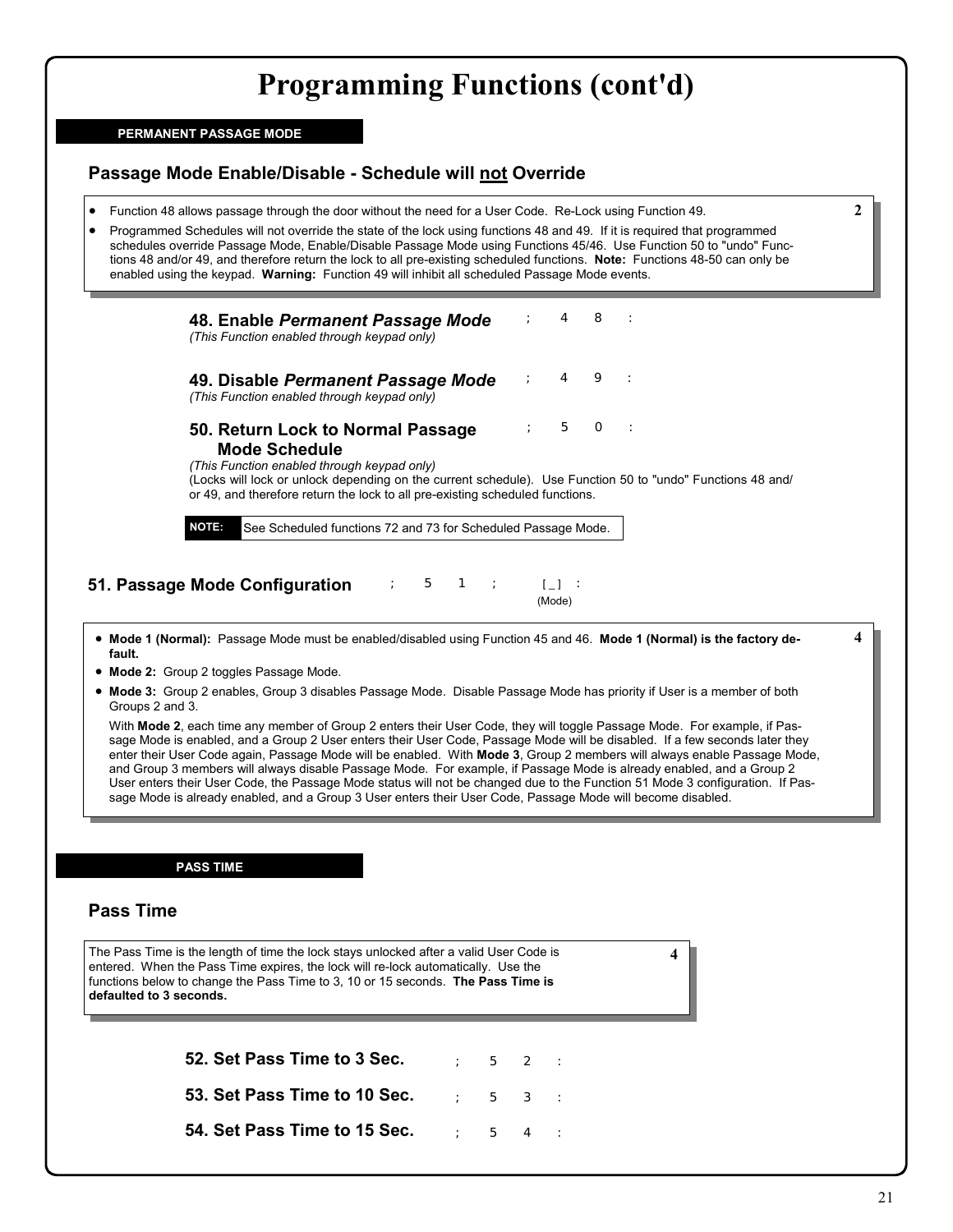### **PRINTER**

Hold the printer perpendicular to the Lock's infrared LED as shown in Figure 1 and Figure 2. If the printer has been idle for some time, press the paper feed button to wake up the printer.





## **55. Print Audit Trail**

; 5 5 :

Hold the printer over the lock's infrared sensor as shown in Figure 1 and Figure 2 above. Twenty (20) events will print at a time; press 1 for more events, or 9 to quit. To abort printing, press any key for 3 seconds (three short beeps will sound).

## **56. Print User Code List 1988 1988 1988 1988 1988 1988 1988 1988**

Hold the printer over the lock's infrared sensor as shown in Figure 1 and Figure 2 above. To abort printing, press any key for 3 seconds (three short beeps will sound).

**3**

**1**

**1**

**3**

**57. Print Clock Settings, Software** ; 5 7 : **Version and Door Number** 

Hold the printer over the lock's infrared sensor as shown in Figure 1 and Figure 2 above.

**DOWNLOADING**

## **58. Upload/Download PC Data 1988 1988 1988**

For use with DL-WINDOWS software, refer to OI237. AL-PCI interface cable is needed.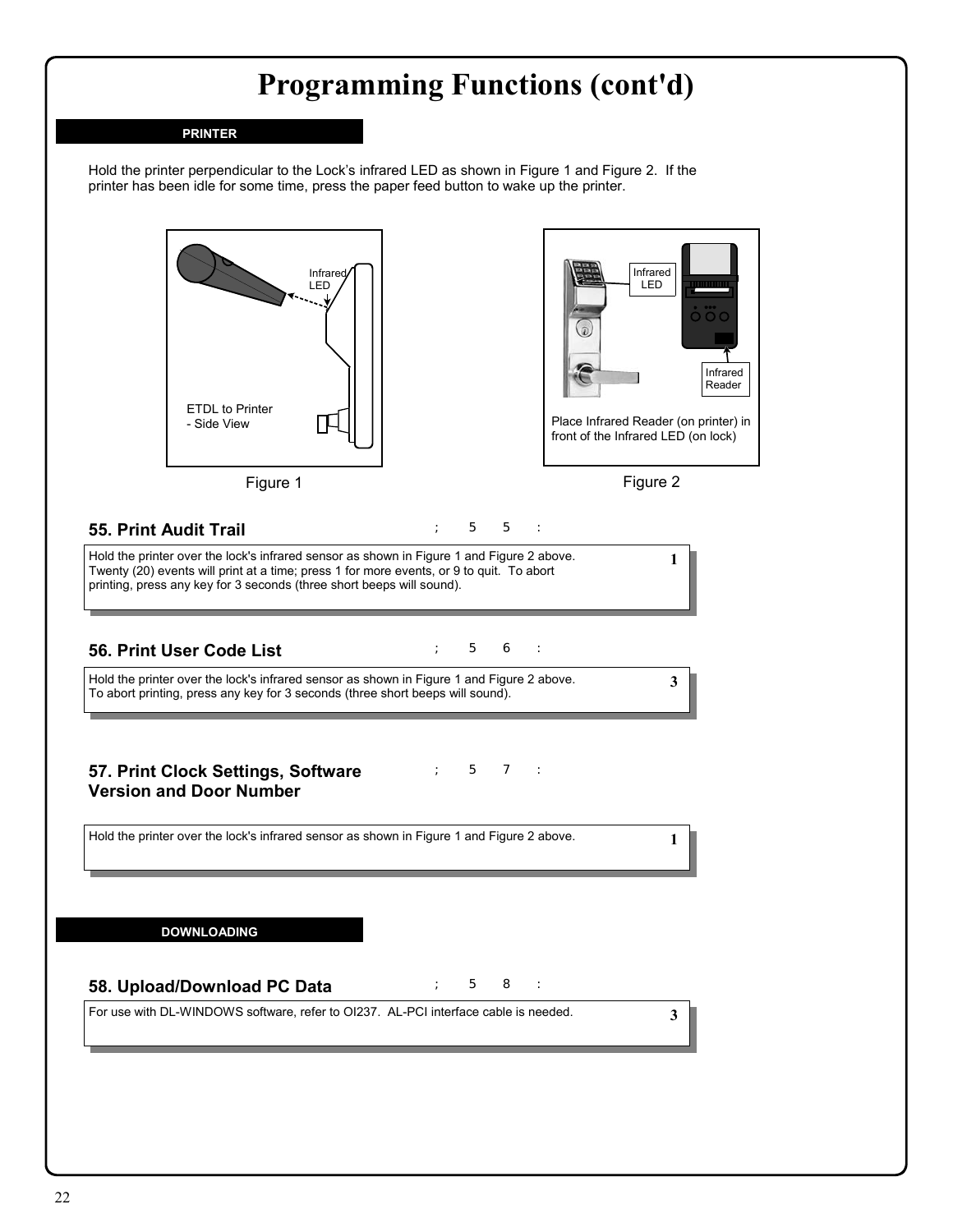|                                                                                                                                                                                                                                                                                                      | <b>Programming Functions (cont'd)</b>                                                           |
|------------------------------------------------------------------------------------------------------------------------------------------------------------------------------------------------------------------------------------------------------------------------------------------------------|-------------------------------------------------------------------------------------------------|
| 59. Reserved                                                                                                                                                                                                                                                                                         |                                                                                                 |
|                                                                                                                                                                                                                                                                                                      |                                                                                                 |
|                                                                                                                                                                                                                                                                                                      |                                                                                                 |
|                                                                                                                                                                                                                                                                                                      |                                                                                                 |
|                                                                                                                                                                                                                                                                                                      |                                                                                                 |
| <b>LOCKOUT</b>                                                                                                                                                                                                                                                                                       |                                                                                                 |
| 60. Number of Attempts Before Lockout                                                                                                                                                                                                                                                                | $[-]$ :<br>$\begin{array}{cccc} \cdot & 6 & 0 & \cdot \end{array}$<br>(Number of Attempts)      |
| Used with Function 61<br>• Number of attempts before lockout must be 1-9 attempts.<br>• The number of attempts is reduced by half every time the keypad is locked out without a<br>successful code entry (default is 6 attempts).<br>• The attempt count is reset each time a valid code is entered. | 4                                                                                               |
| 61. Set the Attempts Lockout Time                                                                                                                                                                                                                                                                    | $[-]$<br>6<br>$\mathbf{1}$<br>(Lockout Time)                                                    |
| Function 61 determines the length of time the keypad is locked-out after a series of<br>unsuccessful attempts (default is 15 seconds). Used with Function 60.<br>• Lockout Time must be 1-60 seconds.                                                                                                | 4                                                                                               |
| 62-63. Reserved                                                                                                                                                                                                                                                                                      |                                                                                                 |
| <b>REMOTE INPUT</b>                                                                                                                                                                                                                                                                                  |                                                                                                 |
| <b>Remote Input</b>                                                                                                                                                                                                                                                                                  |                                                                                                 |
| • Wire a Normally Open Contact to Wires (White & White). Momentarily close switch to unlock door<br>to allow person to pass through door.<br>• Enter the functions below to Disable/Enable the Remote Input.<br>NOTE: The Remote Input is enabled as part of the default program.                    | $\mathbf{2}$                                                                                    |
| 64. Disable Remote Input                                                                                                                                                                                                                                                                             | 6<br>4                                                                                          |
| 65. Enable Remote Input                                                                                                                                                                                                                                                                              | 6<br>$-5$<br>$\ddot{ }$<br>$\sim$ 1                                                             |
| <b>AMBUSH</b>                                                                                                                                                                                                                                                                                        |                                                                                                 |
| 66. Ambush Code                                                                                                                                                                                                                                                                                      | $\mathcal{V} = \left[ \begin{array}{c} 1 \\ -1 \end{array} \right]$<br>66<br>÷<br>(Ambush Code) |
| Ambush code must be 2 digits.<br>An error will sound if the Ambush Code matches the 1st two digits of any User Code.                                                                                                                                                                                 | 3                                                                                               |
| See Function 67 for more information about the Ambush Function.                                                                                                                                                                                                                                      |                                                                                                 |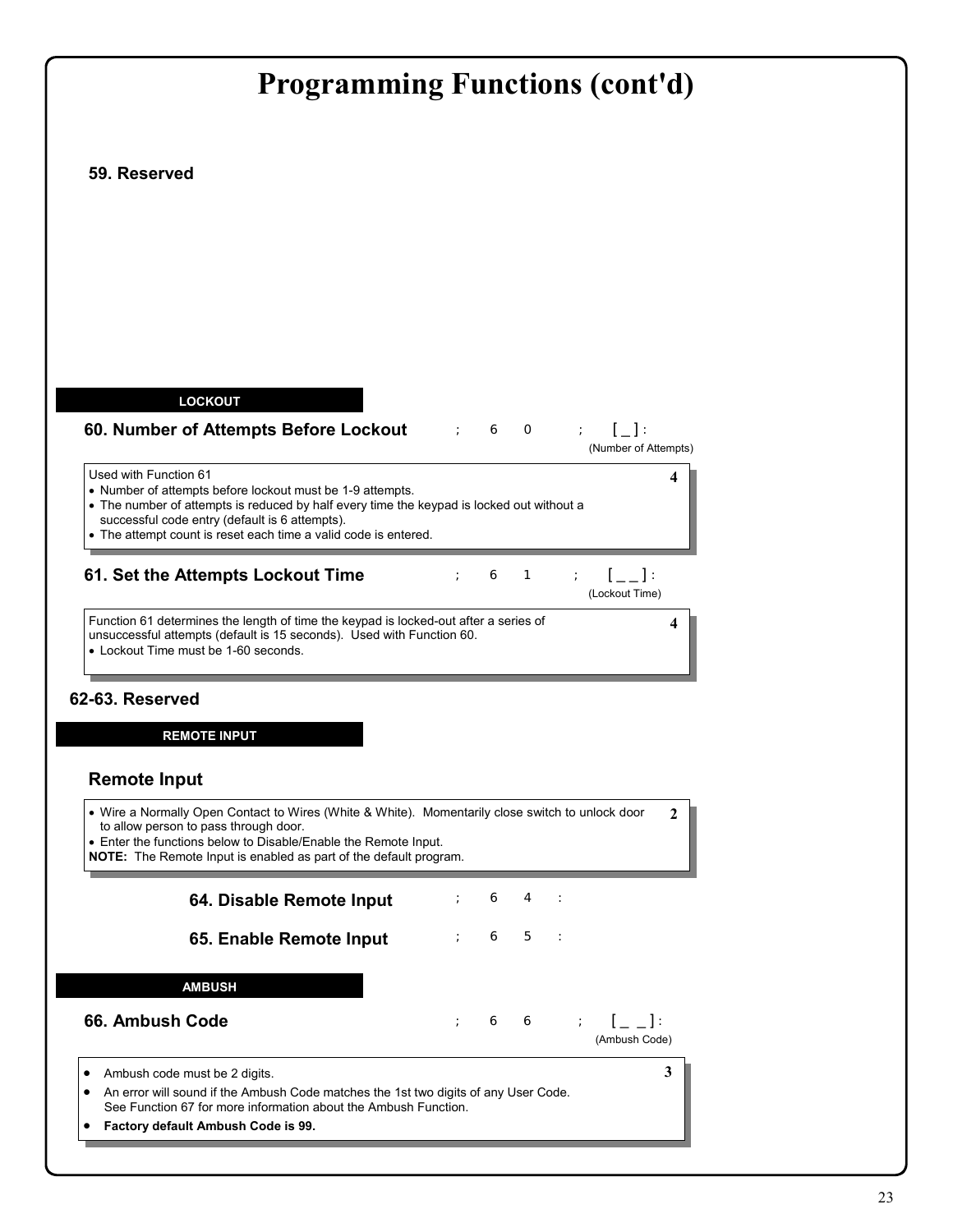**SYSTEM FEATURES**

## **67. Add System Features**

;67;[ \_ \_ ]:(Event Number)

### • **Relay Features** (12-24. Reserved)

Use Function 67 to program **one or more** lock events and the Relay will energize when the programmed event(s) listed below occurs. For example, program ; 67; 3: and when an attempted entry fails (such as a User who enters an incorrect or un-programmed User Code), the Relay will energize for 2 seconds. **Note:** For more information about the *Remote Input*, see page 11 (Wiring, Remote Input) and page 25 (Function 65).

| 1. | Remote Input switch closed and Function 65 Remote Input<br>enabled. Because the Remote Input is enabled by factory default.<br>the Relay will energize when the Remote Input switch is closed.       | 9. | <b>Lock Out.</b> Relay energizes for 2 seconds when a Lock Out oc-<br>curs (i.e. number of attempts is exceeded, see Function 60).                                                                                                                                                                              |
|----|------------------------------------------------------------------------------------------------------------------------------------------------------------------------------------------------------|----|-----------------------------------------------------------------------------------------------------------------------------------------------------------------------------------------------------------------------------------------------------------------------------------------------------------------|
| 2. | Remote Input switch closed and Function 64 Remote Input<br><b>disabled.</b> If the Remote Input is disabled with Function 64, the<br>Relay will NOT energize when the Remote Input Switch is closed. |    | 10. Ambush. Relay energizes for 2 seconds when Ambush is<br>tripped. See Function 66, page 25.                                                                                                                                                                                                                  |
| 3. | <b>Failed attempted entry.</b> Relay energizes for 2 seconds when an<br>attempted User Code entry via the keypad fails.                                                                              |    | 11. First Key Press. Relay energizes for 2 seconds at the first key<br>press of any sequence.                                                                                                                                                                                                                   |
| 4. | <b>Disabled User or Group.</b> Relay energizes for 2 seconds when a<br>disabled User or disabled Group member enters a User Code.                                                                    |    | 31. Follow Access Granted--No Time Limit.** When a valid User Code<br>is entered into the keypad and the lock unlocks, the Relay energizes for                                                                                                                                                                  |
| 5. | <b>Follow Access Granted.</b> When a valid User Code is entered into<br>the keypad and the lock unlocks, the Relay energizes for 2 sec-<br>onds. Compare with Event 31.                              |    | the same amount of time as the programmed Pass Time. (The Pass<br>Time is the length of time the lock stays unlocked after a valid<br>User Code is entered. See functions 52-54). Use this feature for<br>remote monitoring or other activation as this feature works independ-                                 |
| 6. | <b>Group 1 User Code.</b> Relay energizes for 2 seconds when a sched-<br>uled Group 1 User Code is entered. See Function 90, page 29.                                                                |    | ently of all other relay options. Programming this feature will supersede<br>all other programmed relay features. Subsequent relay feature pro-                                                                                                                                                                 |
| 7. | <b>Scheduled Lock Event.</b> Relay energizes for 2 seconds when lock<br>is locked by a Schedule.                                                                                                     |    | gramming will not take effect while this feature is active. Before pro-<br>gramming any other relay features, press <b>the set of the set of the set of the set of the set of the set of the set of the set of the set of the set of the set of the set of the set of the set of the set of the set of the </b> |
| 8. | <b>Scheduled Unlock Event.</b> Relay energizes for 2 seconds when<br>lock is unlocked by a schedule                                                                                                  |    | <b>TO CO</b> $\bullet$ to delete this feature.                                                                                                                                                                                                                                                                  |

### • **Remote Input Functions**

- 29. **Toggle Passage Mode.** Remote Input toggles Passage Mode.
- 30. **Forced Unlock Follows Remote Input.**\*\* When Remote Input switch is closed, regardless of the current state of the lock, the lock unlocks for the duration of the Remote Input switch closure.
- 32. **Remote Input Disables Unit.**\*\* Regardless of the current state, that state will remain unchanged (and keypad will be disabled) for the duration of Remote Input switch closure.
- 34. **Forced Lock Follows Remote Input** \*\* When Remote Input switch is closed, regardless of the current state of the lock, the lock will lock for the duration of the Remote Input switch closure.

### • **PC Communication Functions**

33. Remote Input Puts Unit in PC Communication Mode

### • **System Options**

| 24. One Time Access for Group 3 Users*** |
|------------------------------------------|
| 25. Disable Sounder                      |
| 26. 5 sec. Delayed Entry *               |
| 27. 15 sec. Delayed Entry *              |
| 28. 45 sec. Delayed Entry *              |
|                                          |

\* Features 26, 27 & 28 will delay User Codes 12 and higher only (except 297, 298 and 299).

\*\* Features 30, 31 & 32 should be used with External DC Power unless feature is used for short a duration and infrequently (sustained closure of remote input or Relay will drain batteries, and scheduled events will not occur during sustained closure of remote input). Sustained closure of remote input may affect proper audit trail operation. **NOTE:** Enter *;67;000:* to delete all Relay Features added by Function 67 (identical to Function 68).

\*\*\* Feature 24, "One Time Access for Group 3 Users", allows the creation of multiple 'one time only' User Codes. When activated, an entry by a Group 3 User allows entry only once, then user becomes disabled. **Note:** When the User Code is entered for the first time and access is granted, the Event Log will read "Entry" followed by "User Disabled". If the User Code is entered a second time, access will be denied, and the Event Log will read "User Denied Access". **To Enable the Feature:** Enter Program Mode and enter the key sequence *;67;24:*. **To assign the selected User** 

**Codes to Group 3:** For example, to assign User Number 15 to Group 3, press: **33;16;3: 53;16;3: 63;16;3: 63;16;3:** 

### **Ambush Function**

- **1.** Connect relay to a device able to properly monitor dry contacts for an *Ambush* condition.
- **2.** Program the Relay for *Ambush Tripped* using Program Function 67(10) above.
- **3.** Set the Ambush Code using Program Function 66.
- **4.** When the Ambush Code is entered followed by a valid User Code, the relay will close for 2 seconds.
- **Notes:** The Ambush Code defaults to **99**. An error will sound if you try to program a new User Code starting with the Ambush Code.

## **68. Delete All Relay Features added by Function 67.**  $\begin{array}{cccc} \n\cdot & 6 & 8 \\
\end{array}$   $\begin{array}{cccc} \n\cdot & 0 & 0 \\
\end{array}$

Enter ; 6 8 ; O O O : to delete all Relay Features added by Function 67. **4**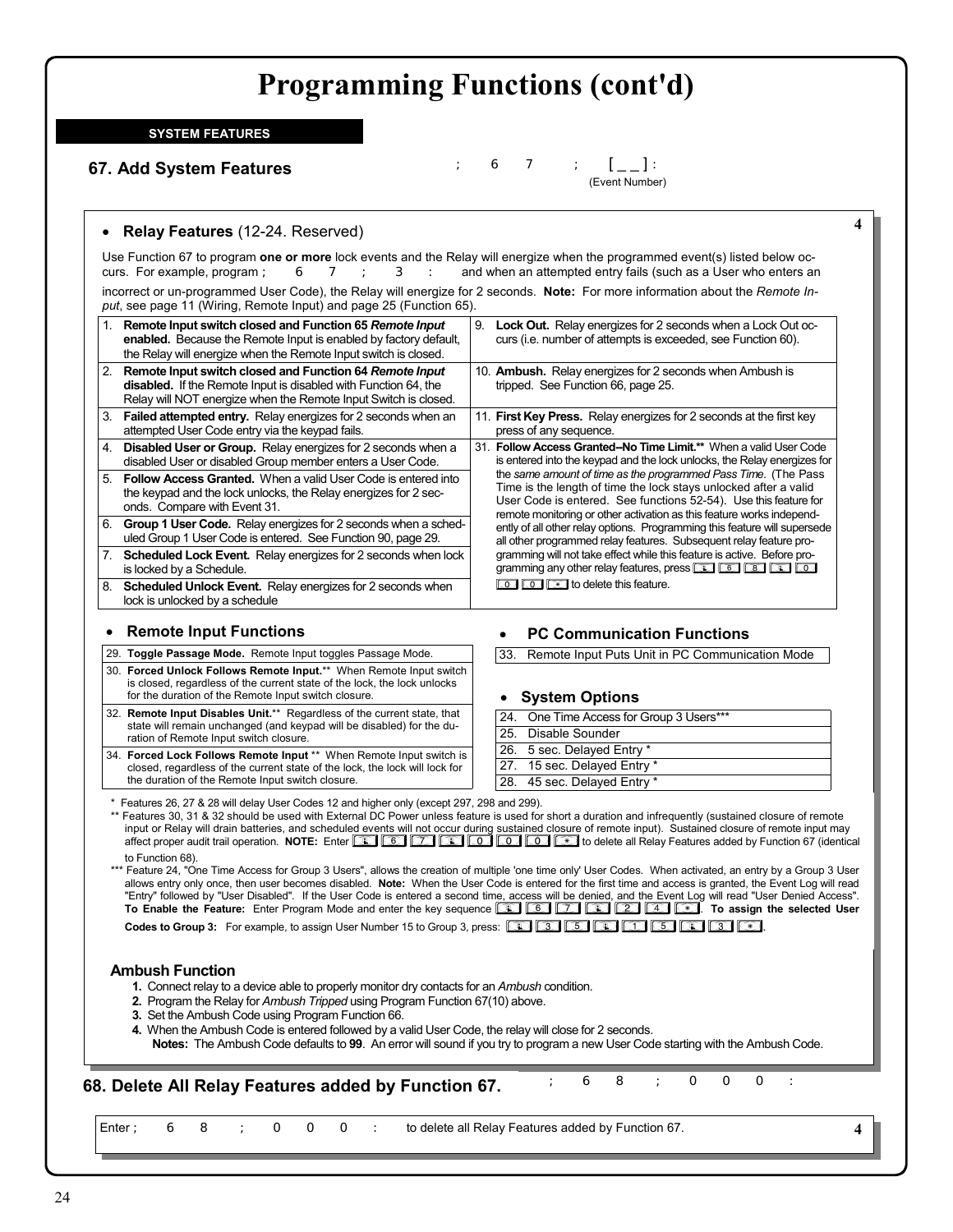|                                                                   | <b>Programming Functions (cont'd)</b>                                                                                                                                                                      |                            |                |                |               |                                                                           |               |                                                                   |
|-------------------------------------------------------------------|------------------------------------------------------------------------------------------------------------------------------------------------------------------------------------------------------------|----------------------------|----------------|----------------|---------------|---------------------------------------------------------------------------|---------------|-------------------------------------------------------------------|
|                                                                   | <b>ENTER KEY</b>                                                                                                                                                                                           |                            |                |                |               |                                                                           |               |                                                                   |
| <b>Enter Key</b>                                                  |                                                                                                                                                                                                            |                            |                |                |               |                                                                           |               |                                                                   |
| Examples:                                                         | • When this function is enabled, the User must press :<br>this Function allows User Codes to be subsets of other User Codes.                                                                               |                            |                |                |               | after any valid User Code entry. Therefore,                               |               |                                                                   |
| 2<br>1<br>З<br>$\mathbf{2}$<br>1<br>З<br>$\overline{2}$<br>1<br>З | can be a valid user code;<br>can be a valid user code within the same lock.<br>$\overline{4}$<br>$\overline{4}$<br>5<br>) for Master User Code to enter Program Mode.<br>(Hold;<br>6                       |                            |                |                |               |                                                                           |               |                                                                   |
|                                                                   | 69. Enable :<br>as Enter Key                                                                                                                                                                               |                            | 6              | 9              |               |                                                                           |               |                                                                   |
|                                                                   | 70. Disable :<br>as Enter Key                                                                                                                                                                              |                            |                | $7^\circ$ O    | $\sim$ :      |                                                                           |               |                                                                   |
|                                                                   | 71. Reserved                                                                                                                                                                                               |                            |                |                |               |                                                                           |               |                                                                   |
|                                                                   | <b>SCHEDULES</b><br><b>Scheduled Passage and Group</b>                                                                                                                                                     | <b>NOTE:</b>               |                |                |               | To set the time, see Function 39.                                         |               | Clear All Schedule and Timeout Functions by entering Function 12. |
|                                                                   | Use the functions below to enable Passage Mode and enable/disable Groups at the time programmed.                                                                                                           |                            |                |                |               |                                                                           |               | 3                                                                 |
| $\bullet$                                                         | For day enter: 1 for Sunday, 2 for Monday, 3 for Tuesday, 4 for Wednesday, 5 for Thursday, 6 for<br>Friday, 7 for Saturday, 8 for Monday to Friday, 9 for Saturday and Sunday, and 0 for all days of week. |                            |                |                |               |                                                                           |               |                                                                   |
| <b>Passage</b><br><b>Mode</b>                                     | 72. Schedule Enable Passage<br>Mode ("Unlock")                                                                                                                                                             |                            | 7              | 2              |               | $\lfloor \_ \rfloor$<br>(Day)                                             |               | 1. September 19<br>(Time)                                         |
|                                                                   | 73. Schedule Disable Passage<br>Mode ("Lock")                                                                                                                                                              | $\mathcal{L}^{\text{max}}$ | 7              | 3              | $\frac{1}{l}$ | $\lceil$ 1<br>(Day)                                                       |               | $\mathbb{I}$ 1:<br>(Time)                                         |
| <b>Groups</b>                                                     | 74. Schedule Enable Group 1                                                                                                                                                                                |                            | 7              | 4              |               | (Day)                                                                     |               | (Time)                                                            |
|                                                                   | 75. Schedule Enable Group 2                                                                                                                                                                                |                            | $\overline{7}$ | 5              |               | $\mathfrak{l} \_$<br>(Day)                                                |               | $[$ ____]:<br>(Time)                                              |
|                                                                   | 76. Schedule Enable Group 3                                                                                                                                                                                | $\cdot$                    | $\overline{7}$ | 6              | $\ddot{ }$    | $\left[\begin{matrix}1\\1\end{matrix}\right]$<br>(Day)                    |               | $[-]$ :<br>(Time)                                                 |
|                                                                   | 77. Schedule Enable Group 4                                                                                                                                                                                |                            | $\overline{7}$ | 7              | $\frac{1}{l}$ | $\lceil \_ \rceil$<br>(Day)                                               | $\ddot{ }$    | $\mathbb{R}^n \times \mathbb{R}^n$<br>(Time)                      |
|                                                                   | 78. Schedule Enable All Groups                                                                                                                                                                             |                            | $\overline{7}$ | 8              | $\ddot{ }$    | $\left[\begin{matrix}1\\1\end{matrix}\right]$<br>(Day)                    |               | $[--1]$<br>(Time)                                                 |
|                                                                   | 79. Schedule Disable Group 1                                                                                                                                                                               |                            | $\overline{7}$ | 9              | $\frac{1}{l}$ | $\lfloor \_ \rfloor$<br>(Day)                                             |               | $[-]$ :<br>(Time)                                                 |
|                                                                   | 80. Schedule Disable Group 2                                                                                                                                                                               |                            | 8              | $\circ$        | $\ddot{ }$    | $\mathfrak{l} \_$                                                         | $\ddot{ }$    | $[--1]$<br>(Time)                                                 |
|                                                                   | 81. Schedule Disable Group 3                                                                                                                                                                               |                            | 8              | $\mathbf{1}$   | $\ddot{ }$    | (Day)<br>$\lceil \_ \rceil$                                               | $\frac{1}{l}$ | $[-]$ :                                                           |
|                                                                   | 82. Schedule Disable Group 4                                                                                                                                                                               |                            | 8              | $\overline{2}$ | $\ddot{ }$    | (Day)<br>$\mathfrak{l} \_$                                                |               | (Time)<br>$1 = -1$                                                |
|                                                                   | 83. Schedule Disable All Groups                                                                                                                                                                            |                            | 8              | 3              | $\ddot{ }$    | (Day)<br>$\left[\begin{smallmatrix}1\\1\end{smallmatrix}\right]$<br>(Day) | $\ddot{ }$    | (Time)<br>$[\_$<br>(Time)                                         |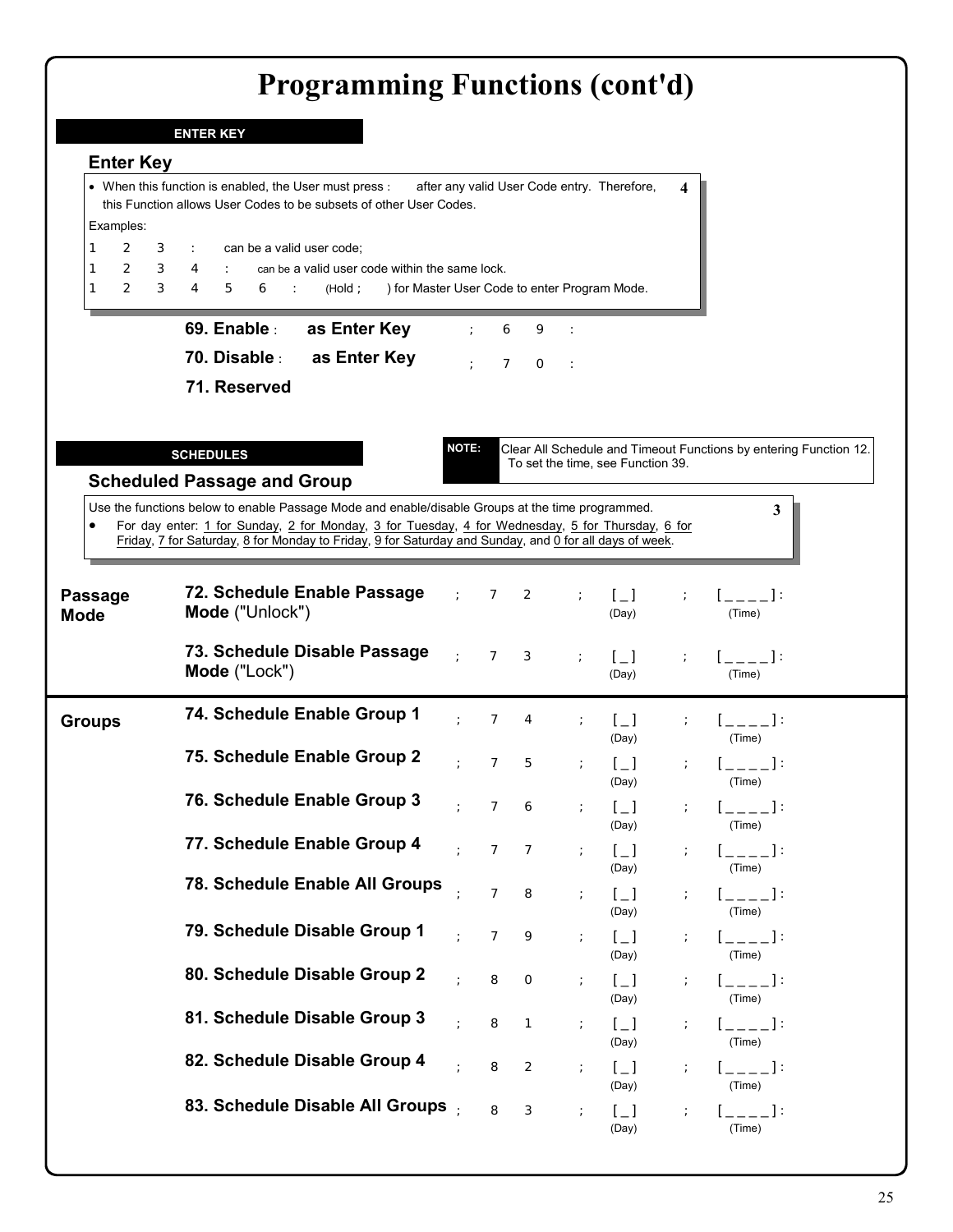### **QUICK SCHEDULES**

## **Quick Schedules - Enable Group**

For your convenience, your lock comes pre-programmed with Quick Schedules, which, when programmed, enable Groups for popular blocks of time. Group members will be enabled during the blocks of time defined below, but will still need to enter their User Codes into the keypad to unlock the lock.

• Group number must be 1-4; enter the number of the Group that is to be enabled for the time specified by the Quick Schedules below.

**Note:** These Quick Schedules can **only** be programmed through the keypad (not through DL-Windows), and existing Quick Schedules **will be over-written** by schedules downloaded from DL-Windows. Therefore, after downloading any DL-Windows schedules, be sure to re-program your Quick Schedules into your Lock Program.

| 84. Business Quick Schedule<br>7AM-5PM, Monday - Friday<br>(This Function enabled through keypad only) |  | $\begin{array}{ccc} \cdot & 8 & 4 \end{array}$ | $\mathcal{L}$ | $\mathbf{1}$ $\mathbf{1}$ :<br>(Group) |
|--------------------------------------------------------------------------------------------------------|--|------------------------------------------------|---------------|----------------------------------------|
| 85. Day Quick Schedule<br>7AM-5PM, All days<br>(This Function enabled through keypad only)             |  | 8 5 ; []:                                      |               | (Group)                                |
| 86. Evening Quick Schedule<br>3PM-1AM, All days<br>(This Function enabled through keypad only)         |  | $\mathbf{R}$ 8 6 $\mathbf{S}$ 1 $\mathbf{R}$   |               | (Group)                                |
| 87. Night Quick Schedule<br>11PM-9AM, All days<br>(This Function enabled through keypad only)          |  | 8 7                                            | $\mathcal{L}$ | $\mathbf{1}$ $\mathbf{1}$ :<br>(Group) |

### **SCHEDULES GROUP 1 ACTIVATED**

## **Scheduled Passage Mode** (Group 1 Activated)

Functions 88 and 89 allow you to set up a window of time where if any **Group 1** User Code is entered within this window, Passage Mode will be activated, allowing anyone to enter. **Note:** This feature can only be programmed using the lock keypad. For additional information, see Group 1 Activated Features on page 29.

• For the **day** enter: 1 for Sunday, 2 for Monday, 3 for Tuesday, 4 for Wednesday, 5 for Thursday, 6 for Friday, 7 for Saturday, 8 for Monday to Friday, 9 for Saturday and Sunday, and 0 for all days of week.

• Enter time of day in 24 hour format (for example, for 2:15 PM, enter 14:15).

**Note:** Do not use this feature in "Residency" mode.

| 88. Passage Mode<br>(Open Time Window)<br>(This Function enabled through keypad only)  | 8 | - 8 | $\mathcal{L}$ | $\Box$<br>(Day)                                                            | (Time)                                                                    |
|----------------------------------------------------------------------------------------|---|-----|---------------|----------------------------------------------------------------------------|---------------------------------------------------------------------------|
| 89. Passage Mode<br>(Close Time Window)<br>(This Function enabled through keypad only) | 8 | - 9 |               | $\mathcal{L} = \mathcal{L} \mathcal{L} = \mathcal{L} \mathcal{L}$<br>(Day) | $\mathbf{y} = \mathbf{y}$ is a set of $\mathbf{y} = \mathbf{y}$<br>(Time) |

**3**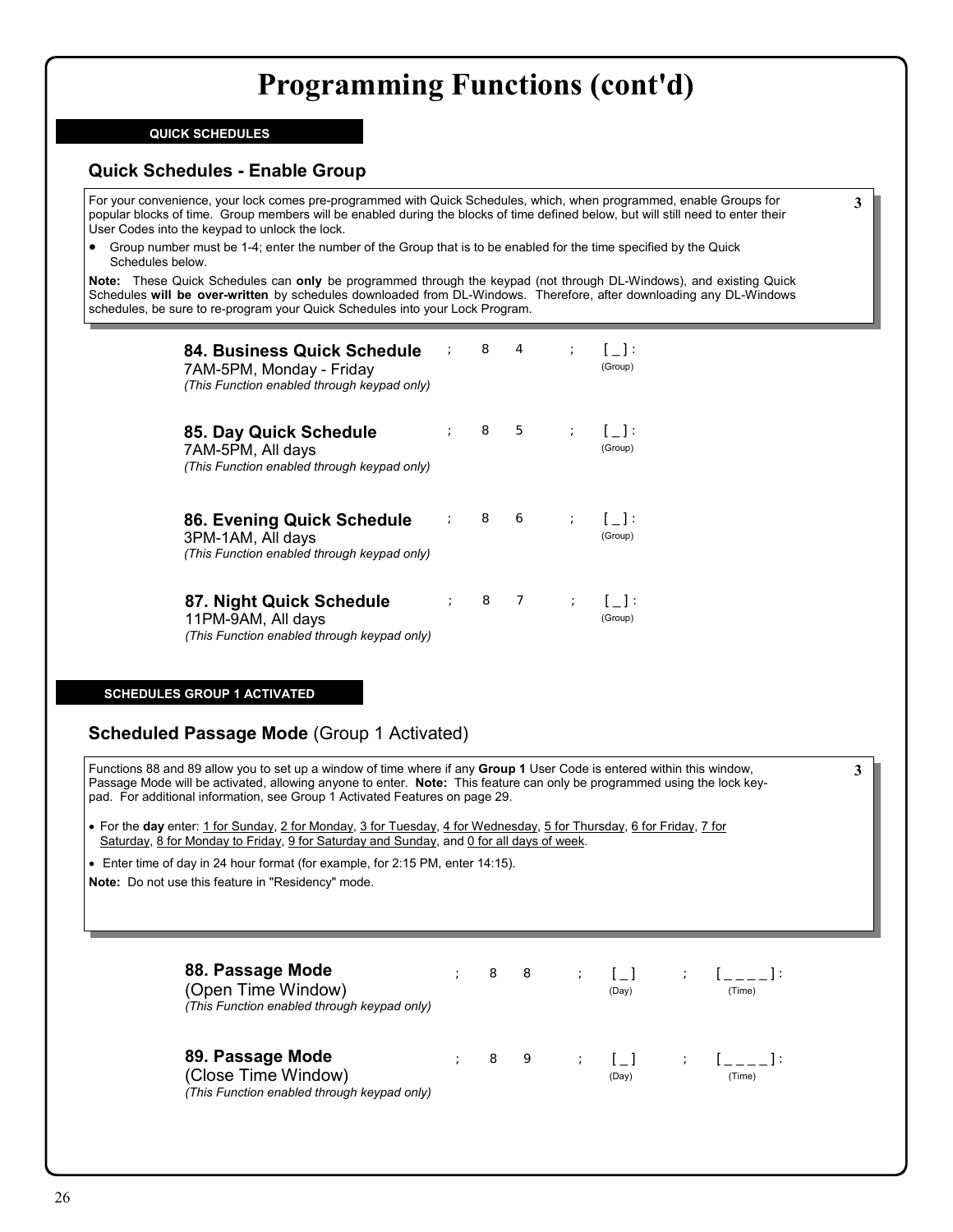### **SCHEDULES GROUP 1 ACTIVATED**

## **Scheduled Relay Activation** (Group 1 Activated)

Functions 90 and 91 allow you to set up a window of time where if any **Group 1** User Code is entered within this window, the relay will be activated for 2 seconds. This relay is for use with a Control Panel that has a key switch disarm option. For additional information, see Group 1 Activated Features on page 29.

- Also program Relay Function 6 using Function 67  $($ ; 6  $\frac{1}{2}$  6  $\frac{1}{2}$  6  $\frac{1}{2}$  9
- For **day** enter: 1 for Sunday, 2 for Monday, 3 for Tuesday, 4 for Wednesday, 5 for Thursday, 6 for Friday, 7 for Saturday, 8 for Monday to Friday, 9 for Saturday and Sunday, and 0 for all days of week.
- Enter time of day in 24 hour format (for example, for 2:15 PM, enter 14:15).

**90. Relay Activation**  (Open Time Window)

**91. Relay Activation**  (Close Time Window)

| ٠<br>ı         |  | $\cdot$ :     | - 1<br>(Day) | $\sim$ $\sim$ $\sim$ | $-1.1$<br>(Time)                |
|----------------|--|---------------|--------------|----------------------|---------------------------------|
| ٠<br>$\lambda$ |  | $\mathcal{L}$ | Γl<br>(Day)  | $\sim$ $\sim$ $\sim$ | $\Gamma$ and $\Gamma$<br>(Time) |



Alarm Panel with Switched Input for Disarming



### **NOTES**

- 1. *Group 1 Disarms a Burglary Control*  **Panel** will always disarm an alarm system. Arming should be performed by other means (such as Alarm Panel Keypad/Schedule).
- 2. Use a qualified electrical/alarm specialist to review your current alarm system and add additional components as needed (such as a relay, wire, resistors, connectors and/or diodes) and re-program the operation of your alarm system as needed.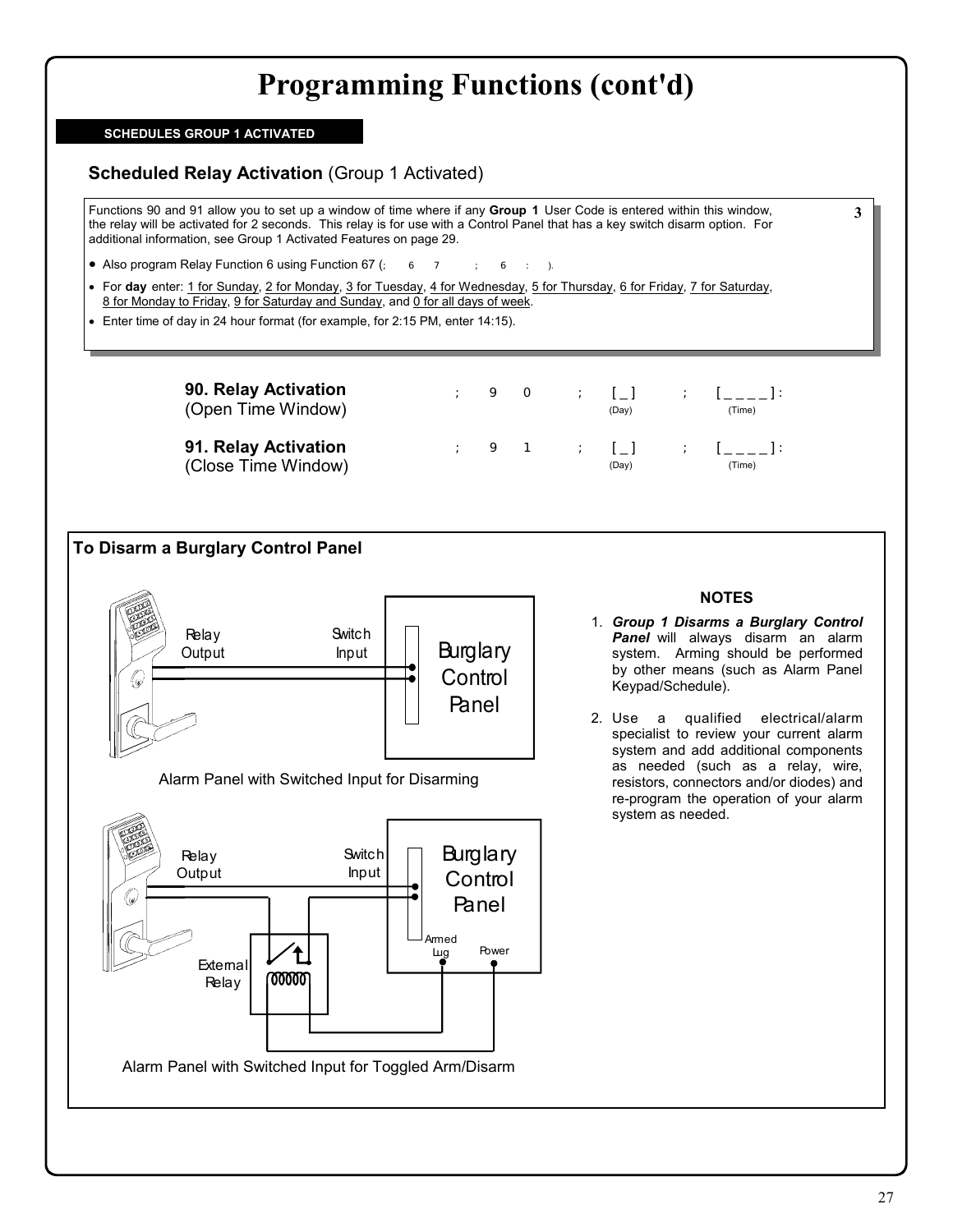| • For day enter: 1 for Sunday, 2 for Monday, 3 for Tuesday, 4 for Wednesday, 5 for Thursday, 6 for Friday, 7 for Saturday, 8<br>for Monday to Friday, 9 for Saturday and Sunday, and 0 for all days of week.<br>• Enter time of day in 24 hour format (for example, for 2:15 PM, enter 14:15). |  |   |                |            |                     |         |            |                      |  |
|------------------------------------------------------------------------------------------------------------------------------------------------------------------------------------------------------------------------------------------------------------------------------------------------|--|---|----------------|------------|---------------------|---------|------------|----------------------|--|
|                                                                                                                                                                                                                                                                                                |  |   |                |            |                     |         |            |                      |  |
|                                                                                                                                                                                                                                                                                                |  |   |                |            |                     |         |            |                      |  |
|                                                                                                                                                                                                                                                                                                |  |   |                |            |                     |         |            |                      |  |
| 92. Enable Group 4<br>(Open Time Window)<br>(This Function enabled through keypad only)                                                                                                                                                                                                        |  | 9 | $\overline{2}$ |            | $\sqrt{1}$<br>(Day) |         |            | $[- -1]$ :<br>(Time) |  |
| 93. Enable Group 4<br>(Close Time Window)<br>(This Function enabled through keypad only)                                                                                                                                                                                                       |  | 9 | З              |            | $[-]$<br>(Day)      |         | $\ddot{ }$ | $[-]$ :<br>(Time)    |  |
| 94 - 98. Reserved                                                                                                                                                                                                                                                                              |  |   |                |            |                     |         |            |                      |  |
|                                                                                                                                                                                                                                                                                                |  |   |                |            |                     |         |            |                      |  |
| <b>CLEAR ALL PROGRAMMING</b>                                                                                                                                                                                                                                                                   |  |   |                |            |                     |         |            |                      |  |
| 99. Clear All Lock Programming<br>(This Function enabled through keypad only)                                                                                                                                                                                                                  |  | 9 | 9              | $\ddot{ }$ | $\circ$             | $\circ$ | $\circ$    | $\sim$ 10            |  |
| Clears all programming, and returns lock to factory default settings. Audit Trail contents<br>are maintained.                                                                                                                                                                                  |  |   |                |            |                     | M       |            |                      |  |
|                                                                                                                                                                                                                                                                                                |  |   |                |            |                     |         |            |                      |  |
|                                                                                                                                                                                                                                                                                                |  |   |                |            |                     |         |            |                      |  |
|                                                                                                                                                                                                                                                                                                |  |   |                |            |                     |         |            |                      |  |
|                                                                                                                                                                                                                                                                                                |  |   |                |            |                     |         |            |                      |  |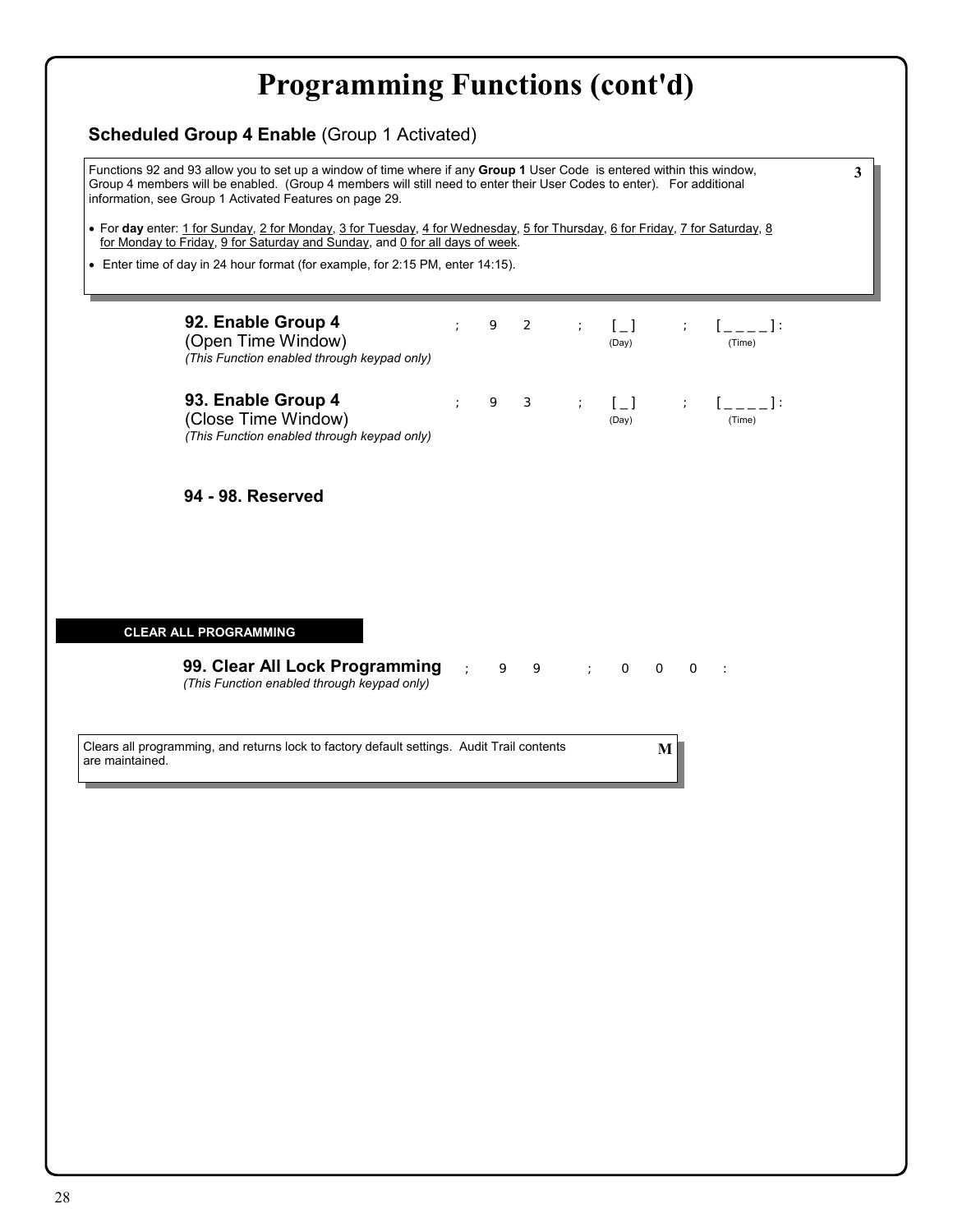# **Groups and Scheduled Group 1 Examples**

The following examples detail the more advanced features of the DL series locks. Although all features and device functions can be programmed using the lock keypad, when programming becomes more complex you may find it easier to use DL-Windows software to program your Alarm Lock security lock. For more information, contact your Alarm Lock security professional.

## **Assign a User to Two Groups**

Create a User 101 (all Users 101-150 are members of Group 2 by default) and include User 101 in Group 3 (as well as the default Group 2).

- 1. Enter Program Mode (if not in already).
- 2. Using Function 2, create User 101 with a User Code of "789": Press *;2;101;789:*.
- 3. Using Function 35, make User 101 a member of Group 2 *and* 3: Press **@ 33 @ @ @ @ @ @ @ @** @
- 4. Exit Program Mode.

**Note:** See step 3 above--although User 101 is by default a member of Group 2, you must include Group 2 when using Function 35 or the Group 2 association will be removed.

The example to add Users to Group 2 and Group 3 has been selected due to the fact that *Group 1 Activated Functions* require that a member of Group 1 enter their User Code to activate the Function, and it may become necessary to assign Users to Groups.

## **Group 1 Activated Features: Functions 88/89, 90/91 and 92/93**

- **Function 88 and 89** allow for a window of time to be created where if any Group 1 User Code is entered within the programmed window, *Passage Mode* will be activated (the device physically unlocks, allowing passage for all). If a Group 1 User does not enter their User Code during the specified window, Functions 88/89 remain inactive.
- **Function 90 and 91** allow for a window of time to be created where if any Group 1 User Code is entered within the programmed window, an internal *Relay* will be activated for 2 seconds. This Relay can be used with a burglar alarm control panel that has a key switch disarm option. See **To Disarm a Burglary Control Panel** on page 28. If a Group 1 User does not enter their User Code during the specified window, Functions 90/91 remain inactive.
- **Function 92 and 93** allow for a window of time to be created where if any Group 1 User Code is entered within the programmed window, the *User Codes in Group 4* will be enabled. If a Group 1 User does not enter their User Code during the specified window, Functions 92/93 remain inactive. Companies typically use this feature to allow Group 1 Managers the ability to enable all Group 4 staff members during a certain window of time.

The following examples illustrate how Functions 88-93 can be programmed into your DL Series lock via the keypad:

**Functions 88/89**: Use Function 88 to set an *Open Time Window* (during which the Group 1 User must enter their User Code), and then use Function 89 to set the time to close the Window. Re-lock the door at night manually (Function 46).

- 1. Enter Program Mode (if not in already).
- 2. Using Function 2, create User 4 with a User Code of "456789": Press *;2;4;456789:*.
- 3. Because User 4 does not have a default Group association, make User 4 a member of Group 1 using Function 35: Press **<b>35** 35 36 45 45 45 46.
- 4. Use Function 88 and Function 89 (see page 26) to designate Passage Mode as being between the hours of 8:30 A.M. and 10 A.M. for all days of the week:

| <b>Function 88</b> (Open Window Time) = 8:30 A.M.: Press; 8 8 ; O ; O 8 3 O : |  |  |  |  |  |  |
|-------------------------------------------------------------------------------|--|--|--|--|--|--|
|                                                                               |  |  |  |  |  |  |

| <b>Function 89 (Close Window Time) = 10:00 A.M.: Press ;   8   9   ;   O   ;   1   O   O   O   :</b> |  |  |  |  |  |  |  |  |  |  |  |
|------------------------------------------------------------------------------------------------------|--|--|--|--|--|--|--|--|--|--|--|
|------------------------------------------------------------------------------------------------------|--|--|--|--|--|--|--|--|--|--|--|

5. Exit Program Mode (hold down any key for 3 seconds).

The lock will now be put in Passage Mode (device physically unlocked) if User 4 (or any Group 1 member) enters their User Code between 8:30 A.M. and 10 A.M. If a Group 1 User does not enter their User Code during the specified window, Functions 88/89 remain inactive

• The device will have to be manually locked each night by entering the following command using Function 46:

;46:

- The device can also be programmed to automatically lock (disable Passage Mode) each night at 5 P.M. by using Function 73: ;*73*;0;1700:
- Remember to exit Function Mode when programming is complete.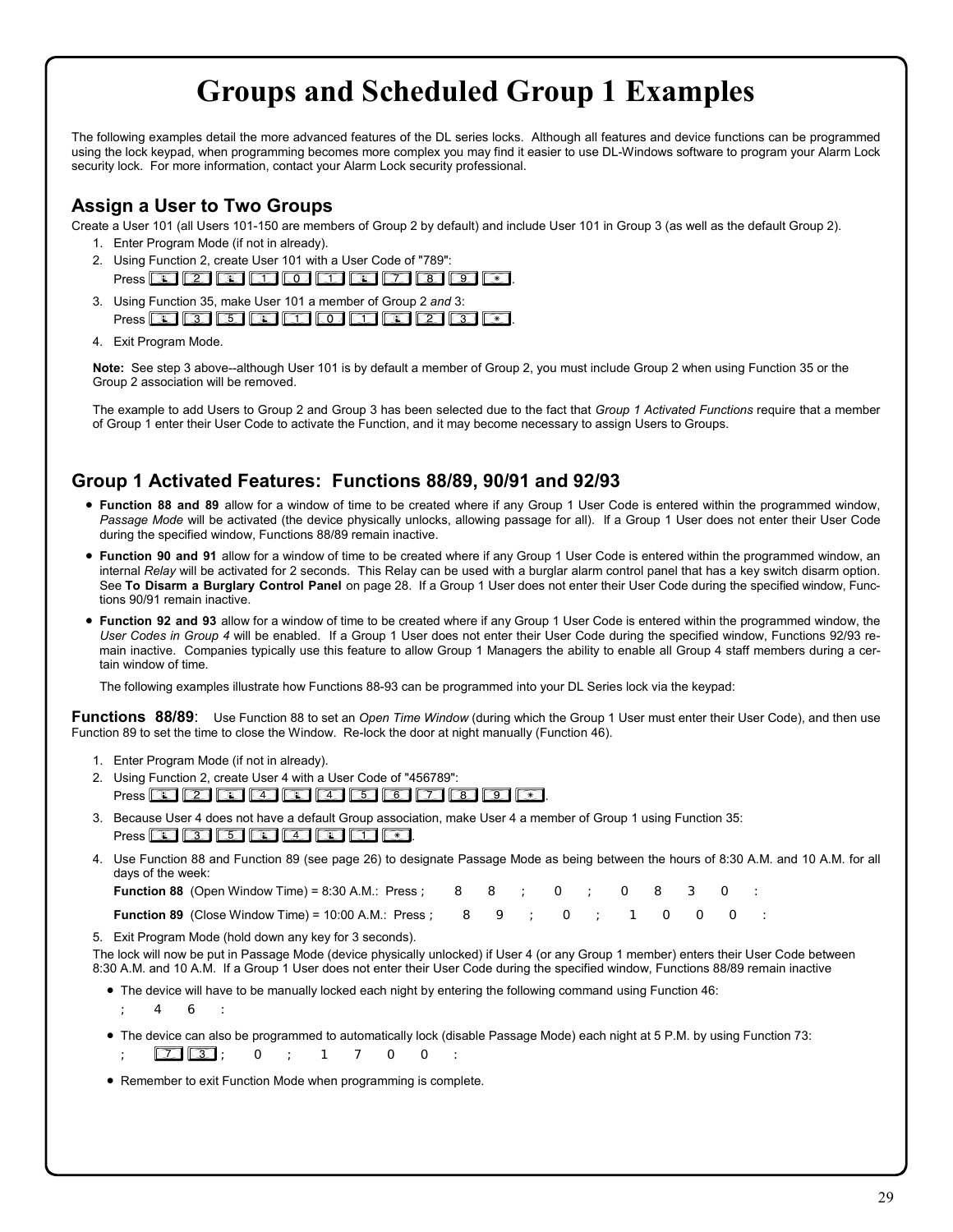# **Groups and Scheduled Group 1 Examples (cont'd.)**

**Functions 90/91**: Use Function 90 and 91 (see page 27) to create a window of time where if any Group 1 User Code is entered within the programmed window, a *Relay* will be activated for 2 seconds. The Relay can be configured to disarm a burglary control panel. See page 27.

- 1. Enter Program Mode (if not in already).
- 2. Connect Relay to a burglar control panel with switch input for disarming.
- 3. Using Function 2, create User 4 with a User Code of "456789": Press *;2;4;456789:*.
- 4. Because User 4 does not have a default Group association, make User 4 a member of Group 1 using Function 35:
- Press **43** 63 65 40 40 40 65.

5. Use Function 90 to set the time to open the window (8:30 A.M. all days of the week) allowing any Group 1 member to close the Relay for 2 seconds. **Note:** Only 1 Relay closure will occur even if another member of Group 1 enters their User Code. Use Function 91 to set the time to close the window (10 A.M. for all days of the week):

**Function 90** (Open Window Time) = 8:30 A.M.: Press ;  $\Theta$  O ; O ; O  $\Theta$  3 0

**Function 91** (Close Window Time) = 10:00 A.M.: Press ;  $\begin{array}{cccc} 9 & 1 & ; & \begin{array}{ccc} 0 & ; & 1 & \begin{array}{ccc} 0 & \end{array} & \begin{array}{ccc} 0 & \end{array} & 0 & \begin{array}{ccc} 0 & \end{array} & 0 \\ \end{array}$ 

6. Exit Program Mode (hold down any key for 3 seconds).

- The Relay will close, one time only, when a member of Group 1 enters their User Code between 8:30AM and 10:00AM. If a Group 1 User does not enter their User Code during the specified window, Functions 90/91 remain inactive
	- The alarm panel will have to be armed at night by the User or by an automatic schedule function of the alarm panel.

**Functions 92/93**: Use Function 92 and 93 (see page 28) to create a window of time where if any Group 1 User Code is entered within the programmed window, *Group 4 Users* will be enabled.

- 1. Enter Program Mode (if not in already).
- 2. Using Function 2, create User 4 with a User Code of "456789": Press *;2;4;456789:*.
- 3. Because User 4 does not have a default Group association, make User 4 a member of Group 1 using Function 35: Press **35** 35 36 36 36 36 36 36 36 37
- 4. Using Function 17, disable Group 4. (Group 4 will need to be "disabled" before it can be "enabled" later). Press  $\circled{1}$   $\circled{7}$   $\circled{7}$   $\circled{8}$ .
- 5. Use Function 92 to set the time to open the window (8:30 A.M. all days of the week) allowing any Group 1 member to enable Group 4. Use Function 93 to set the time to close the window (10:00 A.M. all days of the week).

**Function 92** (Open Window Time) = 8:30 A.M.: Press ; 9 2 ; 0 ; 0 8 3 0

**Function 93** (Close Window Time) = 10:00 A.M.: Press ; 9 3 ; 0 ; 1 0 0 0 0

6. Exit Program Mode (hold down any key for 3 seconds).

The lock will now enable Group 4 User Codes if User 4 (or any Group 1 member) enters their User Code between 8:30 A.M. and 10 A.M. If no Group 1 member arrives to enter their User Code between 8:30 A.M. and 10 A.M., Group 4 User Codes will not be enabled and will remain disabled all day.

- The device will have to be manually locked each night by entering the following command using Function 82:  $\boxed{4}$  $\boxed{6}$ :
- The device can also be programmed to automatically disable Group 4 members each night at 5 P.M. by using Function 82:

;*82*;0;1700:

• Test the device by creating User 222 (with User Code 466466) and adding User 222 to Group 4:

;2;222;466466: ;35;222;4:

• Remember to exit Function Mode when programming is complete.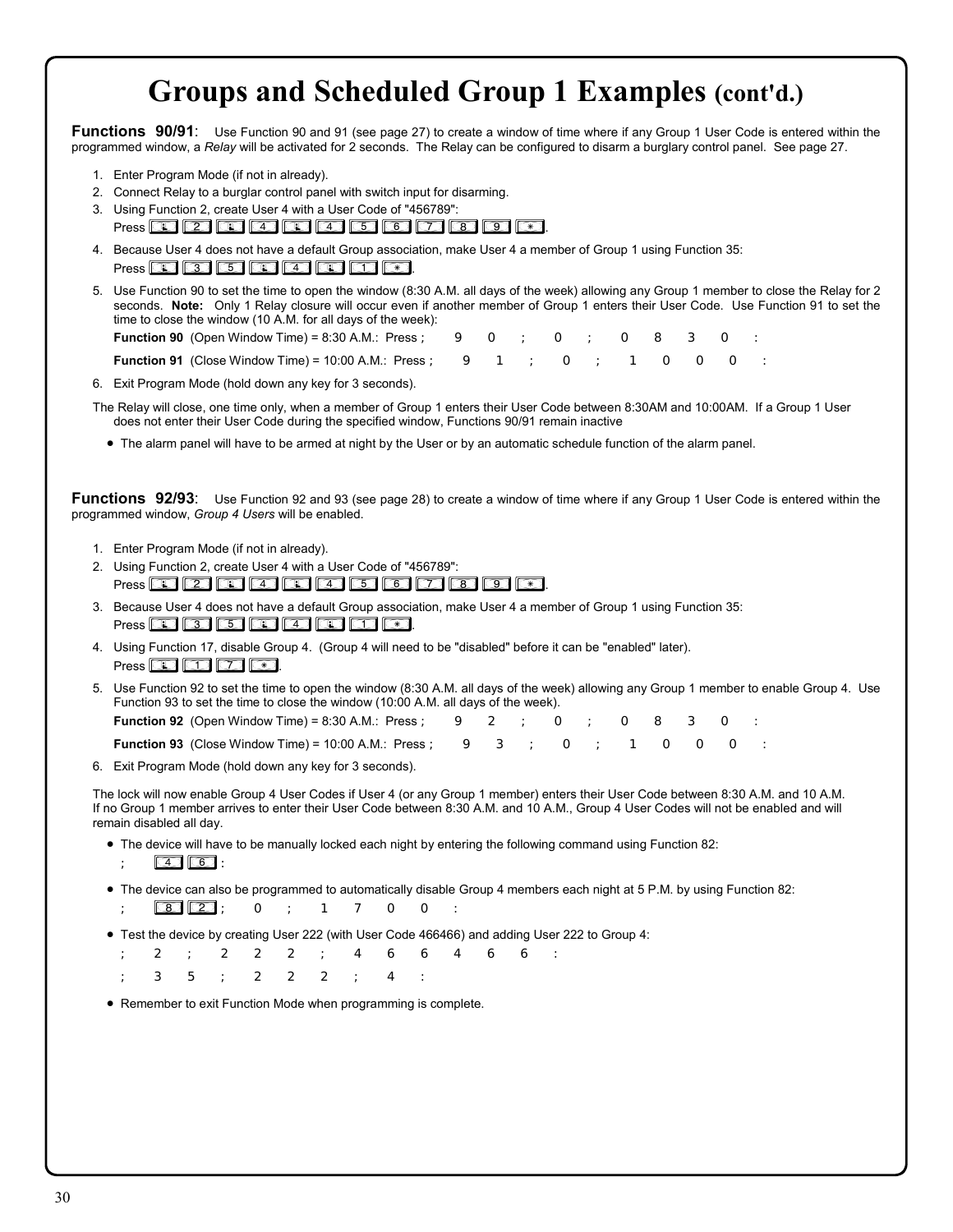| <b>Programming Record Sheet</b> |  |  |
|---------------------------------|--|--|
|---------------------------------|--|--|

Default Values are shown in parentheses.

| <b>Function Number(s)</b> | <b>Function Name</b>        | Programming                                                            |                          |
|---------------------------|-----------------------------|------------------------------------------------------------------------|--------------------------|
| 43/44                     | <b>Clock Adjust</b>         | $0 - 55$<br>$+/-$                                                      |                          |
|                           |                             | (0)<br>(0)<br>Seconds                                                  |                          |
| 52/53/54                  | Pass Time                   | 15 sec $\Box$<br>$(3 \text{ sec})$<br>10 sec $\Box$                    |                          |
| 60                        | <b>Set Lockout Attempts</b> | 1-9 Attempts<br>(6)                                                    |                          |
| 61                        | Set Lockout Time            | 1-60 seconds<br>(8)<br>(1)                                             |                          |
| 64/65                     | Remote Input Momentary      | Disable $\square$<br>(Enable) $\Box$                                   |                          |
| 66                        | Ambush Code                 | 00-99<br>(9)<br>(9)<br>Ambush Code                                     |                          |
| 67                        | Add Relay/System Features   | Check all that apply                                                   |                          |
|                           |                             | 1. Remote Input switch closed and Function 65 Remote<br>Input enabled  |                          |
|                           |                             | 2. Remote Input switch closed and Function 64 Remote<br>Input disabled |                          |
|                           |                             | 3. Failed attempted entry                                              | □                        |
|                           |                             | 4. Disabled User or Group                                              | $\Box$                   |
|                           |                             | 5. Follow Access Granted                                               | 口                        |
|                           |                             | 6. Group 1 User Code                                                   | 囗                        |
|                           |                             | 7. Scheduled Lock Event                                                | $\Box$                   |
|                           |                             | 8. Scheduled Unlock Event                                              | $\Box$                   |
|                           |                             | 9. Lock Out                                                            | $\Box$                   |
|                           |                             | 10. Ambush                                                             | $\Box$                   |
|                           |                             | 11. First Key Press                                                    | $\Box$                   |
|                           |                             | 24. One Time Access for Group 3 Users                                  | □                        |
|                           |                             | 25. Disable Sounder                                                    | $\Box$                   |
|                           |                             | 26. 5 sec. Delayed Entry                                               | $\overline{\phantom{a}}$ |
|                           |                             | 27. 15 sec. Delayed Entry                                              | T.                       |
|                           |                             | 28. 45 sec. Delayed Entry                                              | $\Box$                   |
|                           |                             | 29. Toggle Passage Mode                                                | $\Box$                   |
|                           |                             | 30. Forced Unlock Follows Remote Input                                 | $\Box$                   |
|                           |                             | 31. Follow Access Granted--No Time Limit                               | $\Box$                   |
|                           |                             | 32. Remote Input Disables Unit                                         | □                        |
|                           |                             | 33. Remote Input Puts Unit in PC Communication Mode                    | $\Box$                   |
| 69/70                     | Enter Key                   | Enable $\square$<br>(Disable) $\Box$                                   |                          |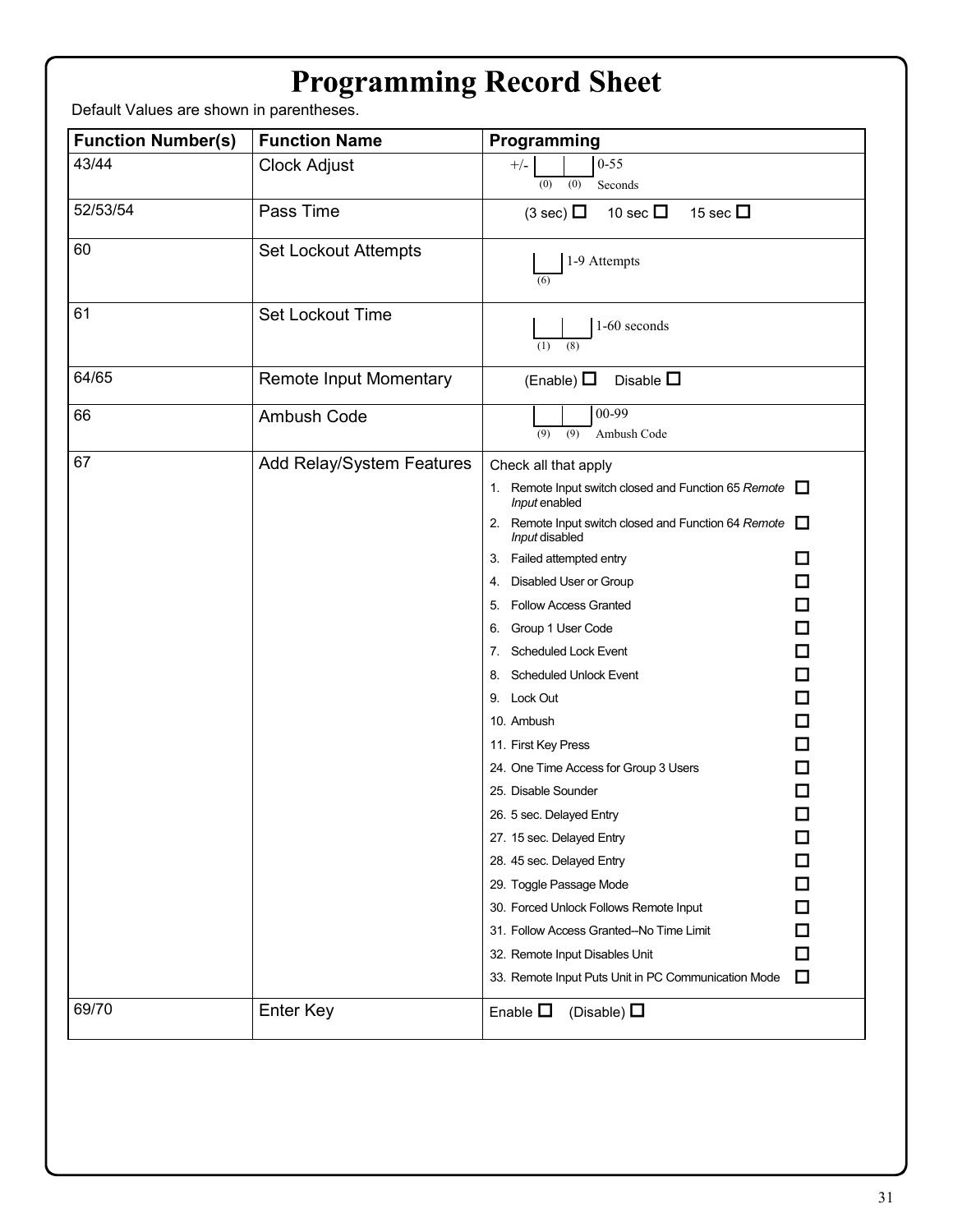| <b>User Number</b><br>$(1 - 2000)$ | <b>User Code</b><br>$(3-6$ digits) |  | Group<br>Association |              |                |                | <b>User Name</b> |  |
|------------------------------------|------------------------------------|--|----------------------|--------------|----------------|----------------|------------------|--|
|                                    |                                    |  |                      | $\mathbf{1}$ | $\overline{2}$ | $\overline{3}$ | $\overline{4}$   |  |
|                                    |                                    |  |                      |              |                |                |                  |  |
|                                    |                                    |  |                      |              |                |                |                  |  |
|                                    |                                    |  |                      |              |                |                |                  |  |
|                                    |                                    |  |                      |              |                |                |                  |  |
|                                    |                                    |  |                      |              |                |                |                  |  |
|                                    |                                    |  |                      |              |                |                |                  |  |
|                                    |                                    |  |                      |              |                |                |                  |  |
|                                    |                                    |  |                      |              |                |                |                  |  |
|                                    |                                    |  |                      |              |                |                |                  |  |
|                                    |                                    |  |                      |              |                |                |                  |  |
|                                    |                                    |  |                      |              |                |                |                  |  |
|                                    |                                    |  |                      |              |                |                |                  |  |
|                                    |                                    |  |                      |              |                |                |                  |  |
|                                    |                                    |  |                      |              |                |                |                  |  |
|                                    |                                    |  |                      |              |                |                |                  |  |
|                                    |                                    |  |                      |              |                |                |                  |  |
|                                    |                                    |  |                      |              |                |                |                  |  |
|                                    |                                    |  |                      |              |                |                |                  |  |
|                                    |                                    |  |                      |              |                |                |                  |  |
|                                    |                                    |  |                      |              |                |                |                  |  |
|                                    |                                    |  |                      |              |                |                |                  |  |
|                                    |                                    |  |                      |              |                |                |                  |  |
|                                    |                                    |  |                      |              |                |                |                  |  |
|                                    |                                    |  |                      |              |                |                |                  |  |
|                                    |                                    |  |                      |              |                |                |                  |  |
|                                    |                                    |  |                      |              |                |                |                  |  |
|                                    |                                    |  |                      |              |                |                |                  |  |

### **Note:**

For a complete list of user codes, obtain a printout from either the remote printer (Program Function 56) or using the DL-WINDOWS Software.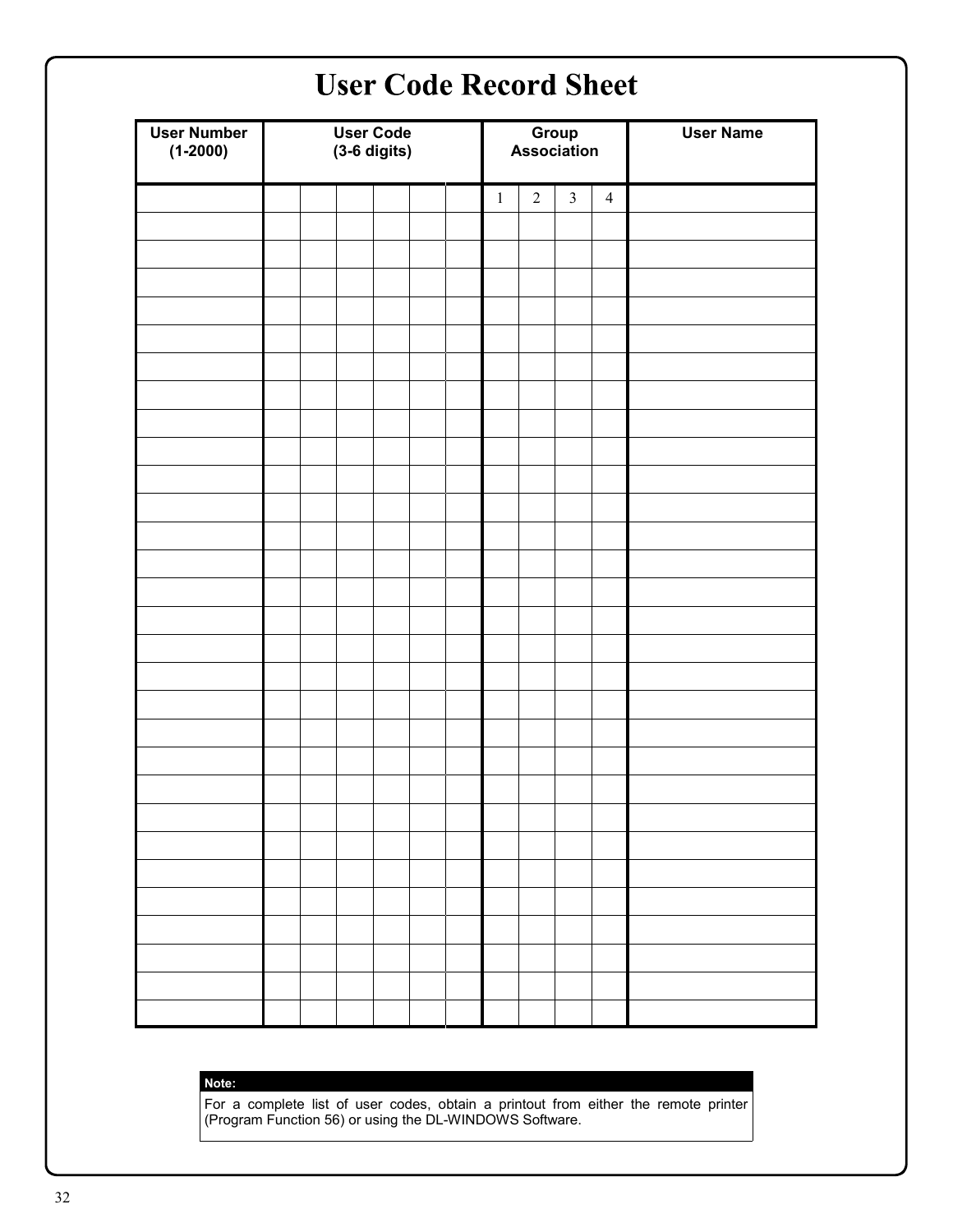| <b>Schedule Record Sheet</b> |                                                                                                                                                                                                                                                                                                      |             |                      |  |  |
|------------------------------|------------------------------------------------------------------------------------------------------------------------------------------------------------------------------------------------------------------------------------------------------------------------------------------------------|-------------|----------------------|--|--|
|                              | Day(s)                                                                                                                                                                                                                                                                                               |             |                      |  |  |
| <b>Function Number</b>       | Up to 500 scheduled functions can be programmed (Up to<br>op to 300 scientifications can be programmed (op-<br>only 150 using AL-DTM). For Day Enter :<br>1 = Sunday, 2 = Monday, 3 = Tuesday, 4 = Wednesday<br>5 = Thursday, 6 = Friday, 7 = Saturday, 8 = Monday through<br>Friday, 9 = Saturday a | <b>Time</b> | <b>Function Name</b> |  |  |
|                              |                                                                                                                                                                                                                                                                                                      | ÷           |                      |  |  |
|                              |                                                                                                                                                                                                                                                                                                      | ÷           |                      |  |  |
|                              |                                                                                                                                                                                                                                                                                                      | ÷           |                      |  |  |
|                              |                                                                                                                                                                                                                                                                                                      | ÷           |                      |  |  |
|                              |                                                                                                                                                                                                                                                                                                      | ÷           |                      |  |  |
|                              |                                                                                                                                                                                                                                                                                                      | ÷           |                      |  |  |
|                              |                                                                                                                                                                                                                                                                                                      | ÷           |                      |  |  |
|                              |                                                                                                                                                                                                                                                                                                      | ÷           |                      |  |  |
|                              |                                                                                                                                                                                                                                                                                                      | ÷<br>÷      |                      |  |  |
|                              |                                                                                                                                                                                                                                                                                                      | ÷           |                      |  |  |
|                              |                                                                                                                                                                                                                                                                                                      | ÷           |                      |  |  |
|                              |                                                                                                                                                                                                                                                                                                      | ÷           |                      |  |  |
|                              |                                                                                                                                                                                                                                                                                                      | ÷           |                      |  |  |
|                              |                                                                                                                                                                                                                                                                                                      | ÷           |                      |  |  |
|                              |                                                                                                                                                                                                                                                                                                      | ÷           |                      |  |  |
|                              |                                                                                                                                                                                                                                                                                                      | ÷           |                      |  |  |
|                              |                                                                                                                                                                                                                                                                                                      |             |                      |  |  |
|                              |                                                                                                                                                                                                                                                                                                      |             |                      |  |  |
|                              |                                                                                                                                                                                                                                                                                                      |             |                      |  |  |
|                              |                                                                                                                                                                                                                                                                                                      |             |                      |  |  |
|                              |                                                                                                                                                                                                                                                                                                      |             |                      |  |  |
|                              |                                                                                                                                                                                                                                                                                                      |             |                      |  |  |
|                              |                                                                                                                                                                                                                                                                                                      |             |                      |  |  |
|                              |                                                                                                                                                                                                                                                                                                      |             |                      |  |  |
|                              |                                                                                                                                                                                                                                                                                                      |             |                      |  |  |
|                              |                                                                                                                                                                                                                                                                                                      |             |                      |  |  |
|                              |                                                                                                                                                                                                                                                                                                      |             |                      |  |  |
|                              |                                                                                                                                                                                                                                                                                                      |             |                      |  |  |
|                              |                                                                                                                                                                                                                                                                                                      |             |                      |  |  |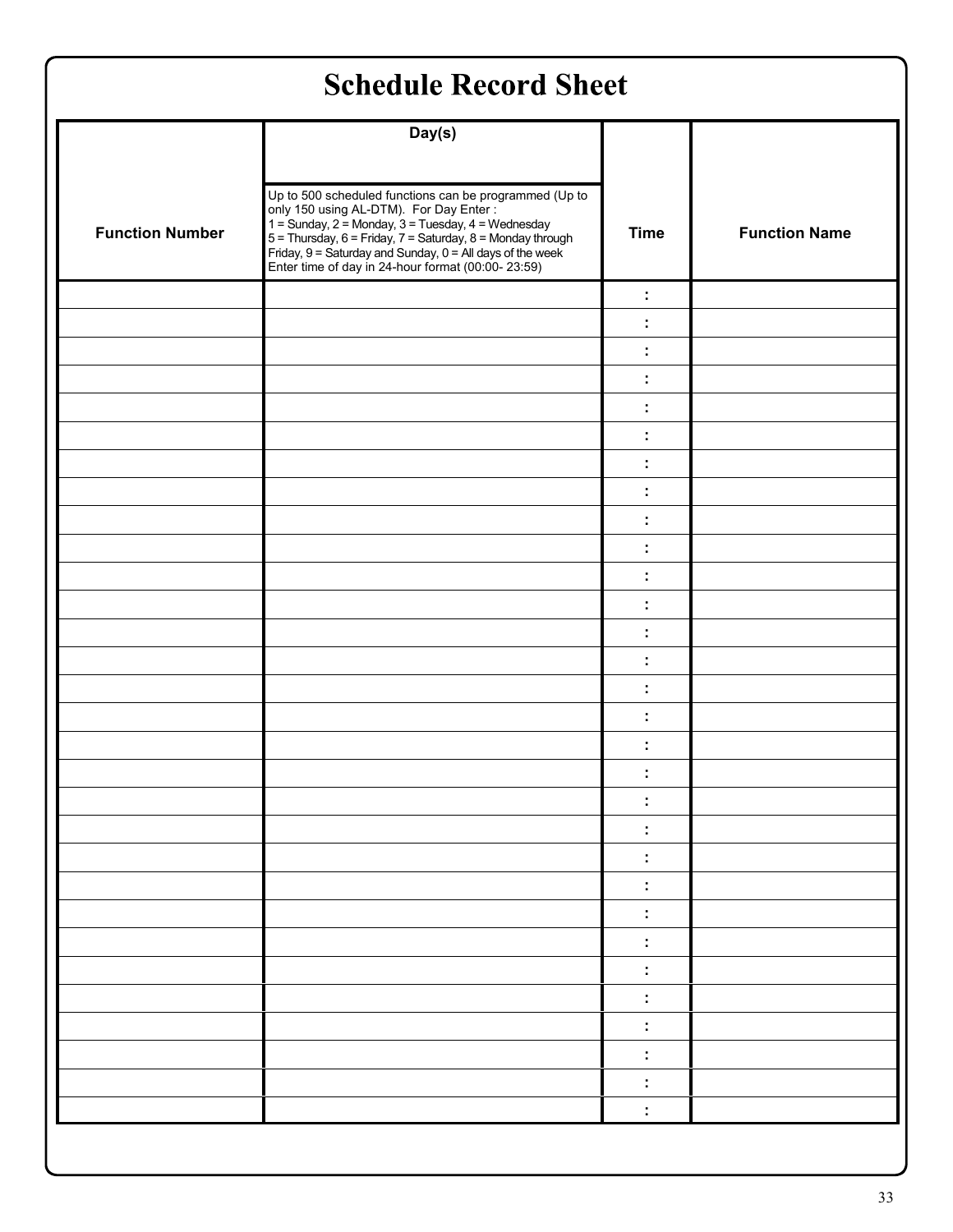# **Glossary**

**ACCESS** = Entry into a restricted area.

**AMBUSH** = A special Code entered at the keypad when the User is forced to unlock a device. The device unlocks but sends a silent alarm with no indication at the keypad. Can be used to trip a relay, to alert security, or trip a silent alarm on a Burglary Control Panel.

**AUDIT TRAIL** = A date/time stamped log of previous lock events.

**BURGLARY CONTROL PANEL** = Provides local alarm and remote communication to request security for burglary/break-in. A DL4500 relay output used for Ambush can provide a silent alarm and call-for-help.

### **CLOCK**

- **REAL TIME CLOCK** = An accurate built-in clock that allows date/ time stamping of events. The clock can be slowed or speeded up to fine tune long term accuracy to within three minutes per year.
- **CLOCK SETTINGS** = Printout includes date, time, weekday, and clock speed.
- **CLOCK SPEED** = The clock can be adjusted to allow faster/slower speeds and therefore increasing clock accuracy.

**CODE** = Numeric sequence of numbers (such as: 1234) entered at the keypad. If Star-Enter-Key is required, must be followed by a **[** $\bigcirc$ **]** key.

- **AMBUSH CODE** = See Ambush.
- **BASIC USER CODE** = User Codes assigned to User Numbers 12+ (except Users 297-300). (Does not allow programming)
- **INSTALLER CODE** = User Codes assigned to User Numbers 2 and 3. (Allows all programming except Master functions).
- **INVALID CODE** = A User Code that has not been programmed in the lock.
- **MANAGER CODE** = User Codes assigned to User Numbers 4 through 6. (Allows most of the programming functions).
- **MASTER CODE** = User Code assigned to User Number 1. Default (factory) Master Code is 123456. The User with the Master Code has complete control of the lock.
- **PRINT ONLY USER CODE** = User Code assigned to Users 10 and 11. (Allows no programming except print functions).
- **QUICK ENABLE USER 300 CODE** = Refers to the User Code entered by User 297 which (when entered at the keypad) enables the User Code assigned to User 300 for one time only.
- **QUICK PC ACCESS CODE** = Permits upload/download to DL-Windows Software on IBM/compatible computer running Microsoft Windows 95, 98, or NT 4.0. Refers to the User Code for User 298.
- **SERVICE CODE** = User 300 User Code. Allows only one entry, then needs to be re-enabled by the User 297 User Code to regain access.
- **SUPERVISOR CODE** = User Codes assigned to Users 7, 8 and 9. Can only program day-to-day operation.
- **USER CODE** = Code used by Users. Code is 3 to 6 numeric digits long, allowing controlled entry.
- **VALID CODE** = An entered User Code that has been programmed in the device.
- **COM PORT** = A computer serial communications port used to communicate with the Lock and/or Data Transfer Module.
- **DATA TRANSFER MODULE** = A device that permits transfer of program/data between a computer and the lock.
- **DATE** = Month, Day and Year entered as MMDDYY.
- **DAY OF WEEK** = Sunday through Saturday (where 1 = Sunday and 7 = Saturday).
- **DEFAULT** = Default settings are the original settings that were set at the factory; in other words, it is the lock's original factory condition when the lock was first taken out of its box. The default settings are permanently encoded within the lock's fixed memory, and when the lock is first started, or when power is removed and reapplied (see Wiring and Power-Up, page 11), the original factory default settings are re-loaded and take effect.

**DISABLE** = Turn off.

**DOOR NUMBER** = Identification of each door lock with a specific number in order to ensure that the correct lock is associated with the correct lock program within DL-Windows or the AL-DTM.  **Note:** "Door Number" is a term used with AL-DTM versions 1 and 2 and with DL-Windows versions 3.5.0 and earlier. Later versions of the AL-DTM and DL-Windows monitor door numbers automatically, therefore there is no need to manually change door numbers via the keypad. Therefore, Function 59 is no longer used with the later versions of the AL-DTM and DL-Windows. See page 23, Function 59 for more information.

**DOWNLOAD** = Send data to lock or AL-DTM.

**ENABLE** = Turn on.

**EVENTS** = Recorded lock activity.

**FUNCTION** (also called **Programming Functions**) = are the numbers used to program lock features (enabling/disabling Users, User Groups, Passage Mode, Schedules, etc.).

### **GROUP**

- **USER GROUP** = Defining a User to specific Groups, allows User entry when the Group is allowed entry.
- **GROUP 1 DISARMS BURGLAR CONTROL** = A Group 1 USER CODE entry can disarm an alarm panel during a predefined schedule. Should the Group 1 enter the lock outside of the scheduled time, the alarm will not disarm. The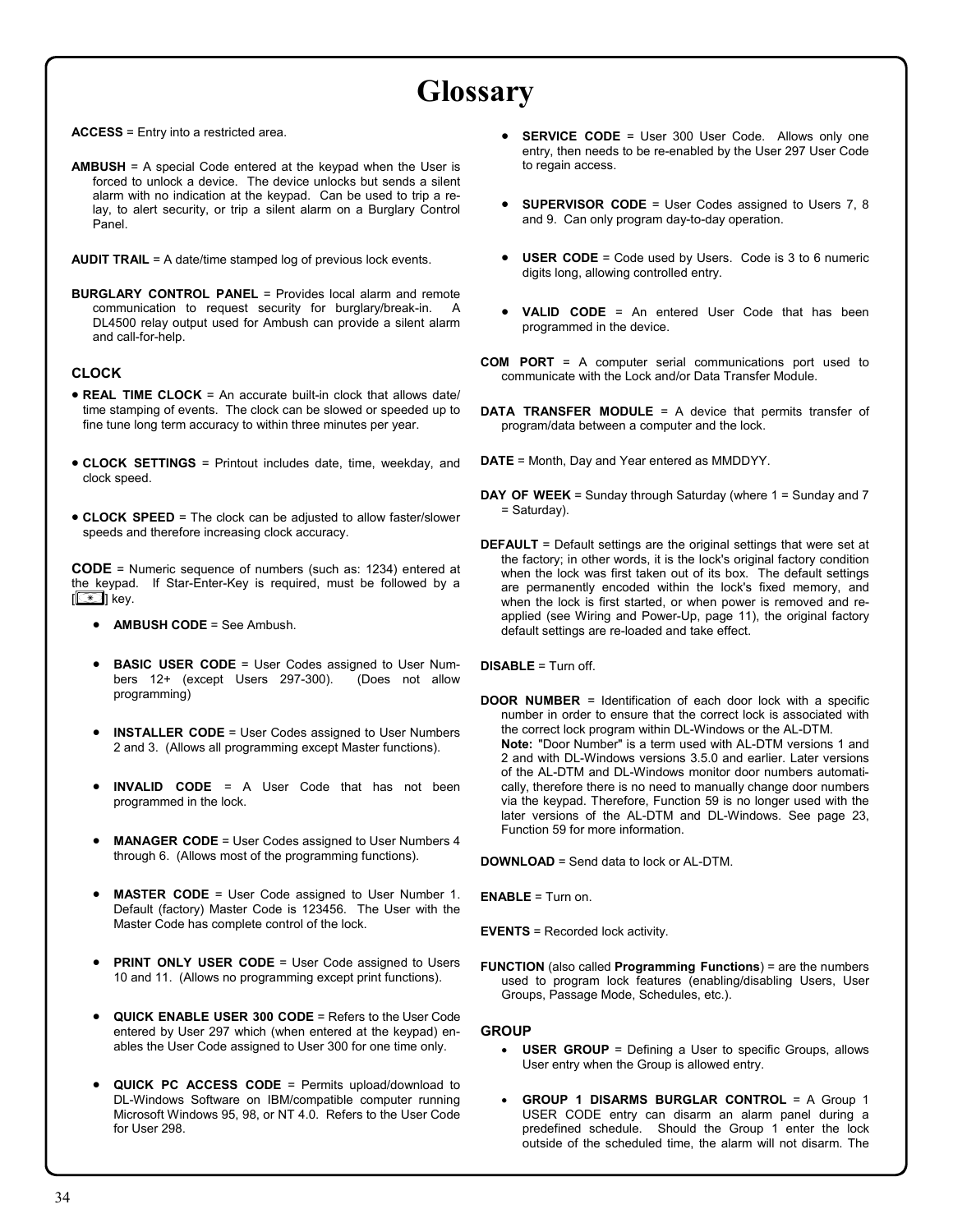# **Glossary (cont'd)**

alarm panel must be armed through other means (such as an Alarm Panel Keypad). The Burglary Alarm Panel must be programmed to disarm from an Armed State Only and the zone input must be programmed for input disarming.

- **GROUP 1 ENABLES GROUP 4 USERS** = A Group 1 USER CODE entry during a predefined schedule will allow access to Group 4 Users.
- **GROUP 1 PUTS UNIT IN PASSAGE** = A Group 1 USER CODE entry during a pre-defined schedule will unlock unit.

**INSTALLER** = See.... CODE, INSTALLER CODE.

**KEYPAD** = 10-numeric keys, **in the Section Section** EVP key.

- **KEYPAD LOCKOUT** = Keypad is programmed to lockout Users, for a specified period of time, when a specified number of invalid User Codes are entered.
- **KEYPAD PROGRAMMING** = Ability to program the lock through the keypad.

**KEYPRESS** = Pressing a button on the Lock's Keypad.

- **LEVEL ABILITY** = Predefined User Types (such as Master, Installer, Manager, Supervisor, and Print Only User) have specific abilities to program and/or control the lock.
- **LOCKOUT ATTEMPTS** = A specified number of invalid User Code entries (1-9), that will disable the keypad for a predefined period of time (1-60 seconds).
- **LOCKOUT TIME** = A predefined time (1-60) seconds that the lock will stop accepting User Codes, after a specified number of invalid User Code entries (1-9).

**LOG** = See... AUDIT TRAIL.

**MANAGER** = See... CODE, MANAGER CODE.

**MASTER** = See... CODE, MASTER CODE.

- **PASSAGE** = Allow anyone to pass through the door without USER CODES (door is unlocked).
- **PRINTER** = A printout device such as an infrared printer or computer printer.
- **PROGRAM MODE** = A mode allowing program/data to be entered through the keypad. Only specific Users can program a lock manually, by entering their USER CODE, followed by the [*;*] key. To exit program mode, hold any key until repeated beeps are heard.
- **PROGRAMMABLE RELAY FUNCTIONS** = The relay can be programmed for one or more functions.
- **RELAY** = Switched output allowing remote control of other devices. For an explanation of all relay features, see Function 67 on page 24.
- **REMOTE INPUT** = Entry into a restricted area, by pressing a button connected to the REMOTE INPUT WIRES (White and White) by someone on the other side of the door.
- **SCHEDULE** = A programmed operation (enable/disable, lock/unlock, etc.) on a specific day (Sunday through Saturday) and time.
- **SCHEDULES, QUICK** = Any one of four most common types of schedules can be programmed.

**TIME** = Hours and Minutes in the HHMM format.

- **TIME/DATE STAMP** = A recorded date and time that an event occurred.
- **TIMEOUT** = Immediate operation for a specified number of hours.
- **UPLOAD** = Receive data from the lock or AL-DTM.
- **USER** = A person who has been provided with a USER CODE for access through the door.
- **USER LOCKOUT, TOTAL** = All Users (except for Master Code) have been locked out.